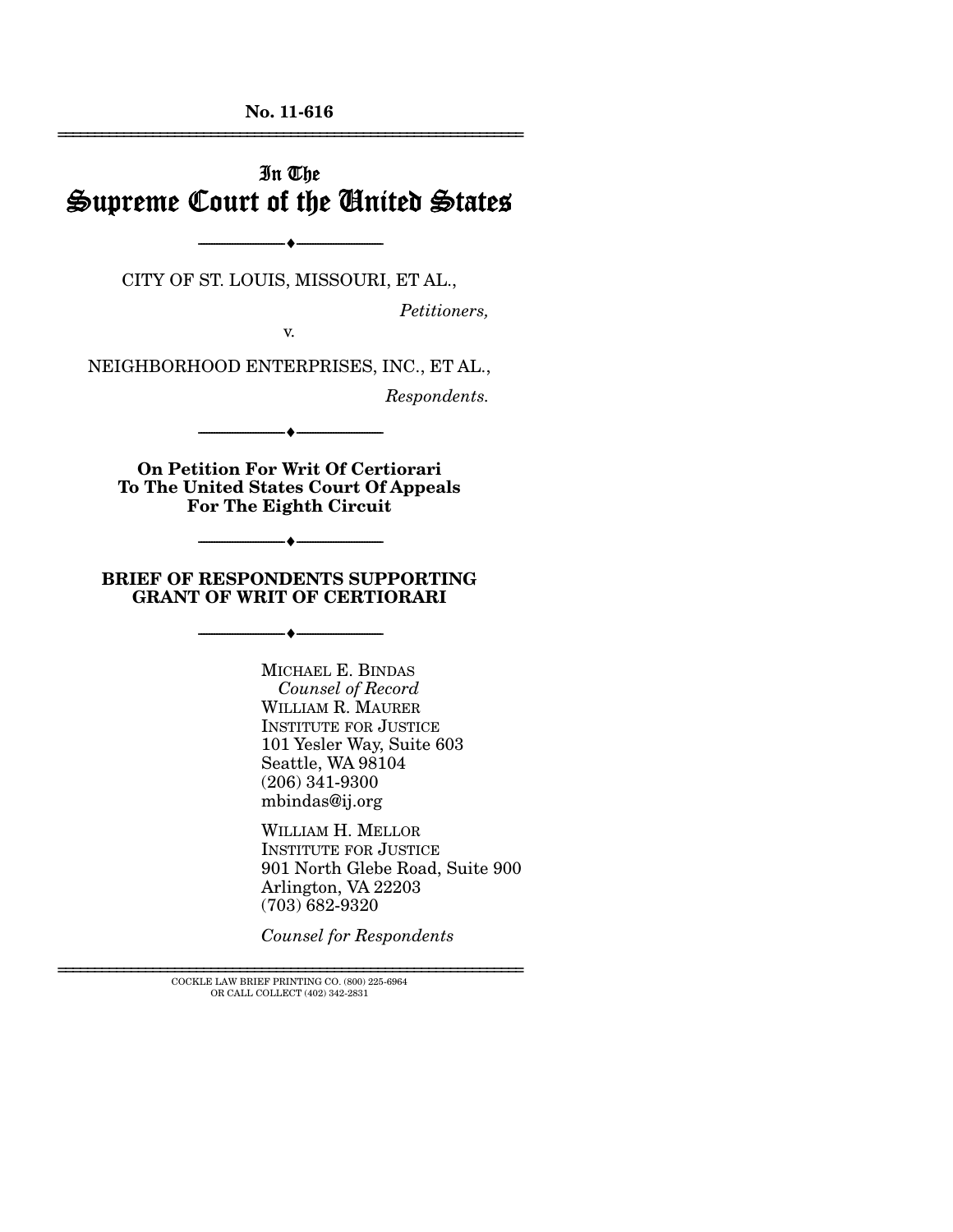### **COUNTERSTATEMENT OF QUESTIONS PRESENTED**

 Like most municipalities, St. Louis has comprehensive regulations governing the display of signs within its borders. They include, among other things, a permit requirement and restrictions on the size and location of signs. These provisions, however, do not apply to all signs. The text of the city's sign code exempts certain categories of commercial and noncommercial signs, defined by their subject matter, from the size, location, and permit restrictions. Some commercial and non-commercial signs – again, based on their subject matter – are exempted from *all* regulation. Consequently, non-exempted signs, including Respondents' mural protesting the City's eminent domain practices, are treated less favorably than the exempted commercial and non-commercial signs.

 Petitioners maintain that such differential treatment is content-neutral because their "justification" for the regulations – traffic safety and aesthetics – is content-neutral and the regulations were adopted without censorial motive. Respondents maintain, and the Eighth Circuit held, that such differential treatment is content-based, notwithstanding the government's asserted justification and any absence of a censorial motive.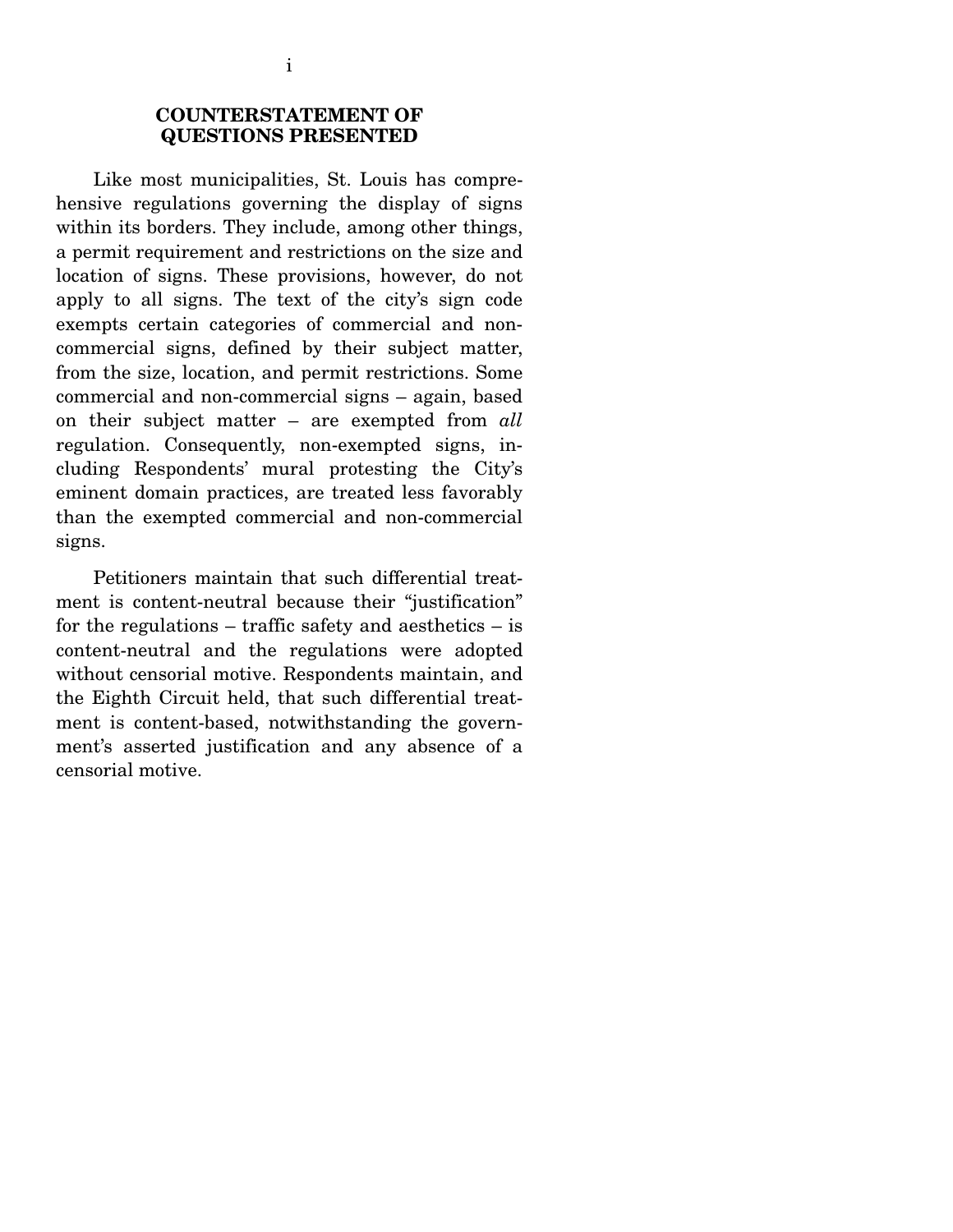## **COUNTERSTATEMENT OF QUESTIONS PRESENTED** – Continued

#### *Question Presented*

 When the text of a sign ordinance treats certain non-commercial signs less favorably than other noncommercial and commercial signs based on the signs' subject matter, is the regulation content-based, and therefore subject to strict scrutiny, regardless of the government's "justification" for the ordinance and regardless of the presence or absence of a censorial motive in its adoption?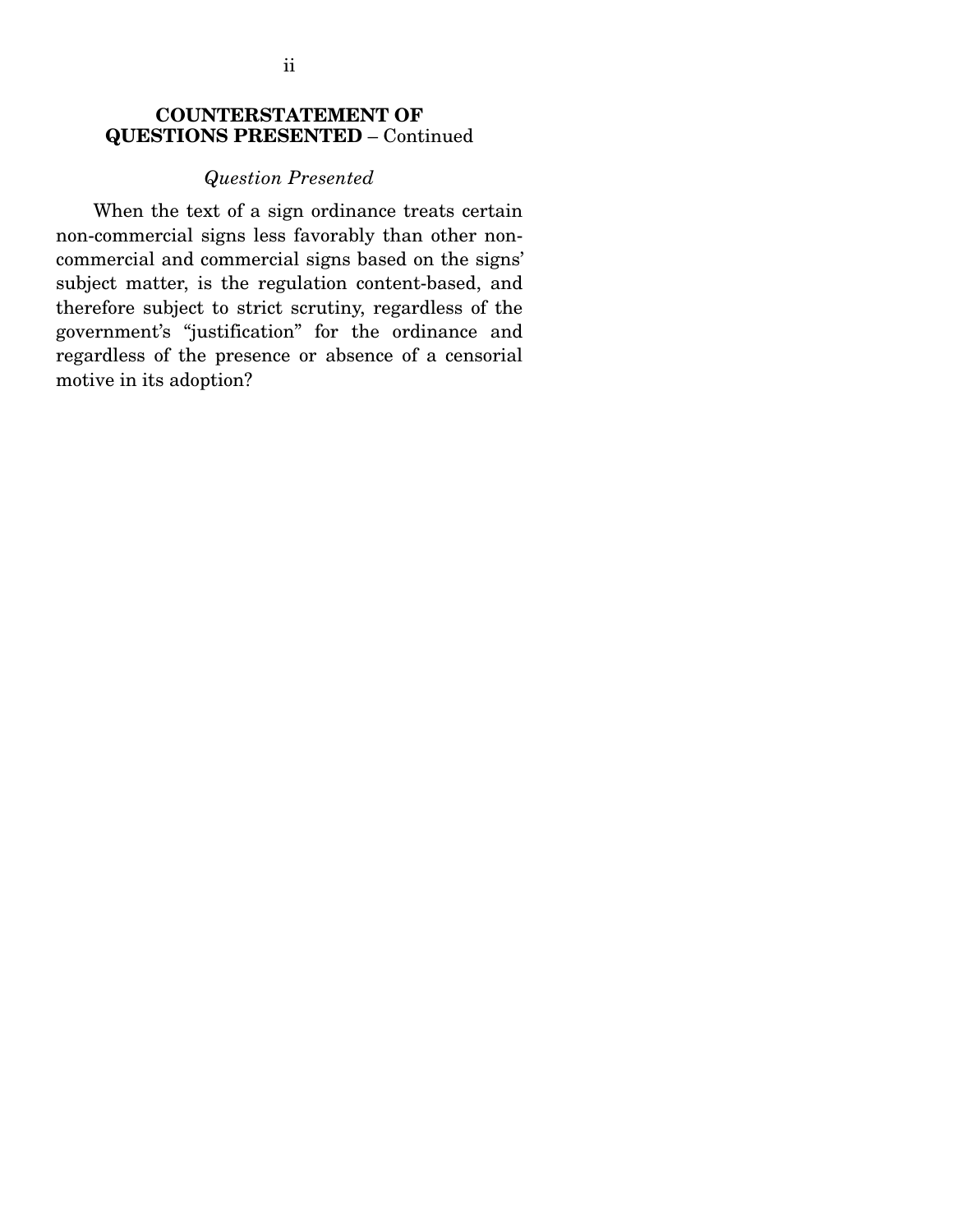### **PARTIES TO THE PROCEEDING**

 The Petition incorrectly identifies Missouri Eminent Domain Abuse Coalition as a party to this proceeding. It was not a party below and is not presently a party.

 Neighborhood Enterprises, Inc., Sanctuary In The Ordinary, and Jim Roos are the Respondents and were the appellants in the U.S. Court of Appeals for the Eighth Circuit. The City of St. Louis, Missouri, and the St. Louis Board of Adjustment are the Petitioners and were the appellees below.

#### **RULE 29.6 CORPORATE DISCLOSURE STATEMENT**

 Neighborhood Enterprises, Inc., has no parent company and there is no publicly held company that has a 10% or greater ownership interest in Neighborhood Enterprises, Inc.

 Sanctuary In The Ordinary has no parent company and there is no publicly held company that has a 10% or greater ownership interest in Sanctuary In The Ordinary.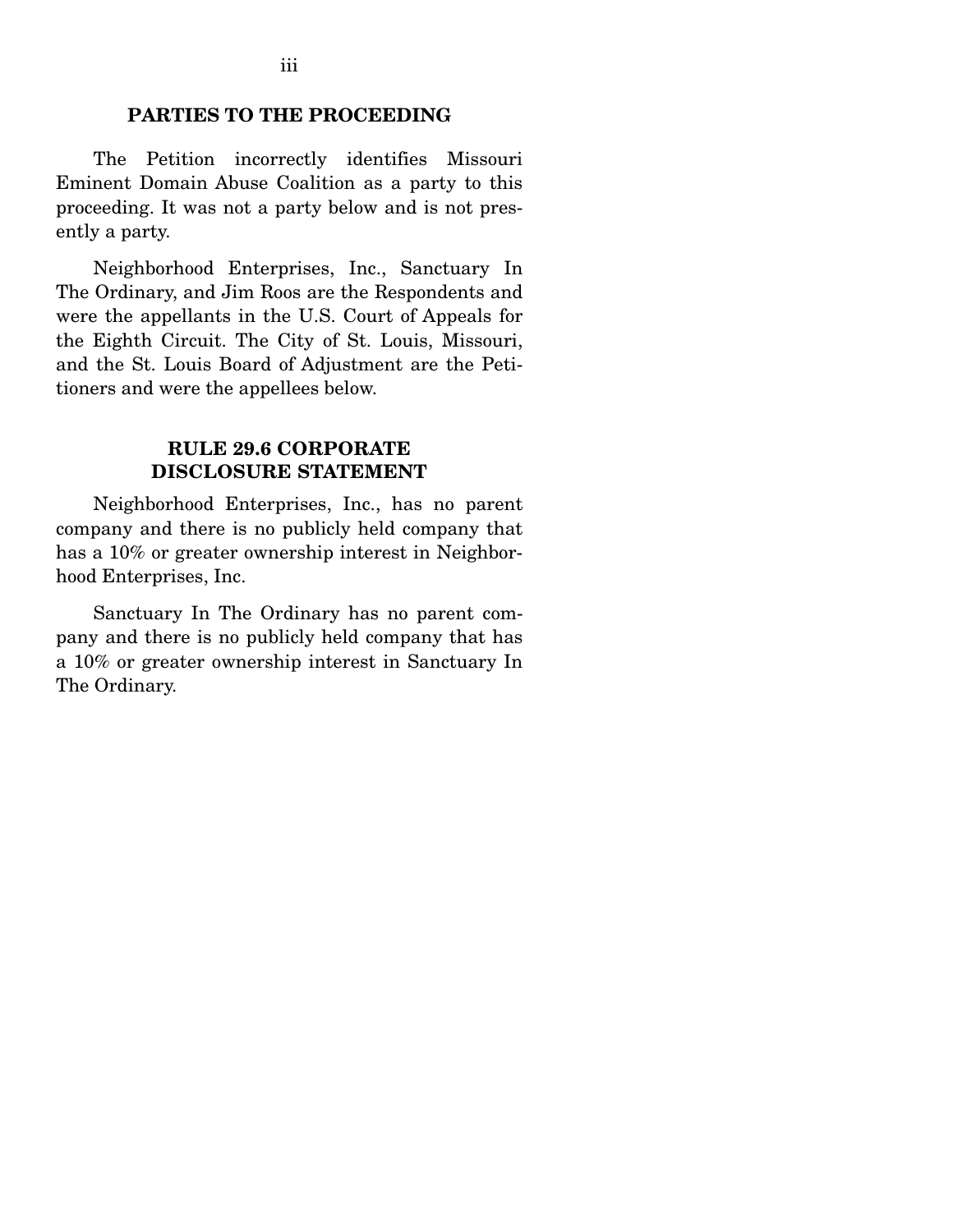## TABLE OF CONTENTS

Page

|                | COUNTERSTATEMENT OF QUESTIONS PRE-                                               | $\mathbf{i}$   |
|----------------|----------------------------------------------------------------------------------|----------------|
|                | PARTIES TO THE PROCEEDING                                                        | iii            |
|                | RULE 29.6 CORPORATE DISCLOSURE                                                   | iii            |
|                |                                                                                  | iv             |
|                |                                                                                  | vi             |
|                |                                                                                  | 1              |
|                |                                                                                  | $\mathbf 1$    |
|                | CONSTITUTIONAL PROVISIONS AND OR-                                                | 1              |
|                |                                                                                  | $\overline{2}$ |
| A.             |                                                                                  | $\overline{4}$ |
| B <sub>1</sub> | Sanctuary Paints A Mural Protesting The<br>City's Abuse Of Its Eminent Domain    | 8              |
| C.             | The City Cites Sanctuary For Its "Illegal                                        | 10             |
| D.             | Sanctuary Challenges The City's Uncon-<br>stitutional Sign Code Provisions       | 13             |
| Ε.             | The District Court Rules For The City                                            | 15             |
| F.             | The Eighth Circuit Reverses And Holds<br>The Challenged Provisions Impermissibly | 17             |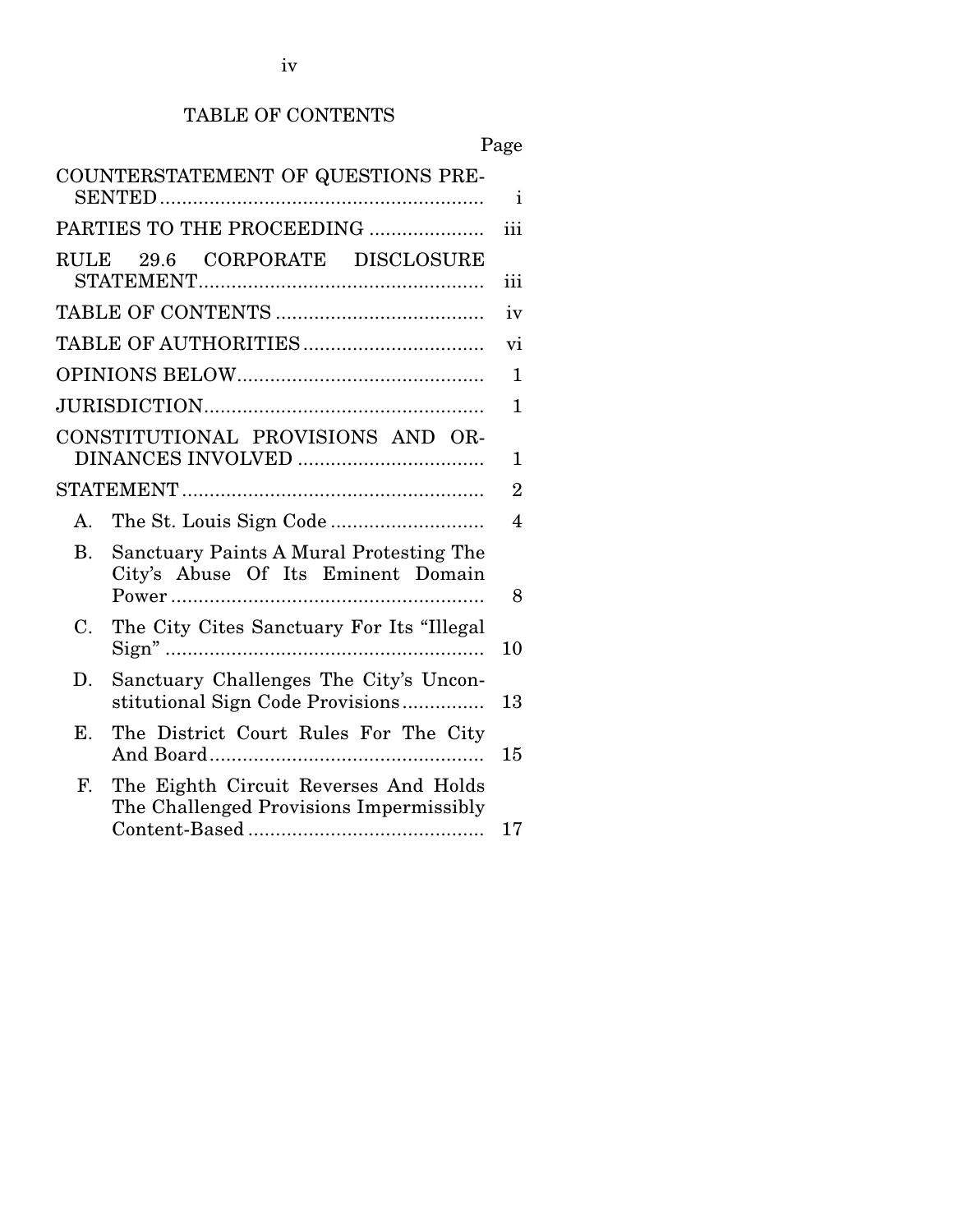## TABLE OF CONTENTS – Continued

|              | Page                                                                                                                                                                                       |    |
|--------------|--------------------------------------------------------------------------------------------------------------------------------------------------------------------------------------------|----|
|              | REASONS FOR GRANTING THE PETITION                                                                                                                                                          | 20 |
| $\mathbf{L}$ | The Circuits Are Divided Over How To<br>Assess The Content-Based Or Content-<br>Neutral Character Of Municipal Sign<br>Ordinances That Draw Distinctions                                   | 20 |
|              | A. There Is A Sharp Split Among The                                                                                                                                                        | 20 |
|              | B. The Circuit Split Is Attributable To<br>Confusion Over This Court's Frac-<br>tured Decision In <i>Metromedia</i> And<br>Seemingly Conflicting Language In<br>Ward And Discovery Network | 22 |
|              | C. Lower Courts Have Struggled To Ap-<br>ply Metromedia, Ward, And Discovery                                                                                                               | 31 |
| II.          | The Issue Presented Is Recurring And Of<br>Great Public Importance, And This Case<br>Presents An Ideal Opportunity To Re-                                                                  | 38 |
|              |                                                                                                                                                                                            | 41 |

## APPENDIX

| Decision of the St. Louis Board of Adjustment1a |  |
|-------------------------------------------------|--|
| St. Louis, Mo., Rev. Code §§ 26.68.010-.080 8a  |  |
| Joint Statement of Uncontroverted Material      |  |
|                                                 |  |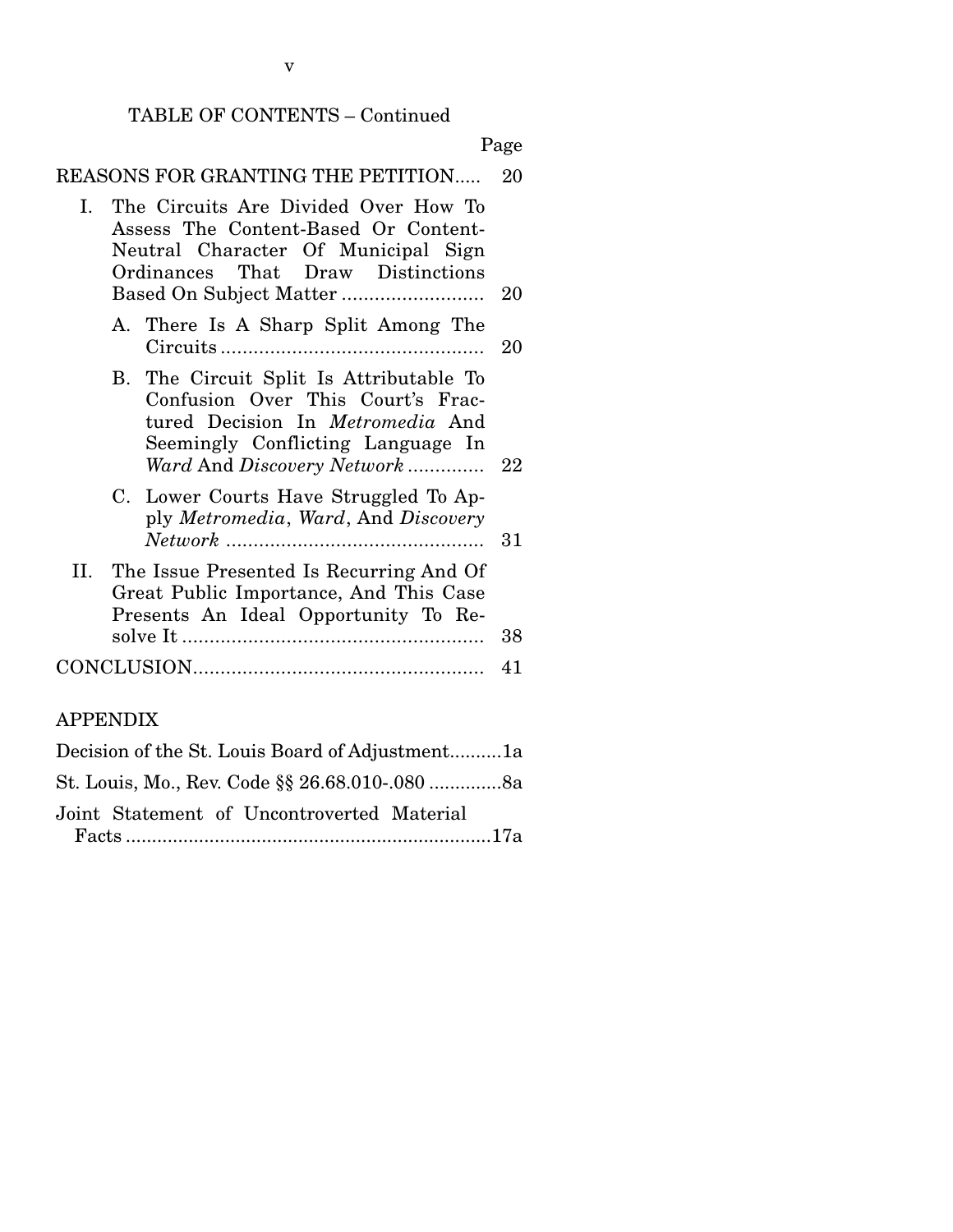# TABLE OF AUTHORITIES

# Page

## CASES:

| City of Cincinnati v. Discovery Network, Inc.,                                               |
|----------------------------------------------------------------------------------------------|
| City of Ladue v. Gilleo, 512 U.S. 43 (1994)23, 27, 28                                        |
| City of Ladue v. Gilleo, 986 F.2d 1180 (8th Cir.                                             |
| Clark v. Commn'ty for Creative Non-Violence,                                                 |
| Covenant Media of S.C., LLC v. City of N.<br>Charleston, 493 F.3d 421 (4th Cir. 2007) 21, 33 |
| Foti v. City of Menlo Park, 146 F.3d 629 (9th                                                |
| G.K. Ltd. Travel v. City of Lake Oswego, 436                                                 |
| H.D.V.-Greektown, LLC v. City of Detroit, 568<br>F.3d 609 (6th Cir. 2009) 21, 33, 37, 38     |
| Hill v. Colorado, 530 U.S. 703 (2000) 29, 33, 34                                             |
| Kelo v. New London, 545 U.S. 469 (2005)40                                                    |
| Linmark Assocs. v. Twp. of Willingboro, 431                                                  |
| Matthews v. Town of Needham, 764 F.2d 58 (1st                                                |
| Metromedia, Inc. v. City of San Diego, 453 U.S.                                              |
| Nat'l Adver. Co. v. Town of Babylon, 900 F.2d                                                |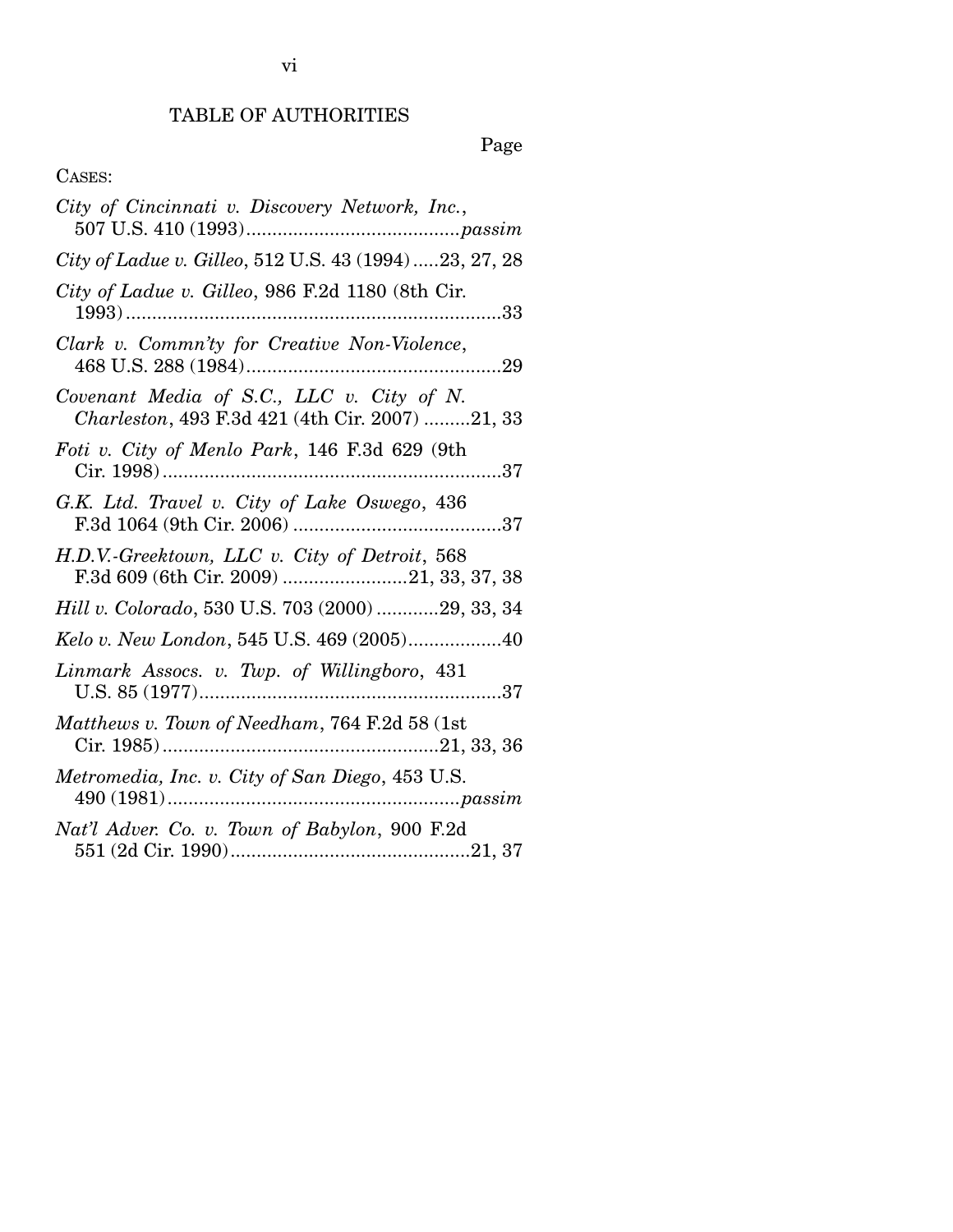|                                                                                             | Page |
|---------------------------------------------------------------------------------------------|------|
| Nat'l Adver. Co. v. Town of Niagara, 942 F.2d                                               |      |
| Neighborhood Enters., Inc. v. City of St. Louis,                                            |      |
| Rappa v. New Castle County, 18 F.3d 1043 (3d                                                |      |
| Reed v. Town of Gilbert, 587 F.3d 966 (9th Cir.                                             |      |
| Scadron v. City of Des Plaines, 734 F. Supp.<br>1437 (N.D. Ill. 1990), aff'd, 1993 WL 64838 |      |
| Solantic, LLC v. City of Neptune Beach, 410                                                 |      |
| Sorrell v. IMS Health Inc., $\_\_$ U.S. $\_\_$ , 131                                        |      |
| Ward v. Rock Against Racism, 491 U.S. 781                                                   |      |

## CONSTITUTION:

## FEDERAL STATUTES: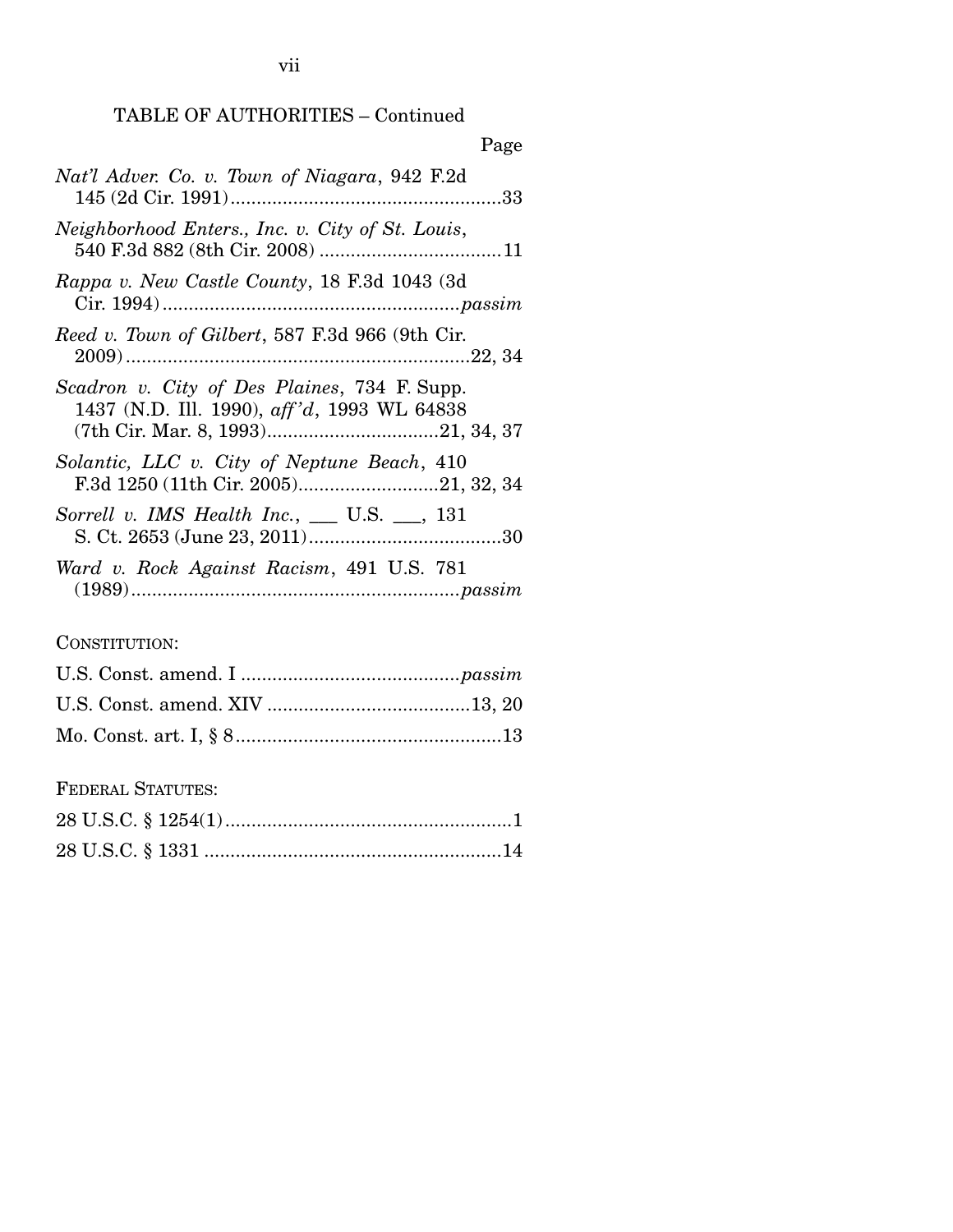| Page |
|------|
|      |
|      |

## STATE STATUTES:

## MUNICIPAL CODES AND ORDINANCES:

| St. Louis, Mo., Rev. Code § 26.68.020(17)  5, 12, 17, 18 |
|----------------------------------------------------------|
| St. Louis, Mo., Rev. Code $\S 26.68.020(17)(a)-(e)$ 18   |
| St. Louis, Mo., Rev. Code § 26.68.020(17)(d) 12, 18      |
| St. Louis, Mo., Rev. Code § 26.68.020(17)(e)12           |
| St. Louis, Mo., Rev. Code § 26.68.030  7, 8, 12, 17, 18  |
|                                                          |
|                                                          |
| St. Louis, Mo., Rev. Code § 26.68.030(M) 7               |
| St. Louis, Mo., Rev. Code § 26.68.050 12, 17, 18         |
|                                                          |
|                                                          |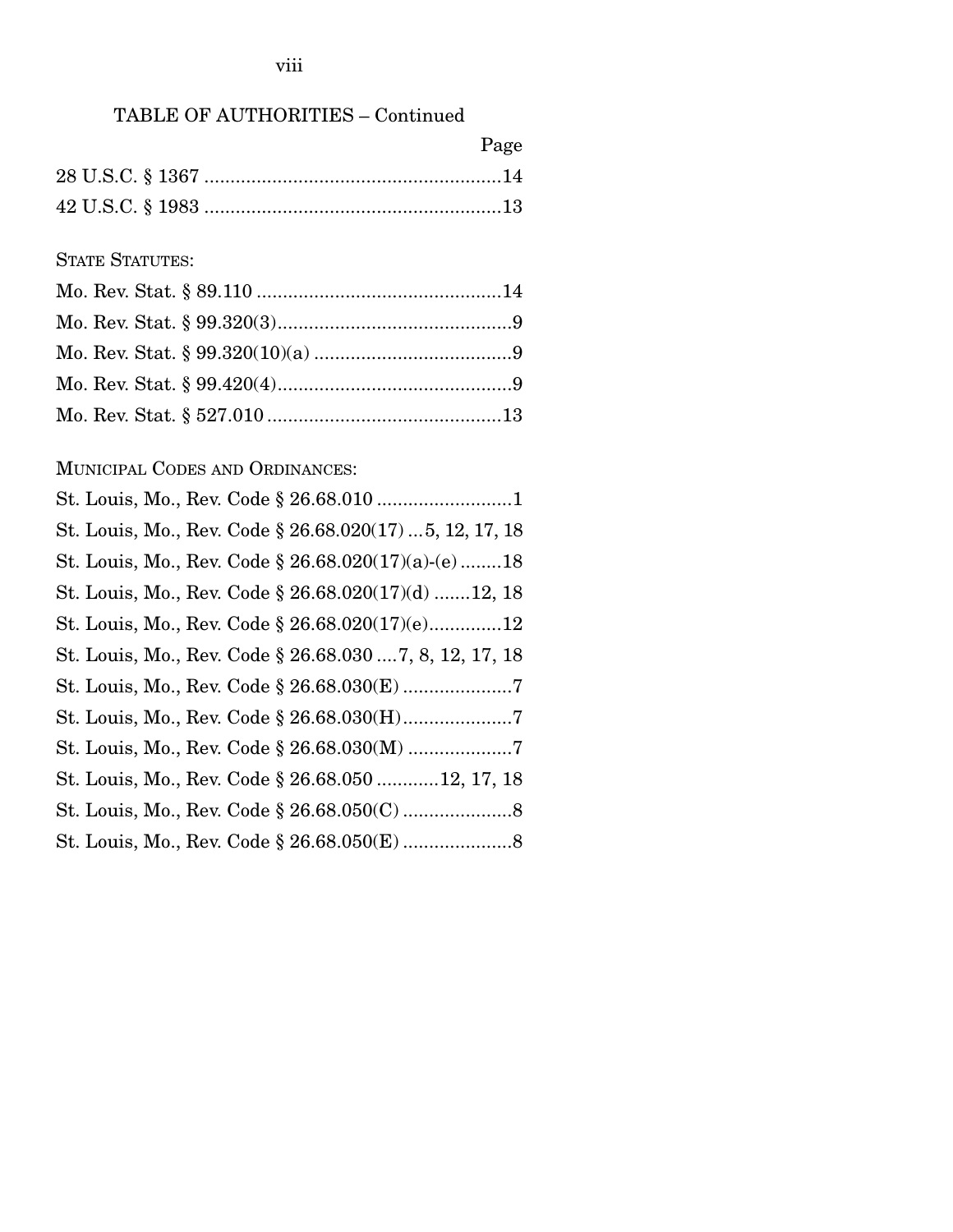Page

| St. Louis, Mo., Rev. Code $\S 26.68.080(E)(2)$ 13 |  |
|---------------------------------------------------|--|
| St. Louis, Mo., Ordinance 64831 § 8 & Ex. B       |  |

#### OTHER AUTHORITIES

| Jason R. Burt, Comment, Speech Interests<br>Inherent in the Location of Billboards and<br>Signs: A Method for Unweaving the Tangled<br>Web of Metromedia, Inc. v. City of San Diego, |
|--------------------------------------------------------------------------------------------------------------------------------------------------------------------------------------|
| Mark Cordes, Sign Regulation After Ladue:<br>Examining the Evolving Limits of First<br>Amendment Protection, 74 Neb. L. Rev. 36                                                      |
| Elena Kagan, The Changing Faces of First<br>Amendment Neutrality: R.A.V. v. St. Paul,<br>Rust v. Sullivan, and the Problem of Content-<br>Based Underinclusion, 1992 S.Ct. Rev. 29   |
| James Lynch, The Federal Highway Beautifica-<br>tion Act After Metromedia, 35 Emory L.J. 419                                                                                         |
| Martin H. Redish, The Content Distinction in<br>First Amendment Analysis, 34 Stanford L.<br>30                                                                                       |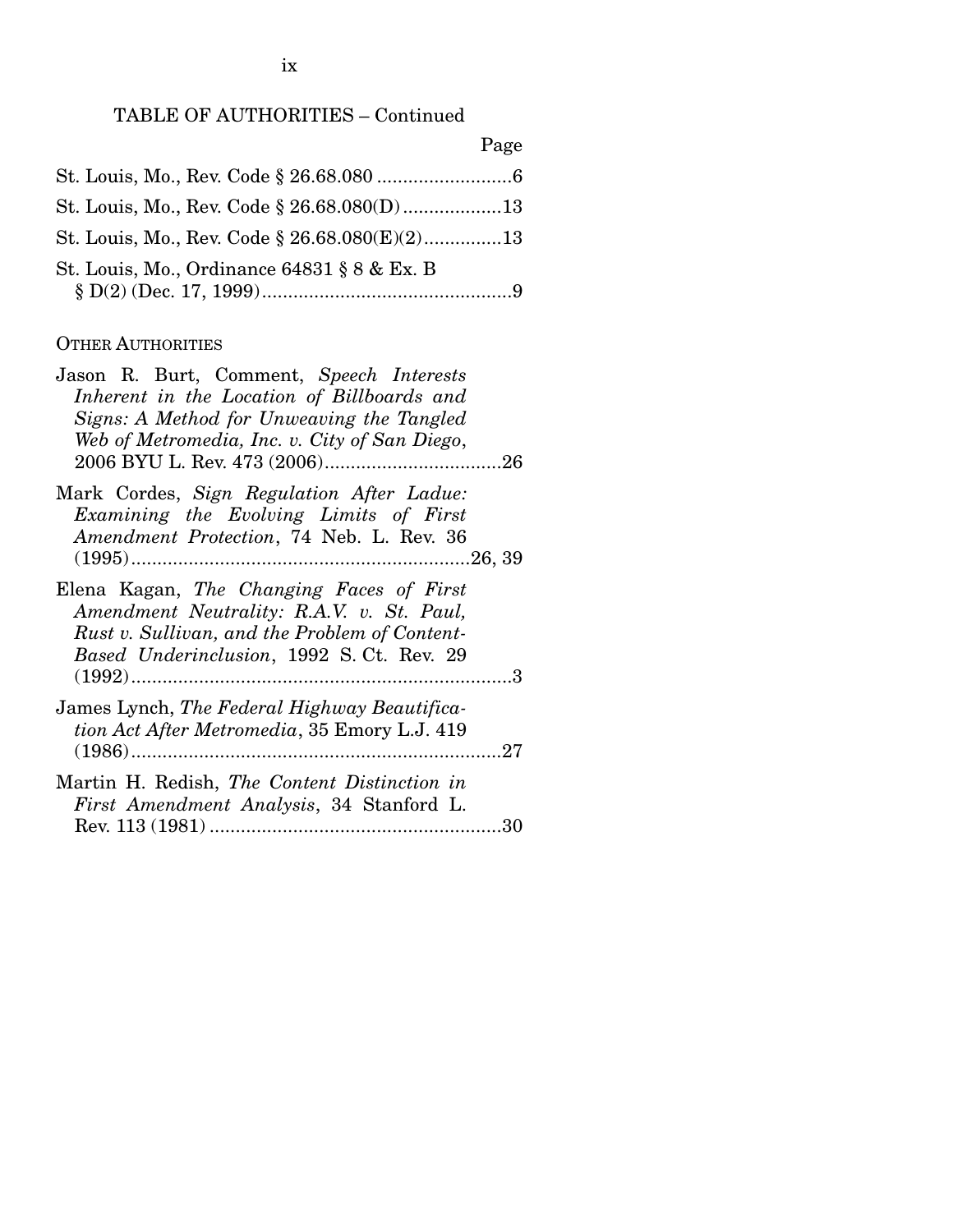|--|

| Mark Tushnet, The Supreme Court and its<br><i>First Amendment Constituency</i> , 44 Hastings                                          |  |
|---------------------------------------------------------------------------------------------------------------------------------------|--|
| Susan H. Williams, Content Discrimination<br>and the First Amendment, 139 U. Pa. L. Rev.                                              |  |
| R. George Wright, Content-Based and Confi-<br>dential-Neutral Regulation of Speech: The<br>Limitations of a Common Distinction, 60 U. |  |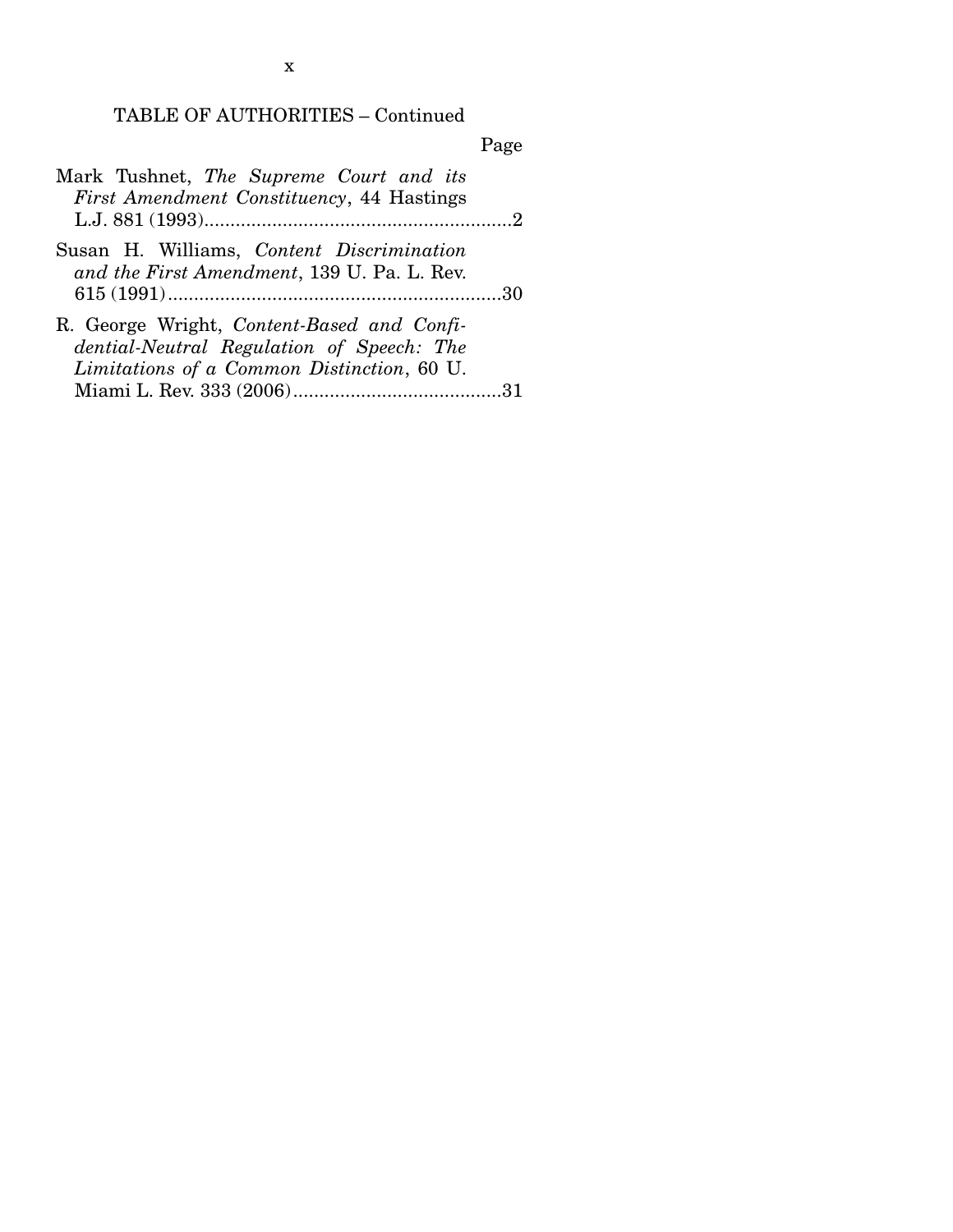#### **OPINIONS BELOW**

 The decision of the U.S. Court of Appeals for the Eighth Circuit is reported at 644 F.3d 728 and appears in Petitioners' Appendix ("Pet'rs' App.") at Pet'rs' App. 1a-31a. The decision of the U.S. District Court for the Eastern District of Missouri is reported at 718 F. Supp. 2d 1025 and appears at Pet'rs' App. 32a-58a. The decision of the St. Louis Board of Adjustment is not reported and appears in Respondents' Appendix ("Resp'ts' App.") at Resp'ts' App. 1a-7a.

#### **JURISDICTION**

--------------------------------- ♦ ---------------------------------

 The court of appeals' judgment was entered on July 13, 2011. A timely petition for panel rehearing or rehearing *en banc* was denied on August 18, 2011 (Pet'rs' App. 59a-60a). The jurisdiction of this Court is invoked under 28 U.S.C. § 1254(1).

#### **CONSTITUTIONAL PROVISIONS AND ORDINANCES INVOLVED**

 $\overbrace{\hspace{2.5cm}}$   $\overbrace{\hspace{2.5cm}}$   $\overbrace{\hspace{2.5cm}}$ 

 The First Amendment to the United States Constitution provides, in relevant part: "Congress shall make no law . . . abridging the freedom of speech. . . ." Relevant portions of the St. Louis City Revised Code's "Comprehensive Sign Control Regulations," St. Louis, Mo., Rev. Code §§ 26.68.010-.180, are reproduced at Resp'ts' App. 8a-16a.

--------------------------------- ♦ ---------------------------------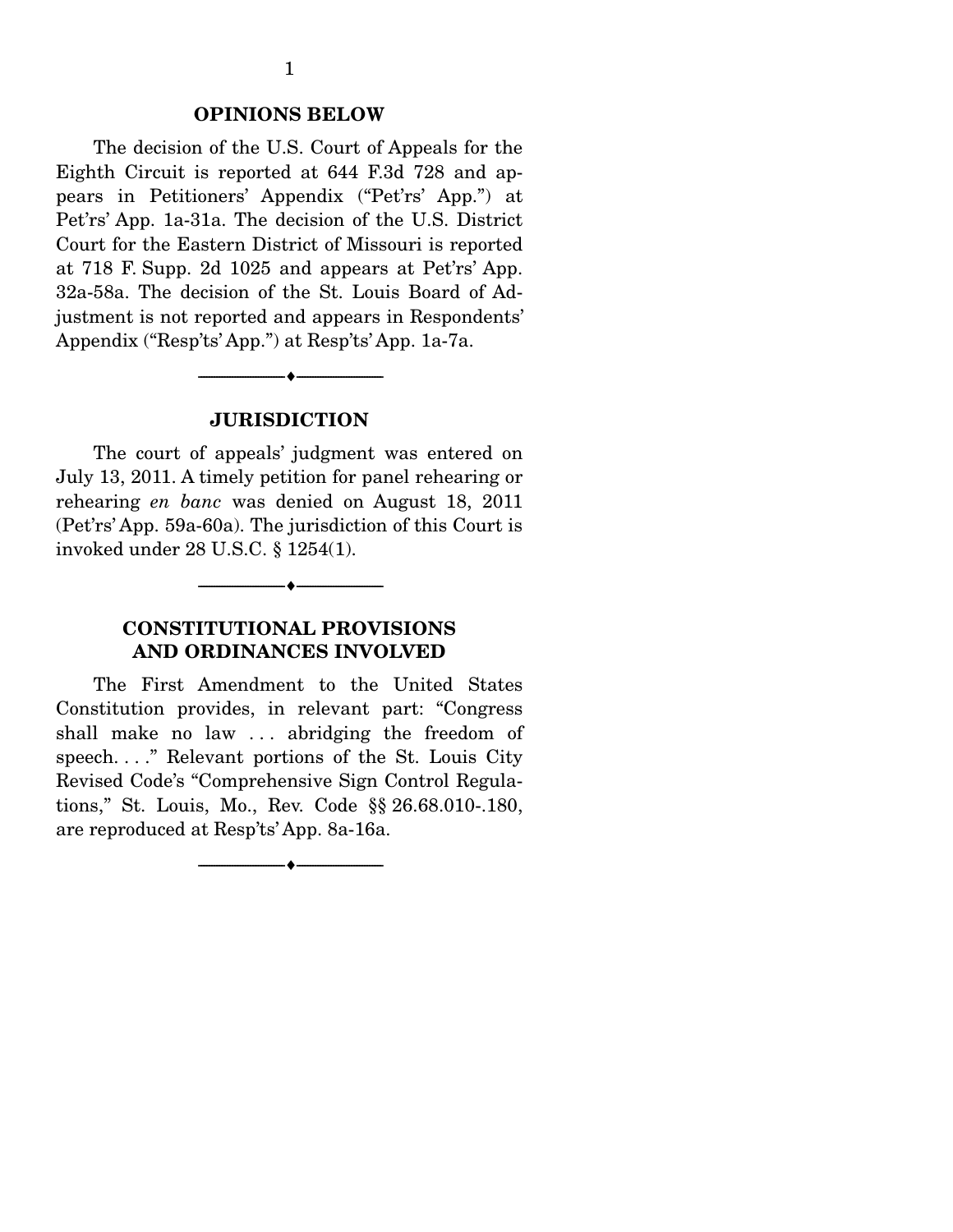This case raises an important, recurring question concerning one of "the central organizing concept[s] of First Amendment doctrine": "the distinction between content-based regulations and content-neutral ones." Mark Tushnet, *The Supreme Court and its First Amendment Constituency*, 44 Hastings L.J. 881, 882 (1993). Specifically, this case asks whether a municipal sign ordinance that affords preferential treatment to certain signs based on subject matter is contentbased, regardless of the governmental motive and proffered justification for the ordinance.

 That question has confounded the lower courts ever since this Court's sharply fractured decision in *Metromedia, Inc. v. City of San Diego*, 453 U.S. 490 (1981), failed to yield an answer. The confusion has been compounded by seemingly conflicting language in *Ward v. Rock Against Racism*, 491 U.S. 781 (1989), which looked to the government's motive and proffered justification for evidence of content-based discrimination, and *City of Cincinnati v. Discovery Network, Inc.*, 507 U.S. 410 (1993), which looked to the text of the ordinance.

 Faced with five separate opinions in *Metromedia*, none of which garnered a majority, and the seemingly at-loggerheads approaches of *Ward* and *Discovery Network*, the courts of appeals have struggled to derive a uniform test for assessing the content-based or -neutral nature of municipal sign ordinances. A sharp conflict has resulted. In this case, the Eighth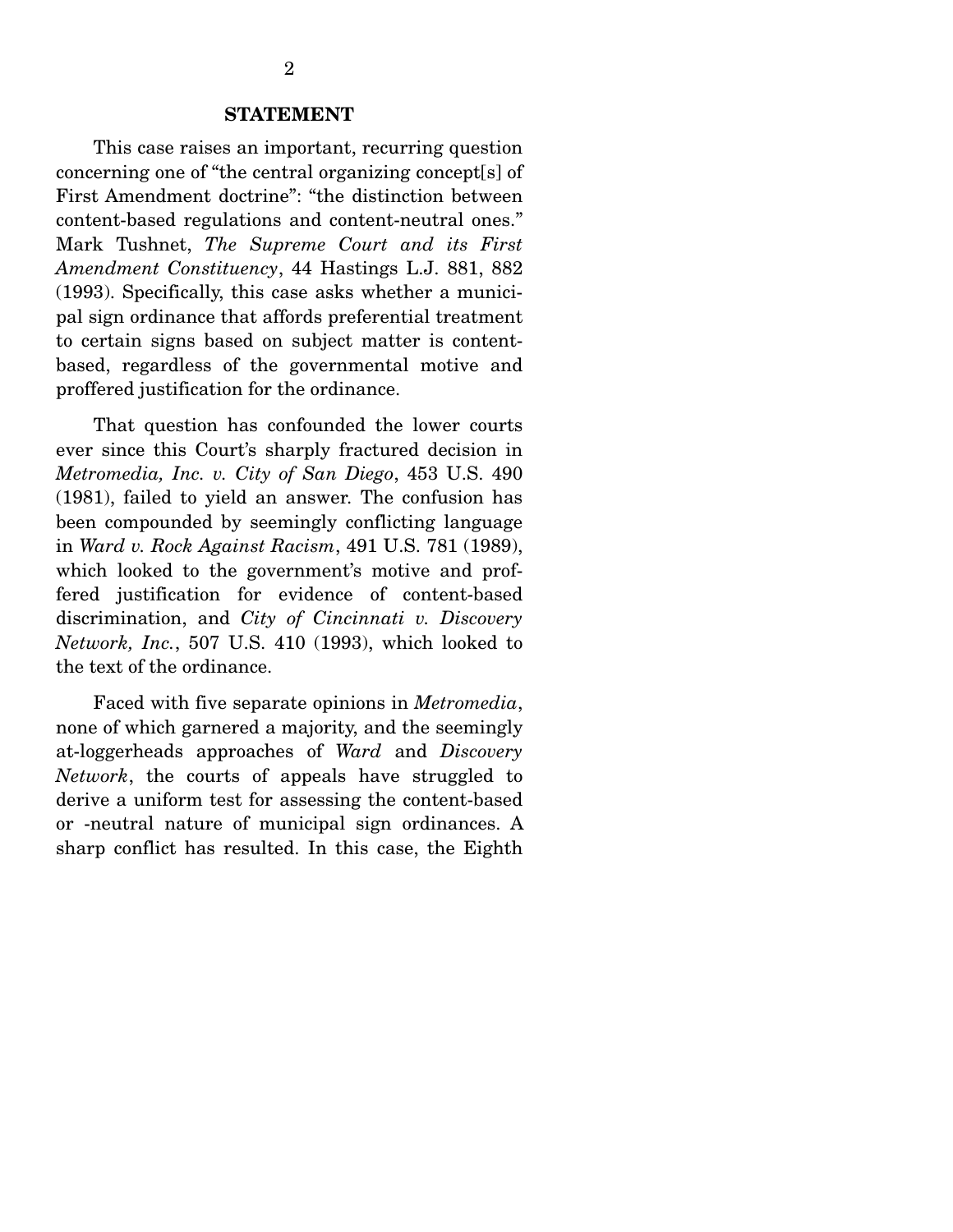Circuit adopted the approach followed by the First, Second, and Eleventh Circuits, which treat a sign ordinance as content-based and, therefore, presumptively unconstitutional if its text discriminates based on subject matter. Under the approach of the Fourth, Sixth, and Seventh Circuits, however, a sign ordinance – even one that draws distinctions based on subject matter – is content-neutral and ordinarily

upheld so long as the municipality proffers a contentneutral "justification" for the ordinance (*e.g.*, traffic safety or aesthetics) and does not act with censorial motive in adopting it. The Third and Ninth Circuits, meanwhile, have adopted their own *sui generis* approaches. Under the Third Circuit's "context sensitive" approach, preferential treatment for signs with certain subject matter is generally tolerated if there is a significant relationship between the subject matter and the specific location where the sign is located. In the Ninth Circuit, subject-matter preferences are generally tolerated if they are event- or speaker-based.

 Then-Judge Alito, in an opinion concurring in the judgment that established the Third Circuit's distinct approach, noted the confusion on this issue and the need for "the Supreme Court [to] provide[ ] further guidance concerning the constitutionality of sign laws." *Rappa v. New Castle County*, 18 F.3d 1043, 1080 (3d Cir. 1994) (Alito, J., concurring). Then-Professor Kagan similarly observed that this issue is "calling for acknowledgment by the Court and an effort to devise a uniform approach." *See* Elena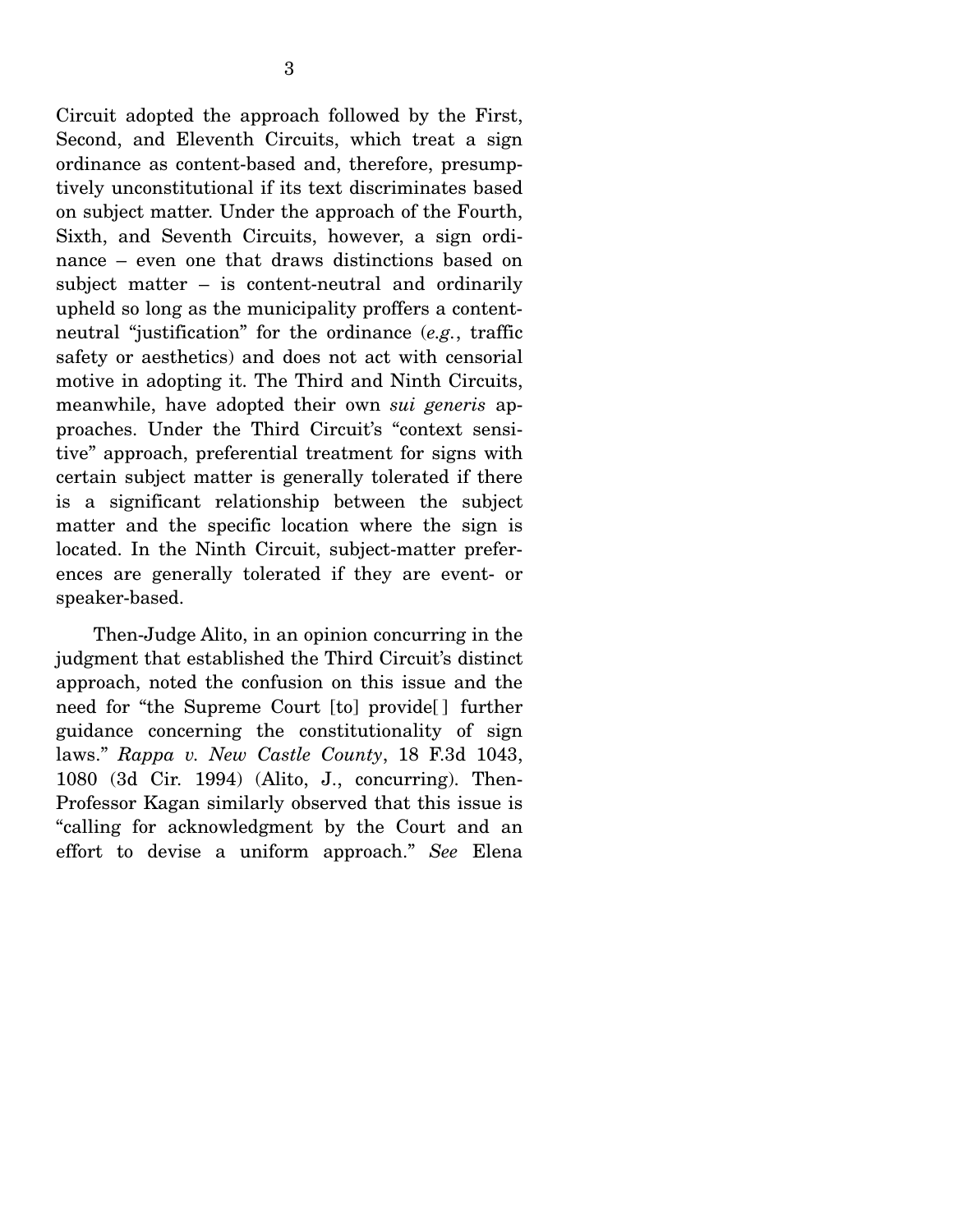Kagan, *The Changing Faces of First Amendment Neutrality: R.A.V. v. St. Paul, Rust v. Sullivan, and the Problem of Content-Based Underinclusion*, 1992 Sup. Ct. Rev. 29, 77 (1992).

 They were certainly correct: The current disparity of approaches among the circuits has resulted in widely varying degrees of judicial scrutiny for municipal sign ordinances and, concomitantly, widely varying degrees of protection for the free speech rights of citizens in those municipalities. This case presents the Court with the perfect opportunity to provide the guidance and uniform approach that Justices Alito and Kagan urged. Thus, while Respondents believe the Eighth Circuit's decision below was correct, they agree with Petitioners that a writ of certiorari is appropriate because a decision by this Court would bring much needed clarity to First Amendment law in this area.

#### **A. The St. Louis Sign Code**

 Like most municipalities, the City of St. Louis has extensive regulations governing the display of signs within its borders. These include a permit requirement and restrictions on, among other things, the size and location of signs. Also like other municipalities, the City exempts certain categories, defined by subject matter, from some or all of these regulations.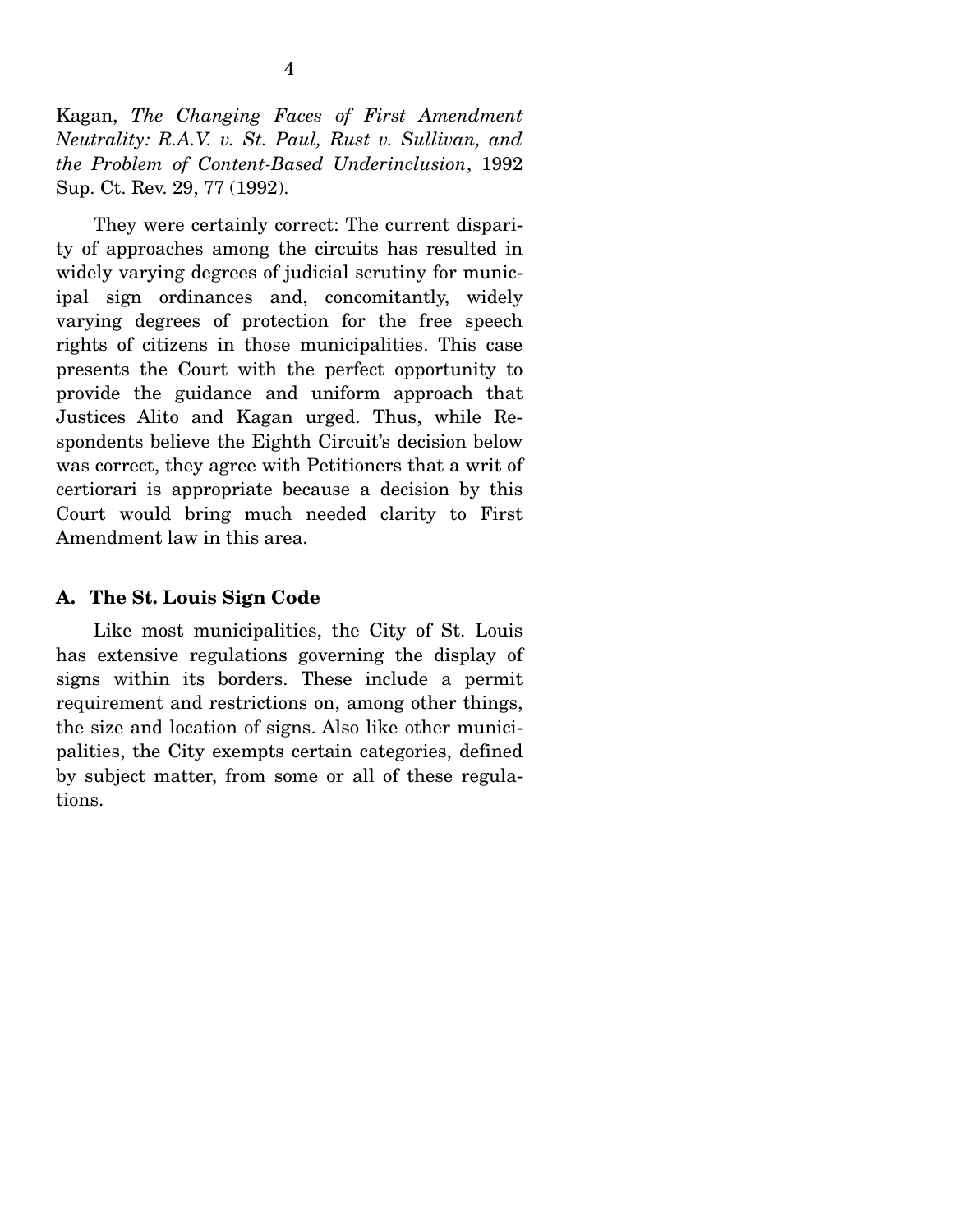The City defines a sign as "any object or device or part thereof situated outdoors which is used to advertise, identify, display, direct or attract attention to an object, person, institution, organization, business product, service, event, or location by any means including words, letters, figures, designs, symbols, fixtures, colors, motion illumination or projected images." St. Louis, Mo., Rev. Code § 26.68.020(17); Resp'ts' App. 8a. This definition, however, is followed by a number of exemptions that remove certain items, described by subject matter, from its purview:

Signs do not include the following:

- a. Flags of nations, states and cities, fraternal, religious and civic organization[s];
- b. Merchandise, pictures of models of products or services incorporated in a window display;
- c. Time and temperature devices;
- d. National, state, religious, fraternal, professional and civic symbols or crests, or on site ground based measure display device used to show time and subject matter of religious services;
- e. Works of art which in no way identify a product.

Resp'ts' App. 8a-9a. By exempting these items from the definition of "sign," the sign code absolves them of all regulation.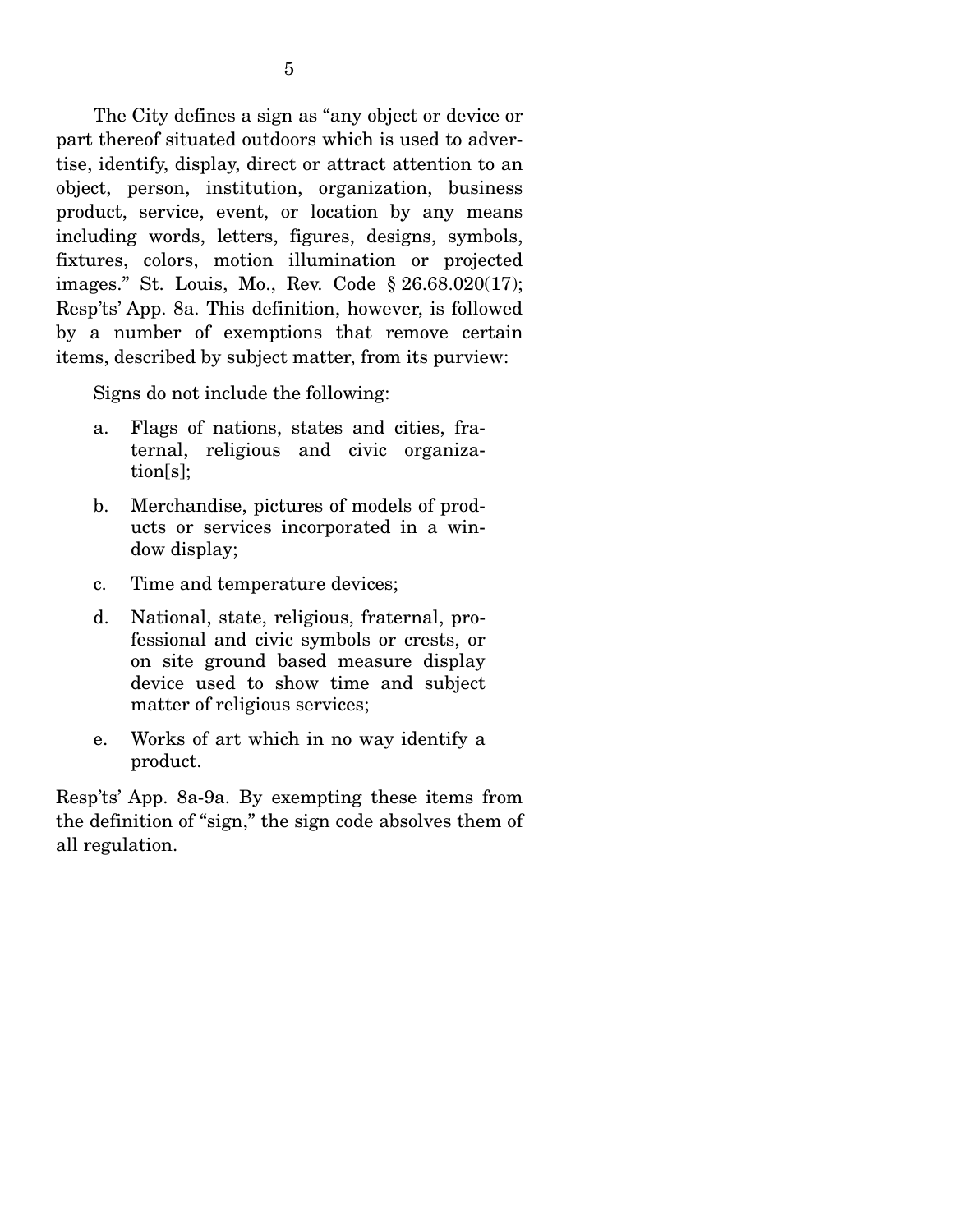Items that constitute "signs" require a permit and are subject to additional restrictions determined by the zoning district in which they are located. For each zoning district, the City has imposed regulations governing "Contents," "Sign Types," "Maximum Number," "Maximum Sign Area," "Maximum Height," "Location," "Illumination," and "Animation." *See, e.g.*, St. Louis, Mo., Rev. Code § 26.68.080 (governing "Signs in zone districts C, D, and E"); Resp'ts' App. 15a-16a.

 However, the City exempts from the permit requirement some fourteen categories of signs, almost all defined by subject matter, and establishes size, quantity, durational, and/or other restrictions unique to each category. These categories include:

- "political signs" that are "election . . . related";
- "[t]emporary signs that . . . advertise or identify construction, remodeling, rebuilding, development, sale, lease or rental";
- "[s]igns giving parking or traffic directions";
- "cornerstones, commemorative tables and historical signs";
- signs displaying "the name and address of a subdivision or of a planned building group";
- "[s]igns of danger or a cautionary nature";
- signs that are "specifically authorized for a public purpose"; and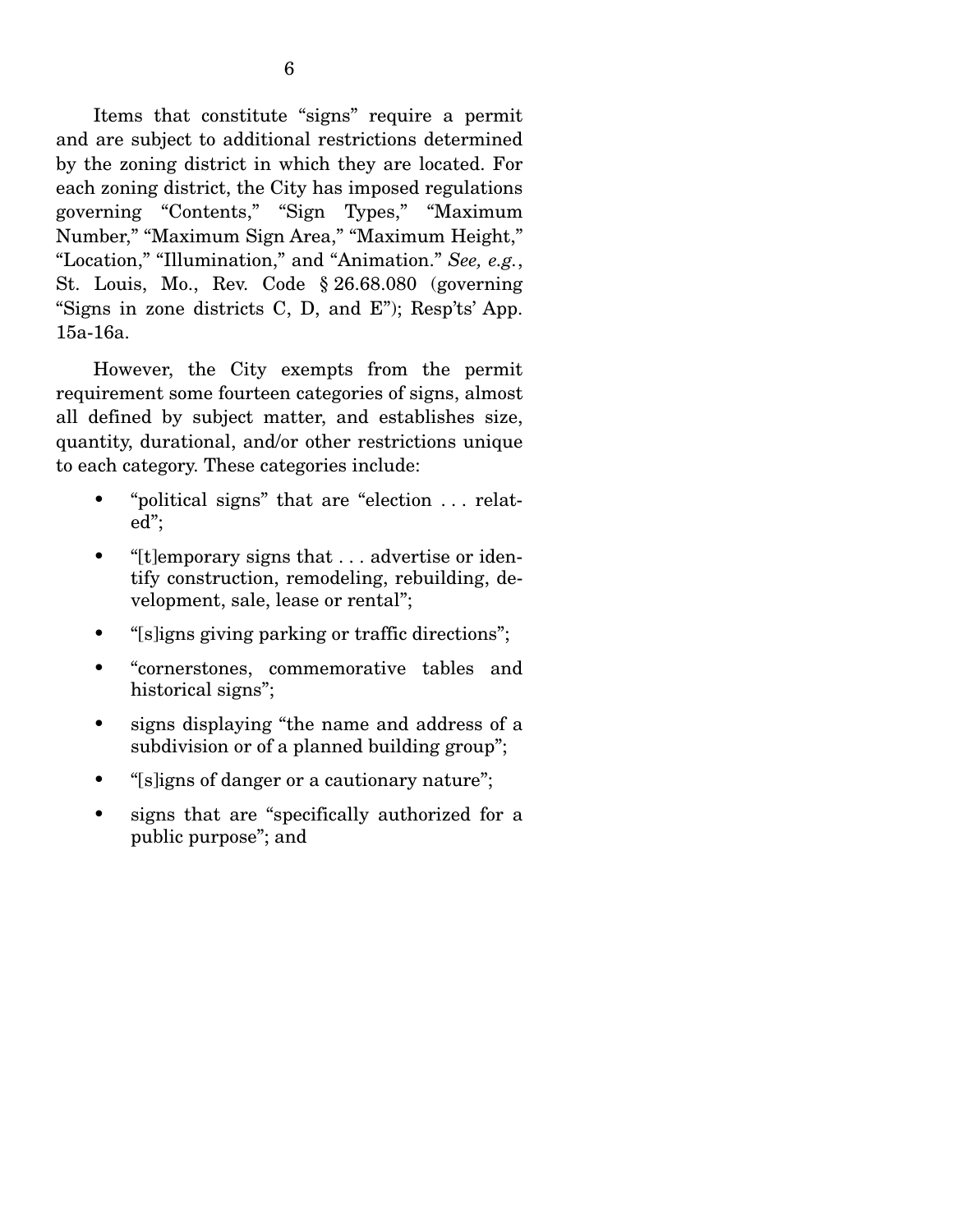• "[s]igns in the nature of decorations, clearly incidental and customary and commonly associated with any national, local or religious holiday."

St. Louis, Mo., Rev. Code § 26.68.030; Resp'ts' App. 10a-14a.

 As noted above, each of these categories has unique regulations that pertain to it. For example, national, local, and religious holiday decorations are subject to a 60-day durational restriction but "may be of any type, number, area, height, location, illumination or animation." St. Louis, Mo., Rev. Code  $§ 26.68.030(E);$  Resp'ts' App. 11a. "Temporary signs that . . . advertise or identify construction, remodeling, rebuilding, development, sale, lease or rental" are subject to a six-month durational restriction but are otherwise unregulated – they may be of any type, number, area, height, or location. St. Louis, Mo., Rev. Code § 26.68.030(M); Resp'ts' App. 13a-14a. Political signs, on the other hand, "shall not be more than ten (10) feet square, shall not be more than six (6) feet in height; shall not flash, blink, fluctuate or be animated but may be illuminated; shall not be posted more than ninety (90) days prior to the election to which the sign is related and shall be removed within fifteen (15) days following the election to which the signs relate." St. Louis, Mo., Rev. Code § 26.68.030(H); Resp'ts' App. 12a.

 Finally, in addition to the exemptions to the definition of "sign" and the fourteen other exemptions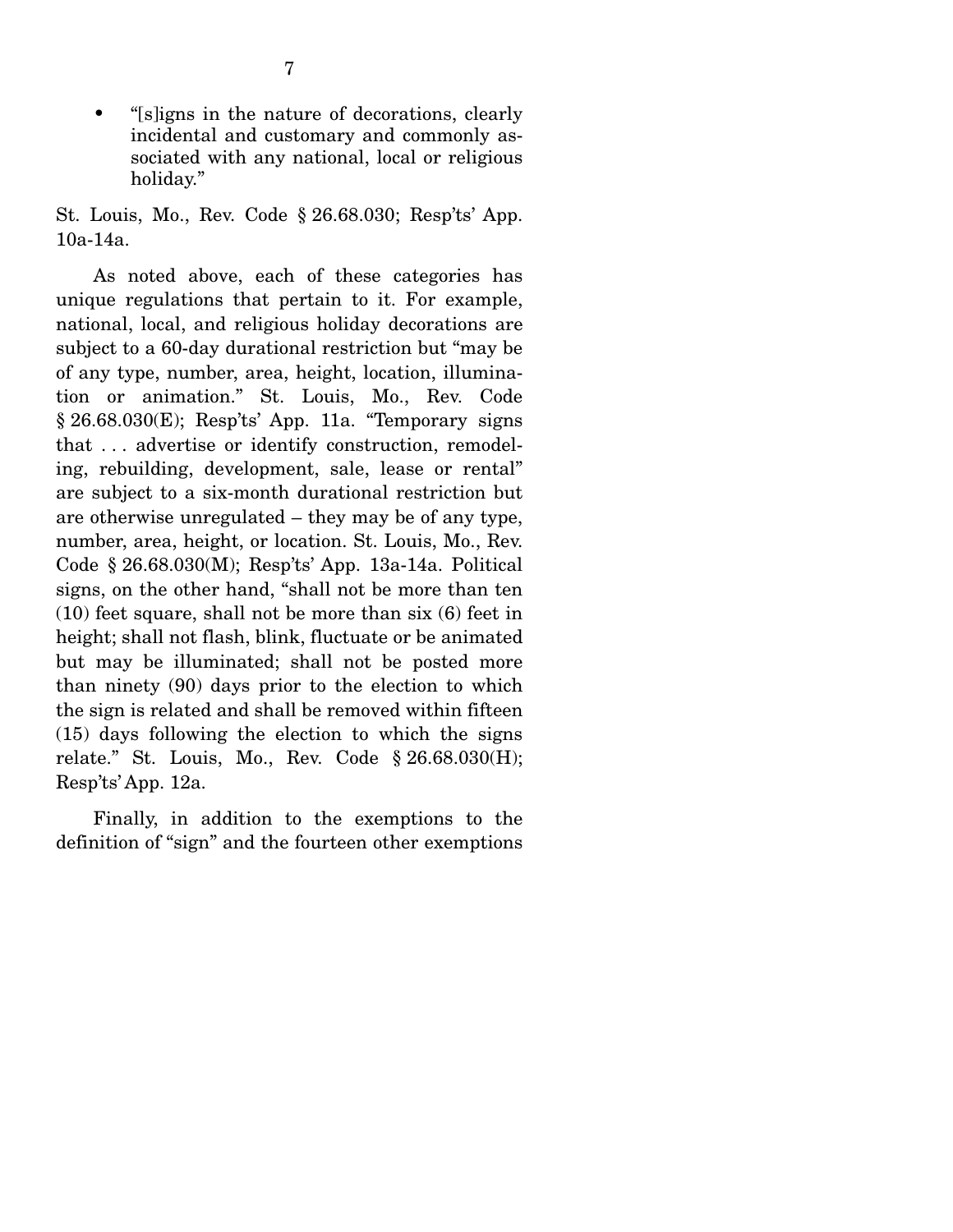listed in Section 26.68.030, the City provides a specific permit exemption for political signs located in zones F through K. Such signs are unlimited in location and area. St. Louis, Mo., Rev. Code § 26.68.050(C), (E); Resp'ts' App. 14a.

### **B. Sanctuary Paints A Mural Protesting The City's Abuse Of Its Eminent Domain Power**

 Respondent Sanctuary In The Ordinary is a nonprofit, low-income housing provider for persons in need in the St. Louis area. Its properties are managed by Respondent Neighborhood Enterprises, Inc., a selfsupporting housing ministry that manages rental properties in St. Louis. Respondent Jim Roos founded both Sanctuary In The Ordinary and Neighborhood Enterprises. Pet'rs' App. 3a. $^1$ 

 From 2000 to 2004, Petitioner City of St. Louis used eminent domain to acquire 24 buildings owned or managed by Sanctuary In The Ordinary or Neighborhood Enterprises. The buildings had housed 60 low-income apartments. The City took the buildings for private development. Joint Appendix (hereafter, "C.A. App.") 216-217.

 Sanctuary and its tenants continue to face the threat of eminent domain for private development. Sanctuary In The Ordinary owns a residential building

<sup>&</sup>lt;sup>1</sup> This brief refers to Respondents collectively as "Sanctuary."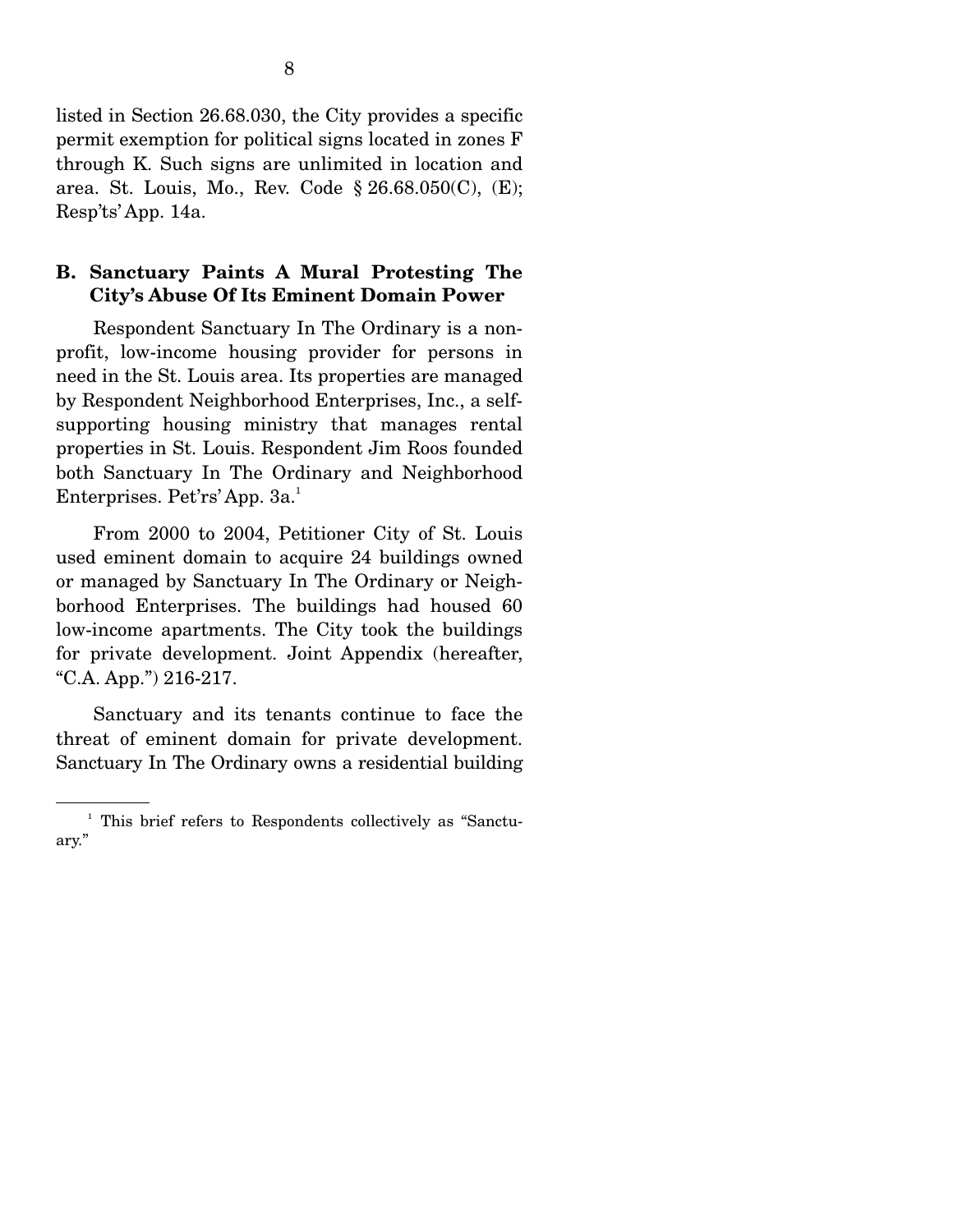at 1806-08 S. 13th Street. It is located within the "Near Southside Redevelopment Area," a 219-acre area that the City has declared "blighted" under Missouri's Land Clearance for Redevelopment Law. Pet'rs' App. 3a; *see also* C.A. App. 277-78, 289. This "blight" declaration authorizes the City to use eminent domain to acquire properties within the area for private redevelopment. *See* Mo. Rev. Stat. § 99.420(4); § 99.320(3), (10)(a); St. Louis, Mo., Ordinance 64831 § 8 & Ex. B § D(2) (Dec. 17, 1999). In early 2007, the City notified Sanctuary that it intended to acquire this building for redevelopment. C.A. App. 217, 220, 277-78.

 In March 2007, to protest the City's eminent domain practices, Sanctuary commissioned a mural, with tenant<sup>2</sup> approval, for the building that the City sought to acquire. Pet'rs' App. 3a. The mural, which contains the words "End Eminent Domain Abuse" inside a red circle and slash, was funded by the Missouri Eminent Domain Abuse Coalition ("MEDAC"),<sup>3</sup> a civic organization concerned about abusive eminent domain practices. The mural's design reflects a design used by MEDAC in its literature, buttons, and materials. It is approximately 363 square feet in area and is visible from, among other areas, Interstates 44 and 55. Pet'rs' App. 3a-4a.

<sup>&</sup>lt;sup>2</sup> One of the tenants is Jackie Ingram, a Sanctuary resident displaced by one of the earlier 24 condemnations. C.A. App. 217.

<sup>3</sup> Respondent Jim Roos is a MEDAC member. Pet'rs' App. 3a.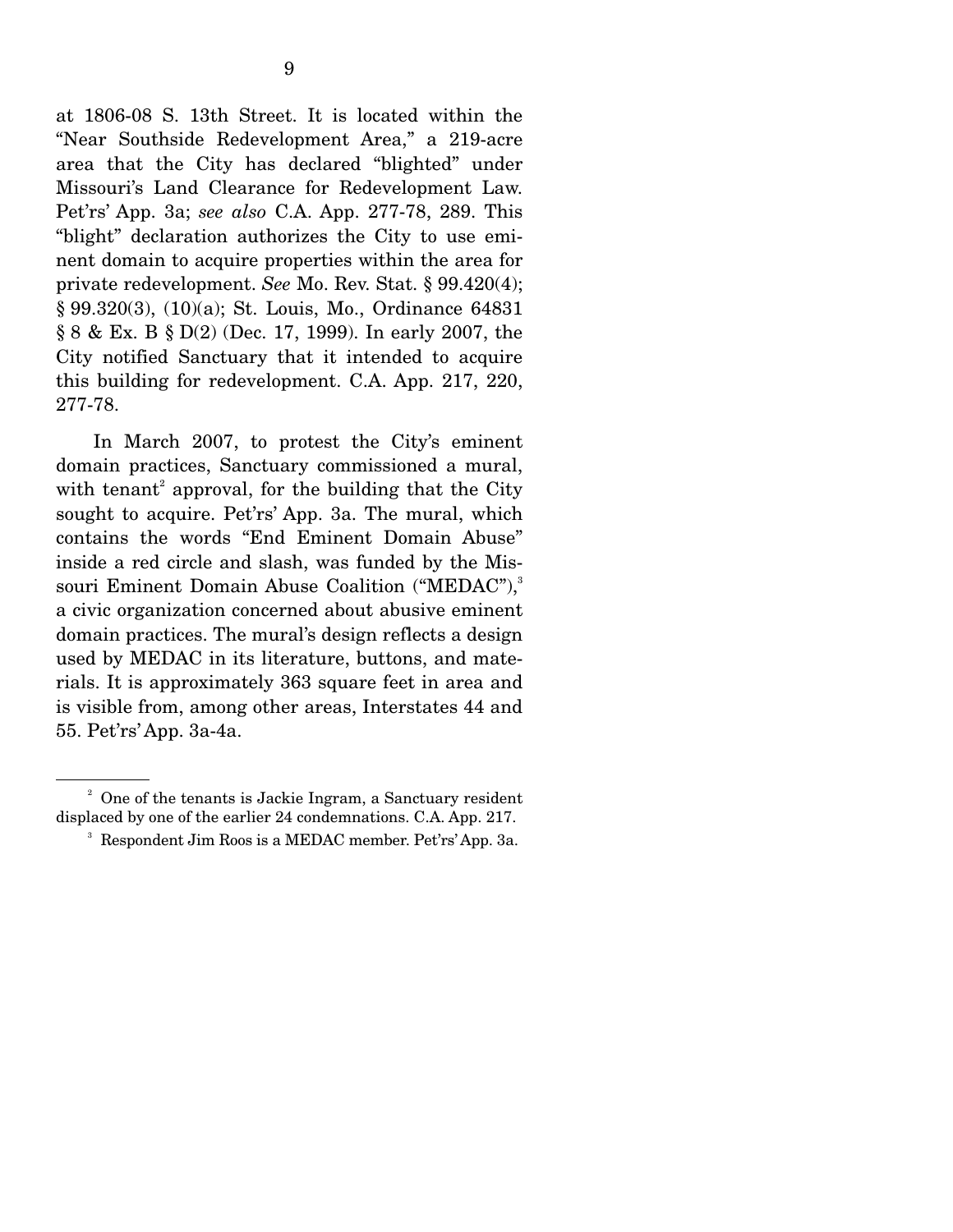### **C. The City Cites Sanctuary For Its "Illegal Sign"**

 Promptly after Sanctuary's protest mural was completed, the City issued a citation declaring it an "illegal sign." The citation insisted that "[p]ermits must be acquired for signs of this type" and provided instructions explaining how to obtain a permit. Consistent with the instructions, Sanctuary and Neighborhood Enterprises filed a permit application on May 14, 2007. Pet'rs' App. 4a.

 The City's Zoning Administrator denied the permit on May 30, 2007, because it did not meet certain requirements of the City's Zoning Code.<sup>4</sup> A subsequent explanation of the basis for denial stated that "[t]he wall face of the building on which the sign has been painted does not have street frontage as defined in the Zoning Code, and is therefore not entitled to signage"; and that, "[i]n the 'D' zoning district[,]... [t]he maximum allowable square footage for any sign . . . is 30 sq.ft.; based on the diameter of the circular sign it is approximately 363 sq.ft. in area." Pet'rs' App. 4a-5a. The Zoning Administrator's letter advised Sanctuary that it could appeal the

<sup>4</sup> St. Louis's "Comprehensive Sign Control Regulations" are part of its Zoning Code. Sanctuary refers to these regulations collectively as the "sign code." Relevant portions are provided at Resp'ts' App. 8a-16a.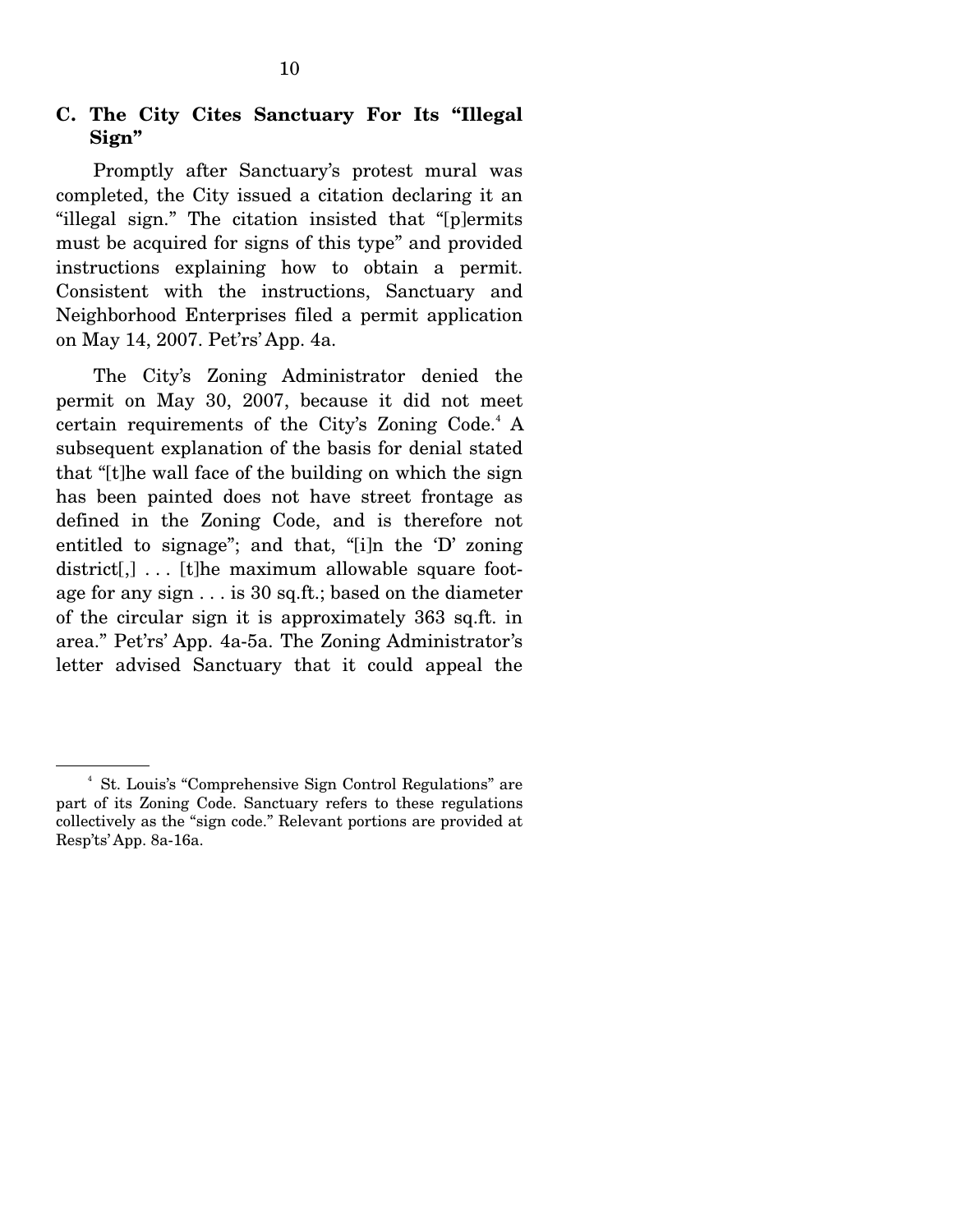denial to the Board of Adjustment (hereafter, "Board"), which Sanctuary did. Pet'rs' App. 5a.<sup>5</sup>

 Before Sanctuary's appeal was heard, however, Alderman Phyllis Young – who had introduced the ordinance declaring Sanctuary's property "blighted" and authorizing eminent domain – wrote a letter "urg[ing] the Board . . . to uphold the . . . denial." She argued, "If this sign is allowed to remain then anyone with property along any thoroughfare can paint signs indicating the opinion or current matter relevant to the owner to influence passsersby with no control by any City agency. The precedent should not be allowed." C.A. App. 209.

 The Board heard Sanctuary's appeal on July 11, 2007. Pet'rs' App. 5a. Sanctuary argued that the City's sign code provisions were impermissibly content-based, in violation of the free speech protections of the United States and Missouri Constitutions. Sanctuary offered three examples of such contentbased regulation:

<sup>&</sup>lt;sup>5</sup> The City's Land Clearance for Redevelopment Authority (LCRA) issued its own denial of Sanctuary's sign permit application. Sanctuary filed a separate action challenging that denial. The district court dismissed the action, but the Eighth Circuit reversed, holding "the LCRA had no authority to deny the plaintiffs' sign permit." *Neighborhood Enters., Inc. v. City of St. Louis*, 540 F.3d 882, 885 (8th Cir. 2008). On remand, the parties settled all matters related to the LCRA's denial.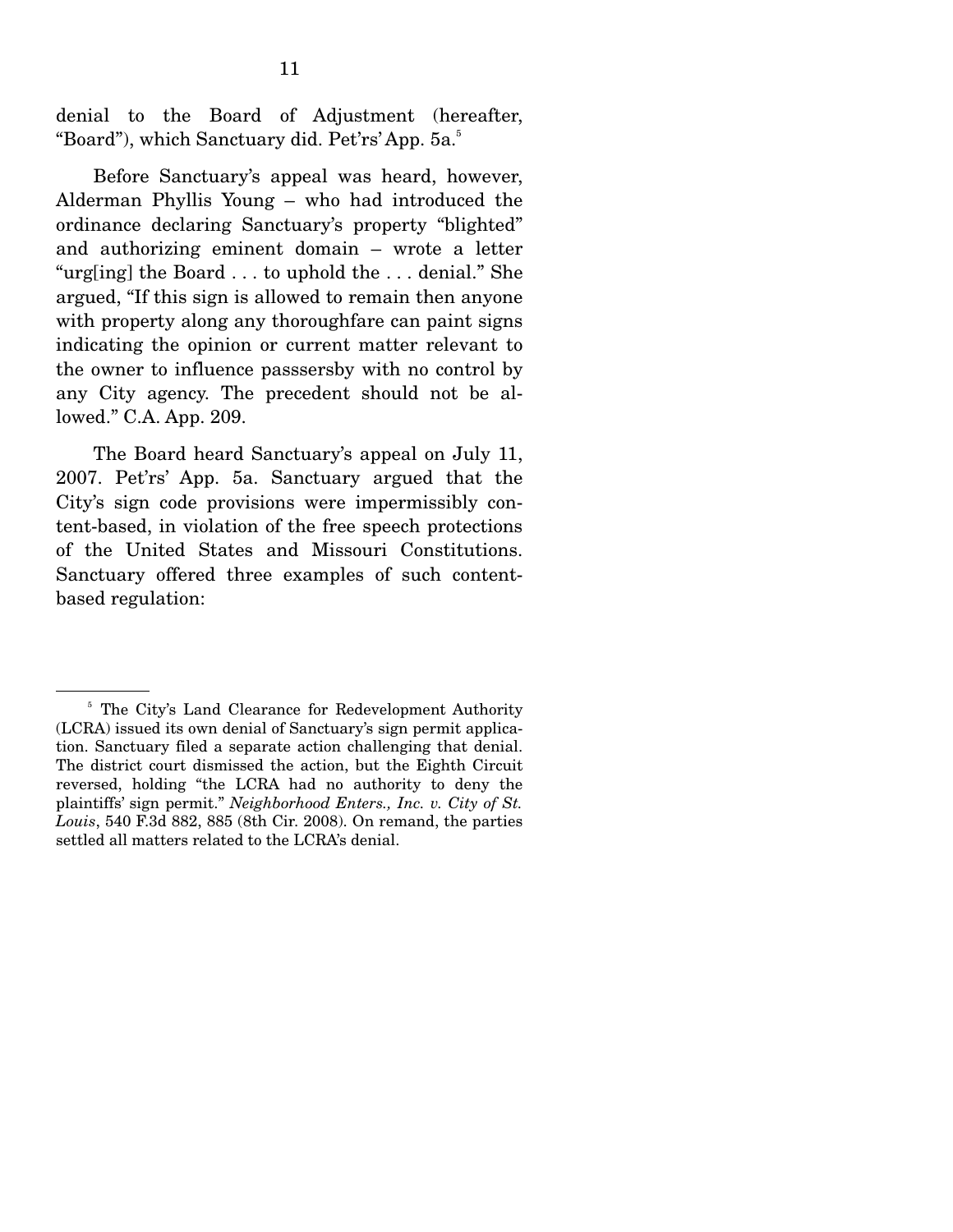- The sign code exempts from the definition of "sign" – and, thus, from the permit requirement and all other regulations pertaining to "signs" – numerous content-based categories, including "[n]ational, state, religious, fraternal, professional and civic symbols or crests" and "[w]orks of art." St. Louis, Mo., Rev. Code § 26.68.020(17); Resp'ts' App. 9a.
- The sign code lists some fourteen other, mostly content-based categories that, although considered "signs" under the code, are nonetheless exempt from the code's permit requirement. St. Louis, Mo., Rev. Code § 26.68.030; Resp'ts' App. 10a-14a.
- The sign code contains a "political sign" exemption for certain zoning districts (not including Sanctuary's), which removes the permit requirement and allows political signs to be of unlimited size and location. St. Louis, Mo., Rev. Code § 26.68.050; Resp'ts' App. 14a.

In the alternative, Sanctuary argued that the mural did not require a permit because, as a "[w]ork[ ] of art" or "civic symbol[ ] or crest[ ]," it was exempted from the sign code's definition of "sign." Pet'rs' App. 5a; St. Louis, Mo., Rev. Code § 26.68.020(17)(d) & (e); Resp'ts' App. 9a.

 On July 25, 2007, the Board upheld the denial of a permit for Sanctuary's mural. After implicitly concluding that the mural was not an exempted "[w]ork[ ] of art" or "civic symbol[ ] or crest[ ]," and that it was therefore a "sign," the Board determined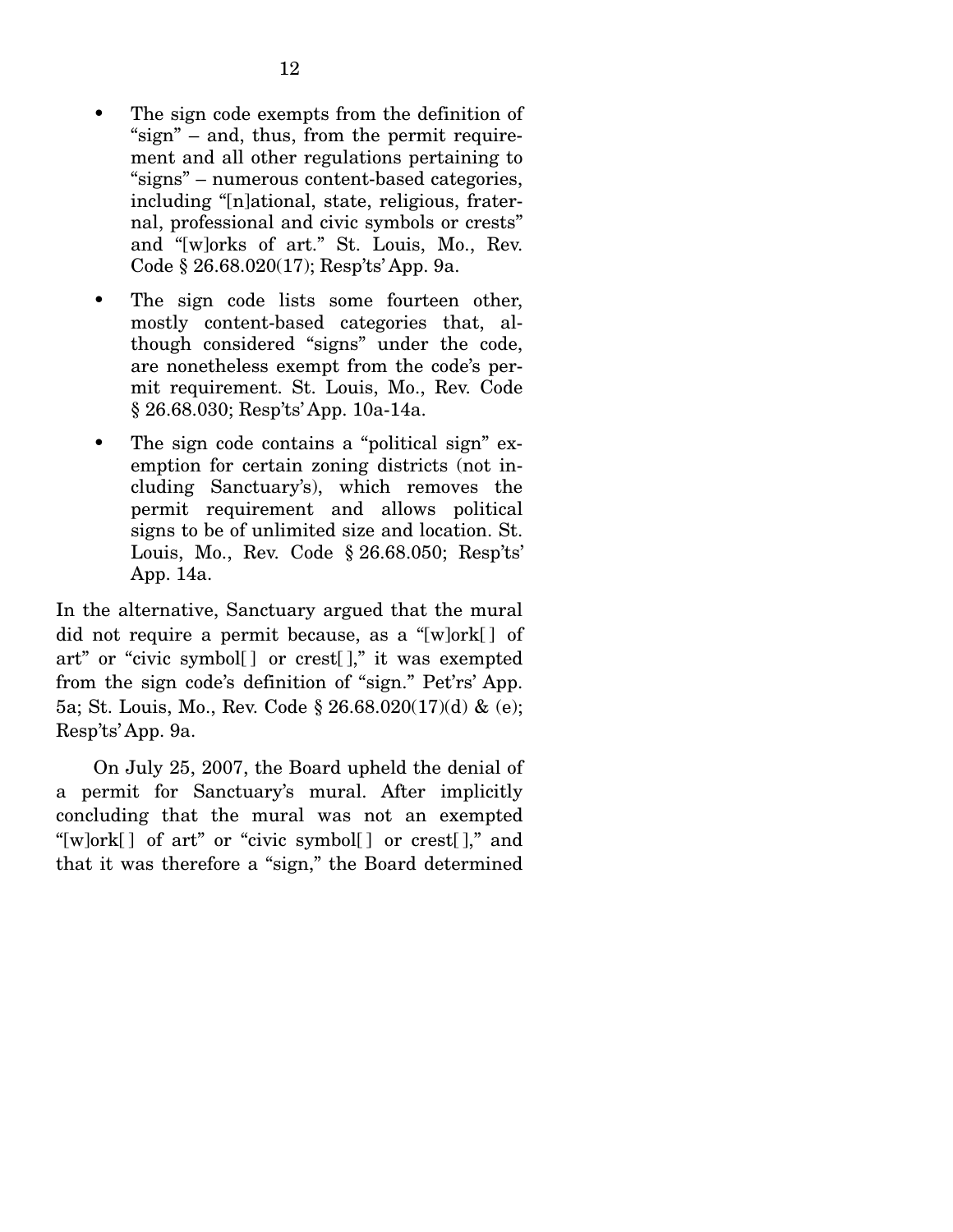that the "size and location of the sign were in violation of the Zoning Code." Specifically, the Board's "Conclusion of Law and Order" explained that the mural "is located in Zone D," "is substantially larger than the footage allowed by the Zoning Code," and "is located on the side of the building in contravention to the requirements of the Zoning Code." Pet'rs' App. 5a-6a. The Board was referring to St. Louis, Mo., Code § 26.68.080(E)(2), which provides that signs in Zone D "shall not exceed thirty (30) square feet," and § 26.68.080(D), which imposes a "Maximum Number" of "[o]ne (1) sign for each front line of the premises." Resp'ts' App. 15a-16a.

### **D. Sanctuary Challenges The City's Unconstitutional Sign Code Provisions**

 Sanctuary filed this action against the City and Board in state court, challenging the permit denial and the sign code provisions on which it was based. Sanctuary asserted federal and state constitutional claims pursuant to 42 U.S.C. § 1983 and the Missouri Declaratory Judgments Act, Mo. Rev. Stat. § 527.010. Specifically, Sanctuary asserted that: (1) the sign code provisions, facially and as applied, violate the First Amendment to the U.S. Constitution and Article I, section 8, of the Missouri Constitution; (2) the sign permit requirement effects an impermissible prior restraint in violation of the First Amendment and Article I, section 8; and (3) the sign code provisions discriminate based on geographic zone in violation of the Equal Protection Clause of the Fourteenth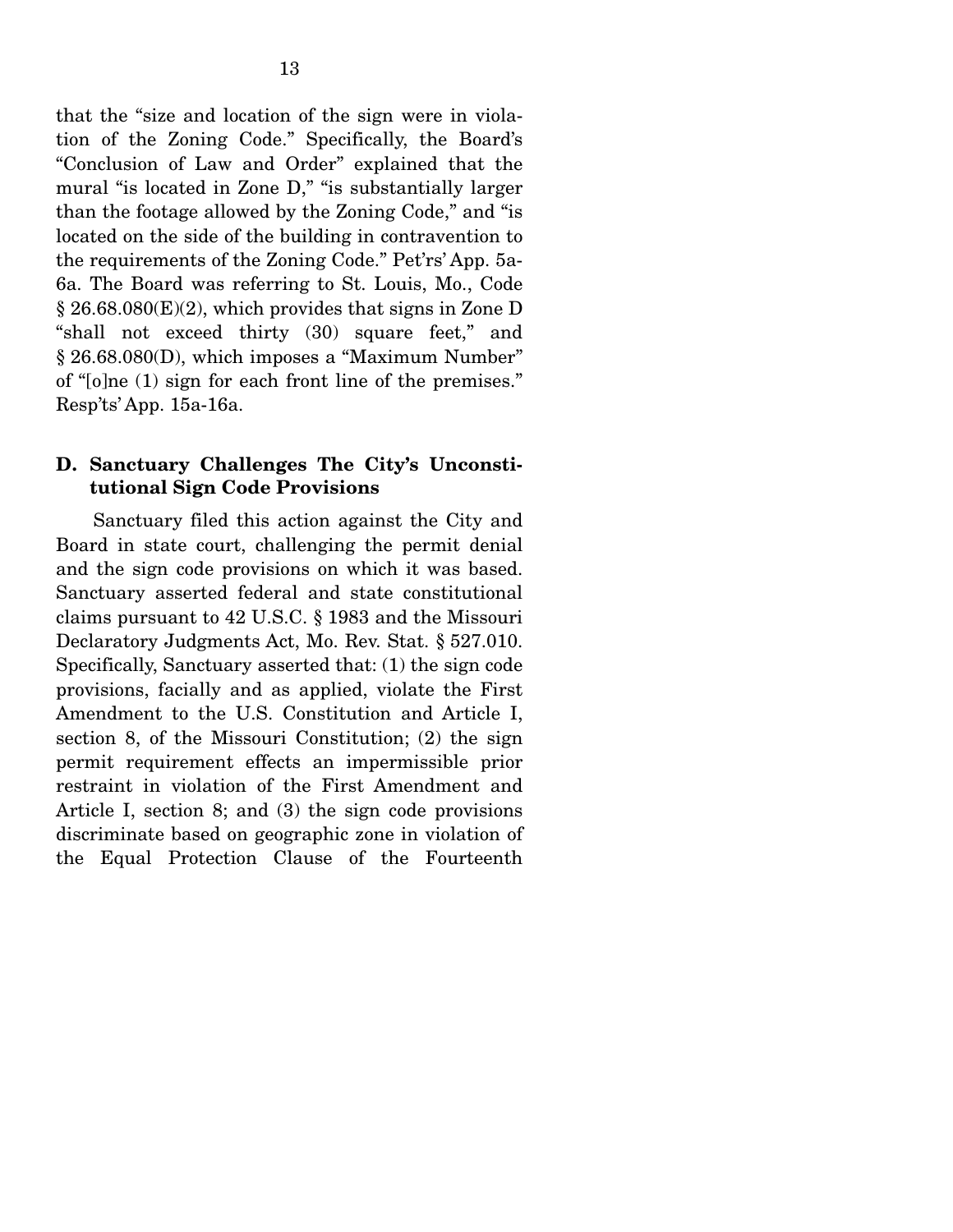Amendment. C.A. App. 18, 34-52. Pursuant to Mo. Rev. Stat. § 89.110, Sanctuary also petitioned for a writ of certiorari – the state-law mechanism for securing judicial review of "illegal" board of adjustment decisions – on the grounds that the Board's decision violated free speech and equal protection guarantees. C.A. App. 18, 25-34.

 The City and Board removed the case to the U.S. District Court for the Eastern District of Missouri, which, under 28 U.S.C. § 1331, had federal question jurisdiction over Sanctuary's federal constitutional claims and, under 28 U.S.C. § 1367, had supplemental jurisdiction over Sanctuary's state-law claims. The City and Board then moved to dismiss everything except the state-law petition for writ of certiorari. The district court denied the motion.

 Believing the case capable of resolution on summary judgment, the parties agreed to proceed on stipulated facts and the administrative record from the proceeding before the Board. The following are among the facts to which the parties stipulated:

- "Neither the City nor Board of Adjustment possesses any reports, studies, memoranda, or other documents underlying, concerning, or supporting the regulation of outdoor signs in Chapter 26.68 of the St. Louis Revised Code."
- "Neither the City nor the Board of Adjustment is aware of any studies, reports or memoranda conducted by any person regarding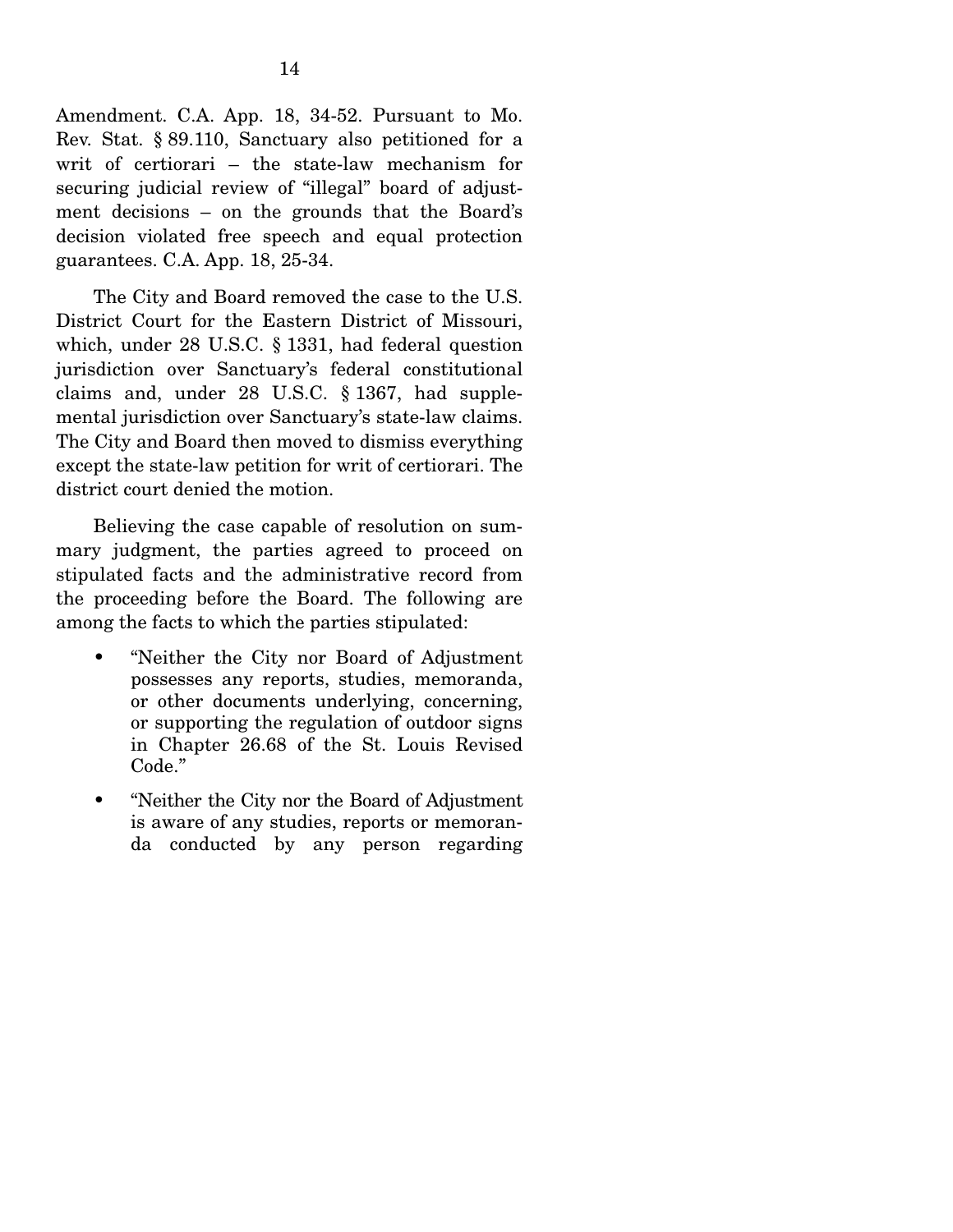whether the City's restrictions on outdoor signs affect traffic safety."

• "Neither the City nor Board of Adjustment is aware of any studies, reports or memoranda conducted by any person regarding whether the City's restrictions on outdoor signs affect the aesthetics of the City or surrounding neighborhood."

Resp'ts' App. 22a-23a; Pet'rs' App. 6a.6

## **E. The District Court Rules For The City And Board**

 The parties filed cross motions for summary judgment. On March 29, 2010, the district court denied Sanctuary's motion and granted the City and Board's. Pet'rs' App. 32a-58a.

 The court began its constitutional analysis by determining whether the sign code provisions at issue are content-based or content-neutral. In making that determination, the court was guided by this Court's statement in *Ward v. Rock Against Racism* that the " 'principal inquiry in determining content neutrality, in speech cases generally and in time, place, or manner cases in particular, is whether the government has adopted a regulation of speech because of

<sup>6</sup> The parties also stipulated that the City and Board have no written policy to guide the determination of whether an alleged "sign" falls within the exemptions for "[w]orks of art" or "civic symbols or crests." *See* Resp'ts' App. 24a; Pet'rs' App. 7a.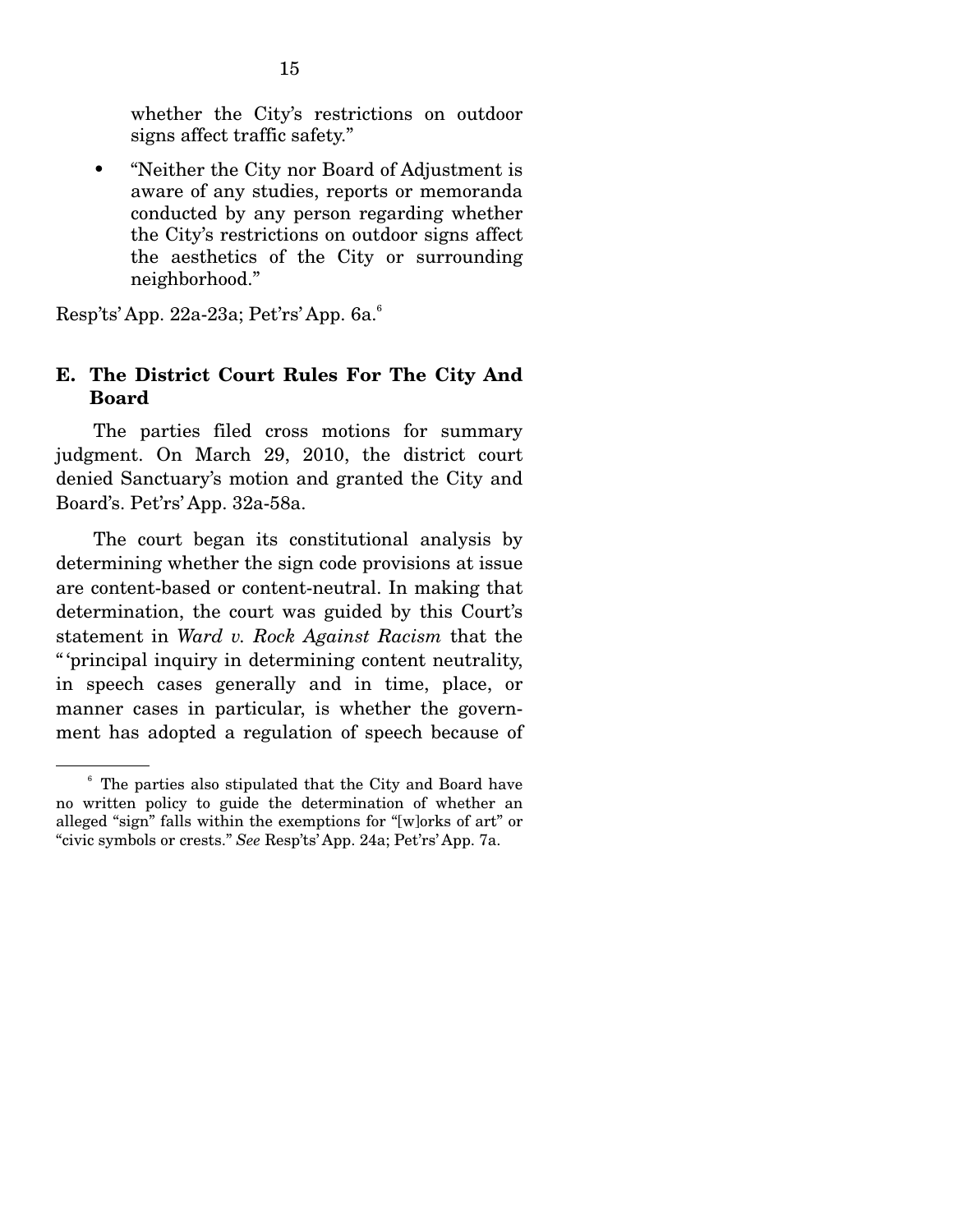disagreement with the message it conveys.'" Pet'rs' App. 51a (quoting *Ward*, 491 U.S. at 791). The court concluded that the City did not adopt the sign code provisions because it "favors or disfavors any message a citizen might want to convey" and that the exemptions present "no risk of censorship." Pet'rs' App. 51a, 53a. The City's "desire to promote traffic safety," the court continued, "is in no way tied to the content of the signs it seeks to regulate." Pet'rs' App. 53a. In this light, the Court held the sign code provisions contentneutral.

 The court then applied intermediate scrutiny and upheld the provisions. Specifically, it determined that: (1) the City's asserted interests, traffic safety and aesthetics, are significant governmental interests; (2) the sign code provisions, notwithstanding their exemptions, are narrowly tailored to serve those interests; and (3) the sign code leaves "ample alternative channels" for Sanctuary "to communicate [its] political message." Specifically, the court suggested that Sanctuary could "secure a billboard in other zoned areas" or "distribute handbills . . . at City parks teeming with the masses during festive occasions." Pet'rs' App. 54a-55a.

 The court also rejected Sanctuary's prior restraint, equal protection, and state-law claims. Pet'rs' App. 46a, 56a-57a. Accordingly, it entered judgment for the City and Board. Sanctuary appealed.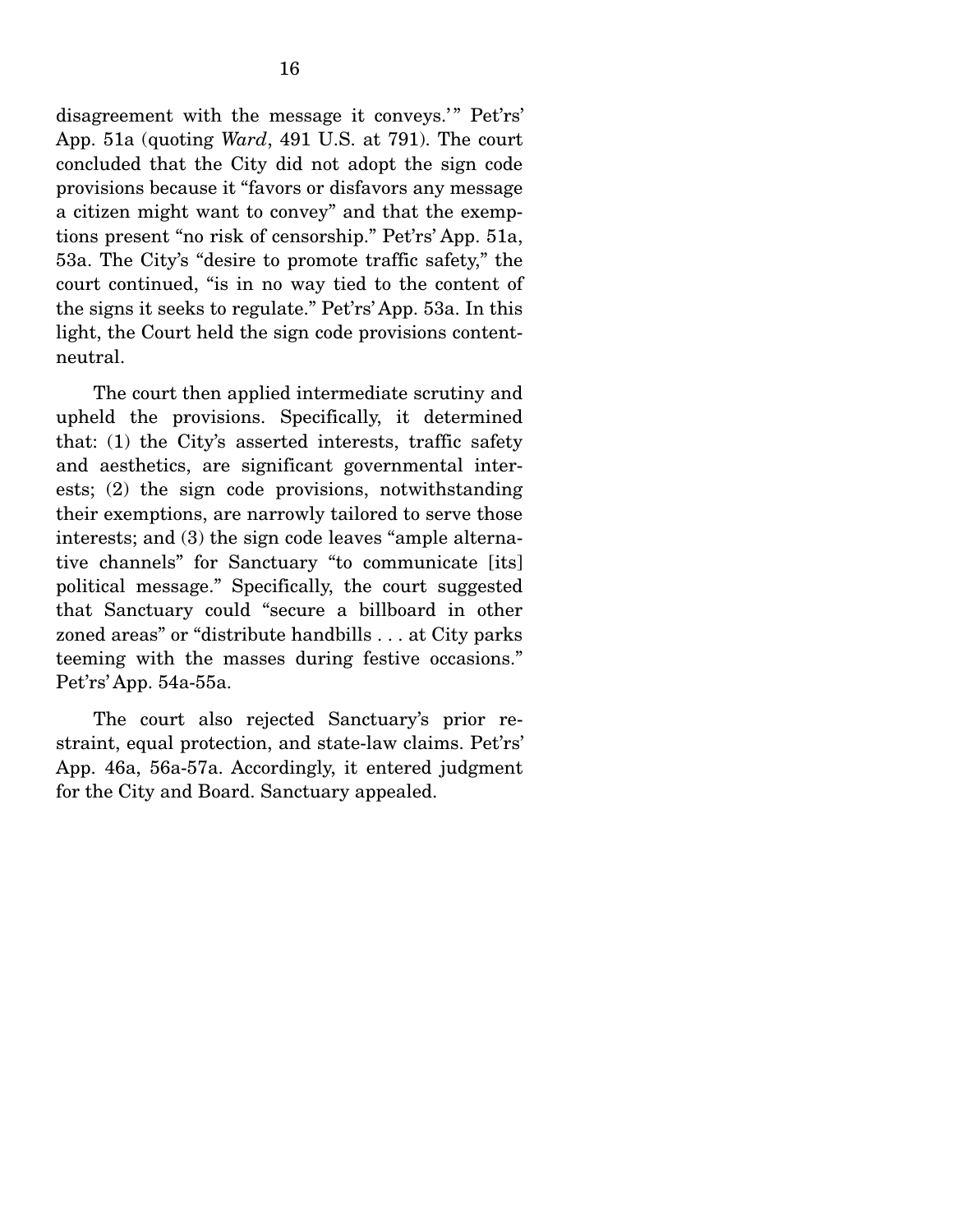On July 13, 2011, the Eighth Circuit reversed the district court's judgment and held the sign code provisions – specifically, Sections 26.68.020(17) (definition of sign), 26.68.030 (exemptions from permit requirement), and 26.68.050 (exemption for political signs in Zones F through  $K$ ) – unconstitutional in violation of the First Amendment. Pet'rs' App. 14a- $21a.7$ 

 Unlike the district court, which relied on this Court's decision in *Ward v. Rock Against Racism* to conclude the sign code provisions are contentneutral, the Eighth Circuit relied on this Court's decision in *City of Cincinnati v. Discovery Network* to conclude they are content-based. They are contentbased, the court explained, because "to determine whether a particular object qualifies as a 'sign' under

<sup>7</sup> Petitioners suggest the Eighth Circuit held only the "exemptions to the definition of sign," and only a portion of Section 26.68.030, unconstitutional. *See* Petition 7; *see also id.* at i. That is incorrect. The court held Sections 26.68.020(17) and 26.68.030, as well as Section 26.68.050, which Petitioners do not address, unconstitutional in their entirety. *See, e.g.,* Pet'rs' App. 16a ("Simply stated [§§ 26.68.020(17), 26.68.030, and 26.68.050] [are] content-based because [they] make[ ] impermissible distinctions based *solely* on the content or message conveyed by the sign." (alterations in original; internal quotation marks and citation omitted)).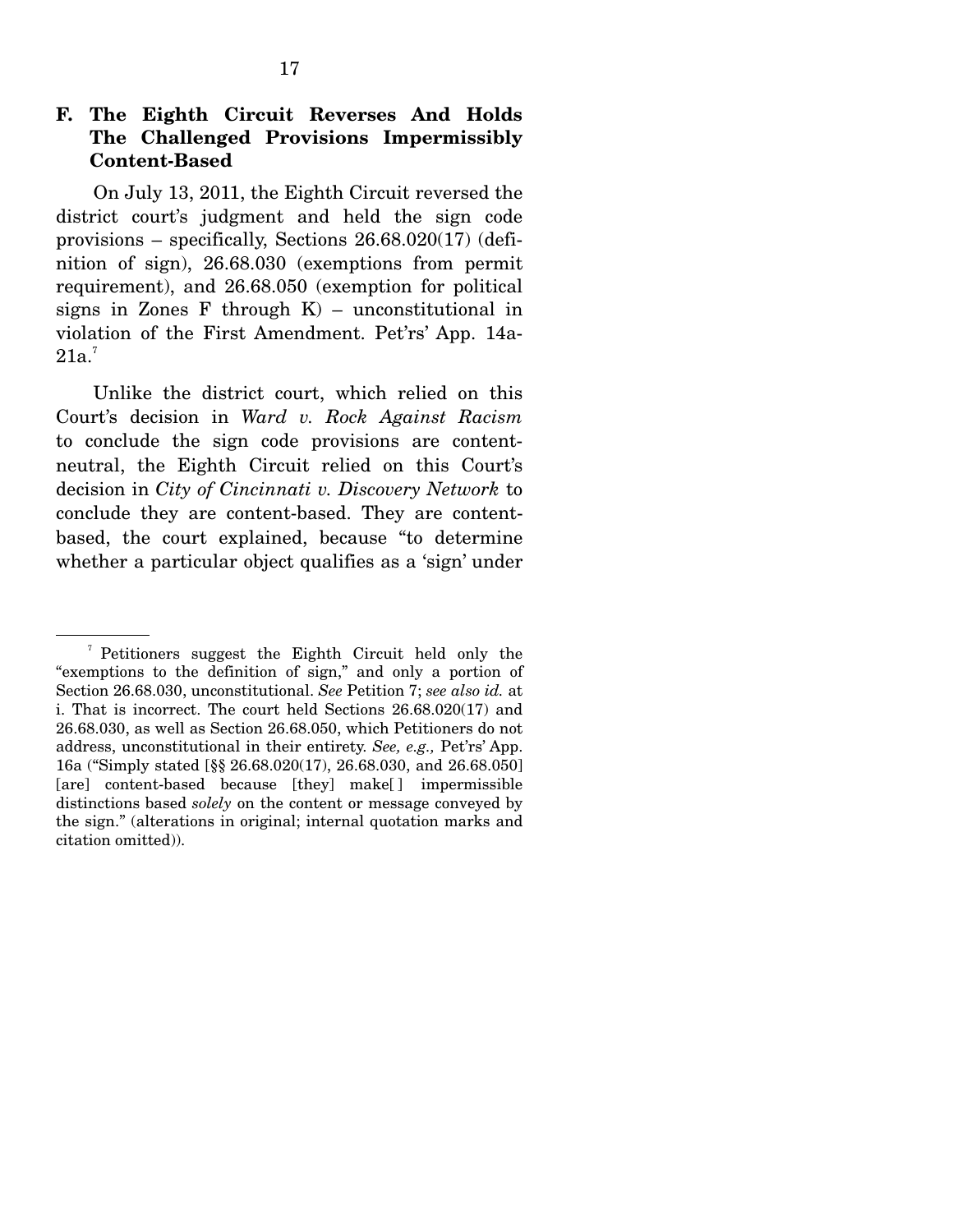$\S 26.68.020(17)$  and is therefore subject to the regulations, or is instead a 'non-sign' under  $\S 26.68.020(17)(a)$ -(e) or exempt from the sign regulations under §§ 26.68.030 or 26.68.050, one must look at the *content* of the object." Pet'rs' App. 16a. The court observed that "an object of the same dimensions as Sanctuary's 'End Eminent Domain Abuse' sign/mural would not be subject to regulation if it were a '[n]ational, state, religious, fraternal, professional and civic symbol[ ] or crest[ ], or on site ground based measure display device used to show time and subject matter of religious services.'" Pet'rs' App. 16a (quoting St. Louis, Mo., Rev. Code § 26.68.020(17)(d)). "Simply stated," the court explained, the sign code provisions "make[ ] impermissible distinctions based *solely* on the content or message conveyed by the sign. . . . The words on a sign define whether it is subject to [the sign regulations]." Pet'rs' App. 16a (alterations in original; internal quotation marks and citations omitted).

 Before proceeding to apply strict scrutiny, however, the court specifically addressed the argument that, under *Ward*, a speech regulation "is content neutral so long as it is *justified* without reference to the content of the regulated speech." *Ward*, 491 U.S. at 791 (internal quotation marks and citation omitted). Citing *Discovery Network*, the court held that "[e]ven when a government supplies a contentneutral justification for the regulation, that justification is not given controlling weight without further inquiry." Pet'rs' App. 17a (internal quotation marks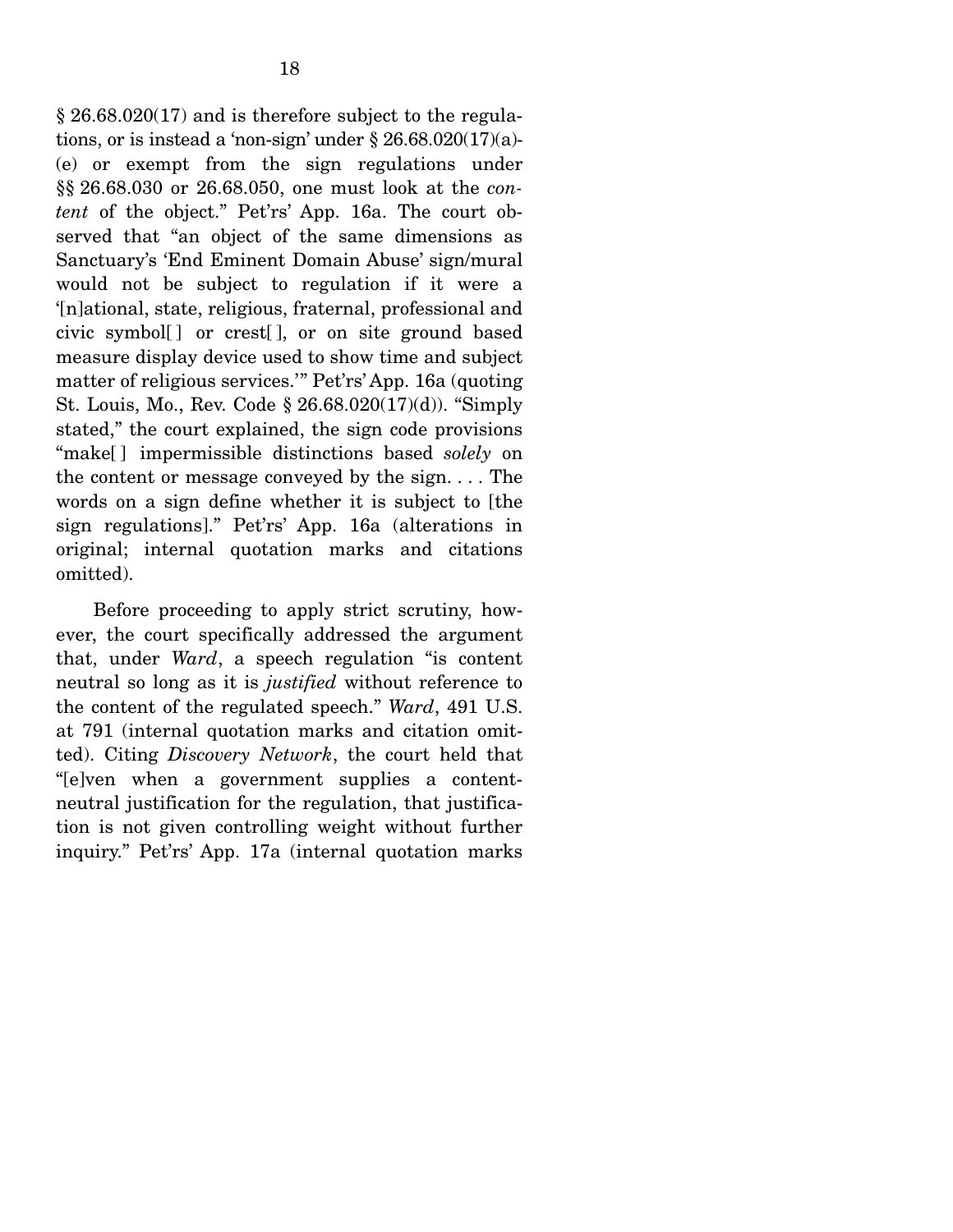and citations omitted). Thus, the court held that "even if we agree with the City . . . that its restriction is 'justified' by its interest in maintaining traffic safety and preserving aesthetic beauty, we still must ask whether the regulation *accomplishes* the stated purpose in a content-neutral manner." Pet'rs' App. 17a (omission in original; internal quotation marks and citation omitted). The court held it did not: "Although [the City's] justification for enacting [the sign regulations] was to curtail the traffic dangers . . . and to promote aesthetic beauty, [the City] has not seen fit to apply such restrictions to all signs of the same dimensions. The City has differentiat[ed] between speakers for reasons unrelated to the legitimate interests that prompted the regulation." Pet'rs' App. 17a (omission and alterations in original; internal quotation marks and citations omitted).

 Noting "[t]he City conceded at oral argument that the challenged provisions of the sign code would not pass constitutional muster under strict scrutiny," the court "[n]evertheless . . . independently analyze[d] whether the challenged provisions satisfy strict scrutiny." Pet'rs' App. 17a n.7. It held they did not – first, because "a municipality's asserted interests in traffic safety and aesthetics, while significant, have never been held to be compelling"; and second, because the sign code "is not narrowly drawn to accomplish those ends." Pet'rs' App. 18a-19a (internal quotation marks and citations omitted). "Although the sign code's regulations may generally promote aesthetics and traffic safety," the court explained,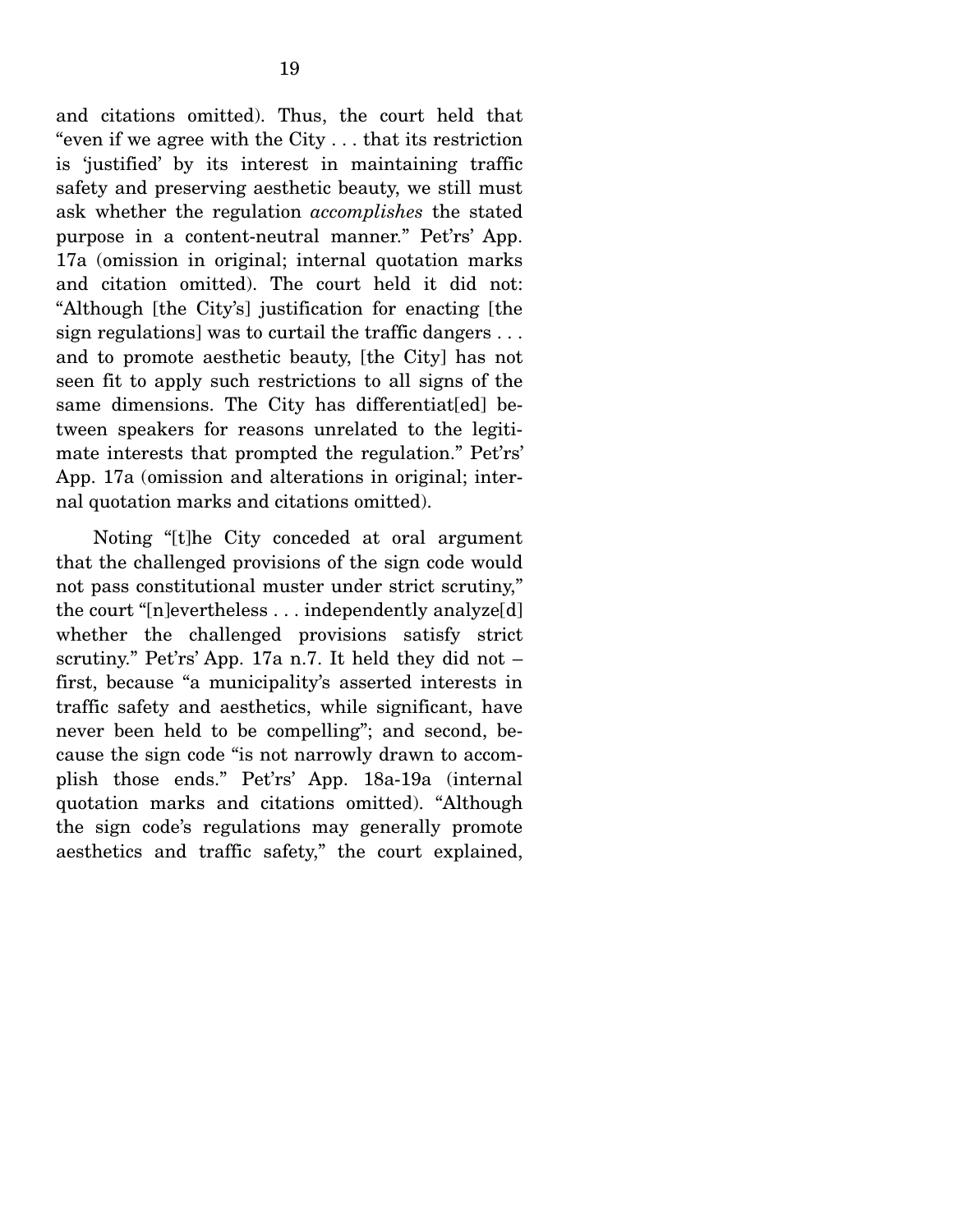"the City has simply failed to demonstrate how these interests are served by the distinction it has drawn in the treatment of exempt and nonexempt categories of signs." Pet'rs' App. 19a (citation omitted).

 Because the court determined that the challenged provisions violate the First Amendment, it did not reach Sanctuary's prior restraint, Equal Protection, and state-law claims. Pet'rs' App. 20a n.8. It reversed the judgment of the district court and remanded for a determination of the severability of the offending provisions from the remainder of the sign code. Pet'rs' App. 20a-21a.

 The City and Board petitioned for panel rehearing or rehearing *en banc*. The Eighth Circuit denied rehearing on August 18, 2011. Pet'rs' App. 59a-60a.

#### --------------------------------- ♦ ---------------------------------

#### **REASONS FOR GRANTING THE PETITION**

**I. The Circuits Are Divided Over How To Assess The Content-Based Or Content-Neutral Character Of Municipal Sign Ordinances That Draw Distinctions Based On Subject Matter** 

### **A. There Is A Sharp Split Among The Circuits**

 There is a conflict among the courts of appeals over how to analyze a municipal sign ordinance for content discrimination. Specifically, the split concerns whether a sign ordinance that provides exemptions or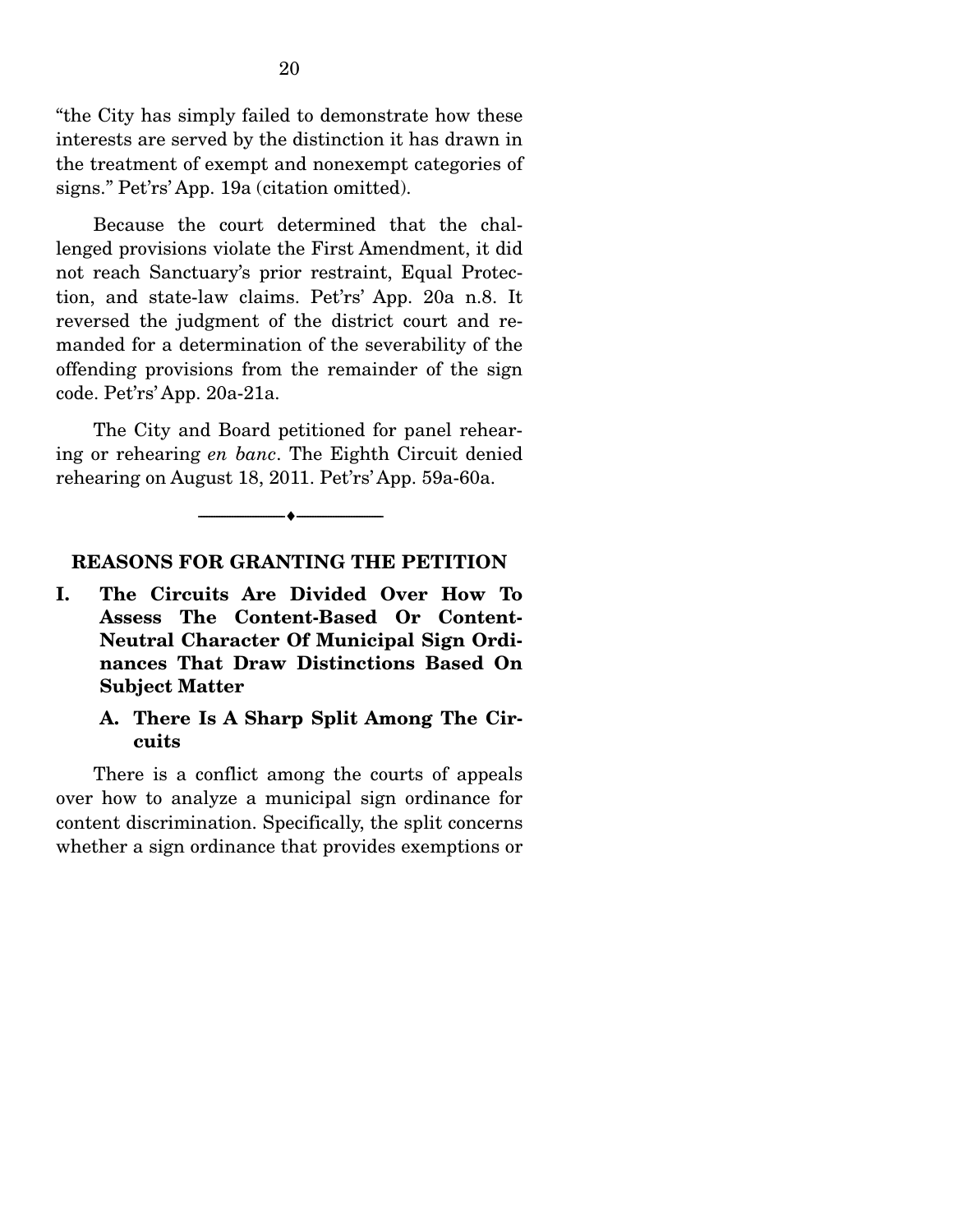otherwise draws distinctions based on subject matter is content-based, regardless of the governmental motive and proffered "justification" for the ordinance.

 In this case, the Eighth Circuit correctly joined the First, Second, and Eleventh Circuits, which hold such an ordinance content-based. *See* Pet'rs' App. 15a-17a; *Matthews v. Town of Needham*, 764 F.2d 58, 59- 61 (1st Cir. 1985); *Nat'l Adver. Co. v. Town of Babylon*, 900 F.2d 551, 556-57 (2d Cir. 1990); *Solantic, LLC v. City of Neptune Beach*, 410 F.3d 1250, 1259-62 (11th Cir. 2005). In contrast, the Fourth, Sixth, and Seventh Circuits hold such an ordinance content-neutral, so long as it is not the product of censorial motive and so long as the government has proffered some content-neutral "justification," or purpose, for the ordinance. *See Covenant Media of S.C., LLC v. City of N. Charleston*, 493 F.3d 421, 432-35 (4th Cir. 2007); *H.D.V.-Greektown, LLC v. City of Detroit*, 568 F.3d 609, 621-23 (6th Cir. 2009); *Scadron v. City of Des Plaines*, 734 F. Supp. 1437, 1445-46 (N.D. Ill. 1990), *aff 'd*, 1993 WL 64838, at \*2 (7th Cir. Mar. 8, 1993) (unreported).

 The Third Circuit and Ninth Circuits have developed their own distinct approaches to this issue. The Third Circuit follows what it calls a "context sensitive" approach. It recognizes that exemptions based on subject matter are content-based, but it generally allows such exemptions if (1) there is a significant relationship between the subject matter of the signs allowed by the exemption and the specific location where the exemption applies; (2) the exemption is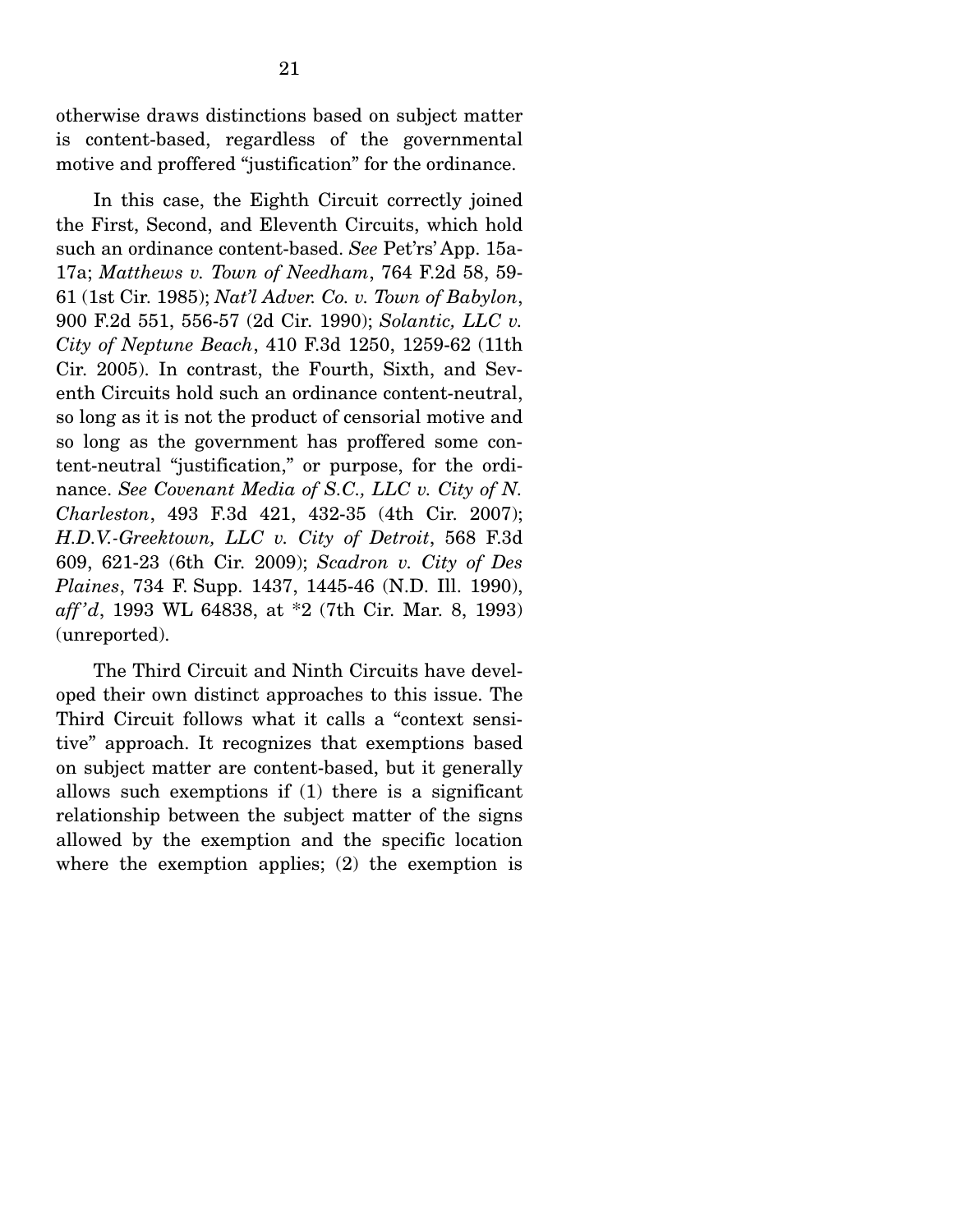substantially related to serving an interest that is at least as important as that served by the underlying sign regulation; and (3) the municipality did not include the exemption in order to censor certain viewpoints or control what issues are appropriate for public debate. *See Rappa v. New Castle County*, 18 F.3d 1043, 1062-66 (3d Cir. 1994).

 The Ninth Circuit has made similar allowances for what it calls "speaker- or event-based" exemptions. Under its approach, a municipality may provide exemptions that allow signs for certain speakers (*e.g.*, religious, charitable, or other non-profit institutions) or during certain "triggering events" (*e.g.*, elections or home sales), so long as the exemption does not limit the substance of the signs it allows. *See Reed v. Town of Gilbert*, 587 F.3d 966, 974-79 (9th Cir. 2009).

## **B. The Circuit Split Is Attributable To Confusion Over This Court's Fractured Decision In** *Metromedia* **And Seemingly Conflicting Language In** *Ward* **And** *Discovery Network*

 This split among the circuits is attributable to two distinct sources: confusion over this Court's sharply fractured decision in *Metromedia, Inc. v. City of San Diego*; and seemingly contradictory statements regarding content neutrality in *Ward v. Rock Against Racism*, on one hand, and *City of Cincinnati v. Discovery Network*, on the other.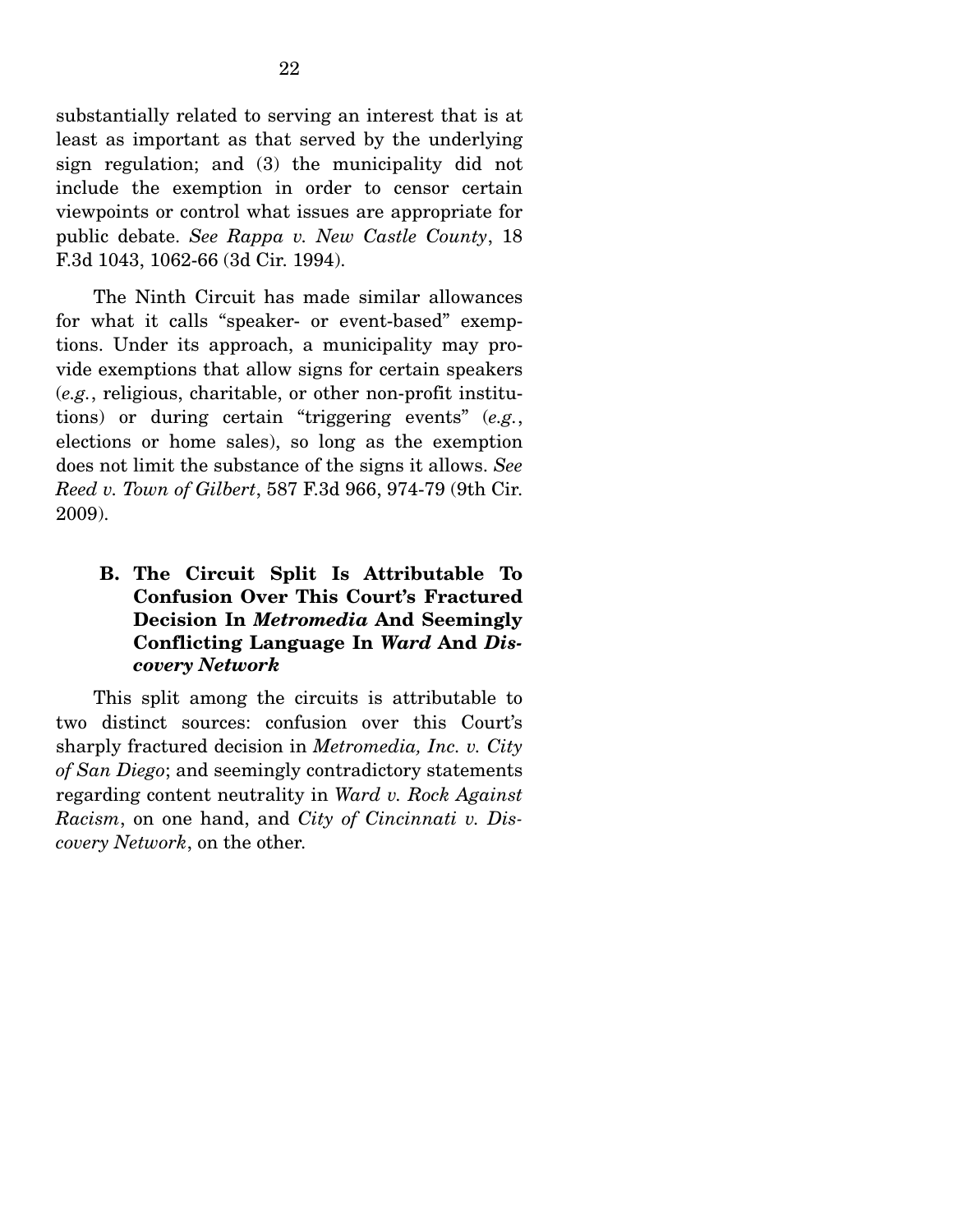1. In *Metromedia* – which yielded no majority opinion, but rather a four-justice plurality, a twojustice concurrence, and three separate dissents – this Court addressed the constitutionality of a San Diego ordinance that imposed a general sign ban but exempted on-site advertising signs and twelve other categories of signs, commercial and non-commercial. *See Metromedia*, 453 U.S. at 493-96. Most of the exempted categories were defined by subject matter and largely mirrored the categories St. Louis has exempted from its sign regulations.<sup>8</sup> This Court invalidated the ordinance in its entirety but did so based on two very different lines of reasoning.<sup>9</sup>

 The plurality opinion, authored by Justice White and joined by Justices Stewart, Marshall, and Powell, concluded that, in two ways, the ordinance unconstitutionally discriminated among signs based on content. First, by "limit[ing] the[ ] content" of on-site

<sup>8</sup> Among the exempted categories were "government signs; signs located at public bus stops; signs manufactured, transported, or stored within the city, if not used for advertising purposes; commemorative historical plaques; religious symbols; signs within shopping malls; for sale and for lease signs; signs on public and commercial vehicles; signs depicting time, temperature, and news; approved temporary, off-premises, subdivision directional signs; and '[t]emporary political campaign signs.'" *Metromedia*, 453 U.S. at 494-95 (alteration in original).

<sup>9</sup> A majority of justices did agree that a municipality may prohibit off-site commercial billboards while permitting on-site billboards. *See City of Ladue v. Gilleo*, 512 U.S. 43, 49 & n.8 (1994).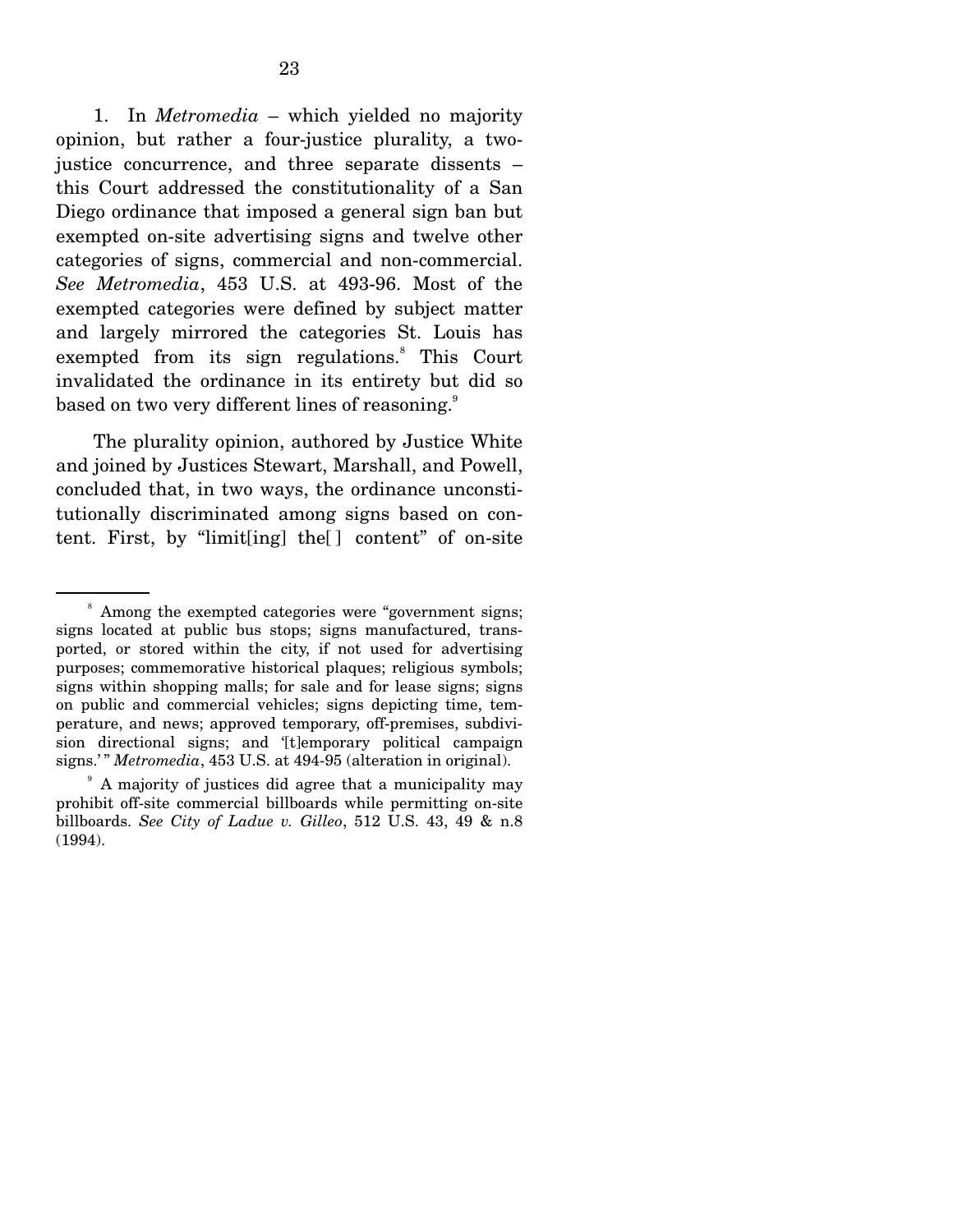advertising signs to commercial messages, the ordinance impermissibly "afford[ed] a greater degree of protection to commercial than to noncommercial speech." *Id.* at 513 (plurality). Second, by exempting various non-commercial signs but not others, the ordinance impermissibly chose "the appropriate subjects" of non-commercial speech, thereby taking the ordinance "out of the domain" of a content-neutral time, place, or manner restriction. *Id.* at 515, 517 (plurality).

 The concurring opinion, authored by Justice Brennan and joined by Justice Blackmun, declined to definitively resolve whether the exemptions were content-based or content-neutral, focusing instead on "the *practical* effect of the San Diego ordinance," which, according to Justice Brennan, was an absolute ban on billboards. *Id.* at 525-26 (Brennan, J., concurring). Because "[n]one of the exceptions provide[d] a practical alternative for the general commercial or noncommercial billboard advertiser," the "exceptions d<sup>[id]</sup> not alter the overall character of the ban." *Id.* at 526 (Brennan, J., concurring). Justice Brennan was thus able to treat the ban as content-neutral and "not decide the validity of the . . . exceptions." *Id.* at 526, 532 n.10 (Brennan, J., concurring). He did, however, add that when "exceptions rely on content-based distinctions, they must be scrutinized with special care." *Id.* at 532 n.10 (Brennan, J., concurring).

 Each of the dissenting justices took a slightly different view of the ordinance. Justice Stevens concluded that although some of the exemptions were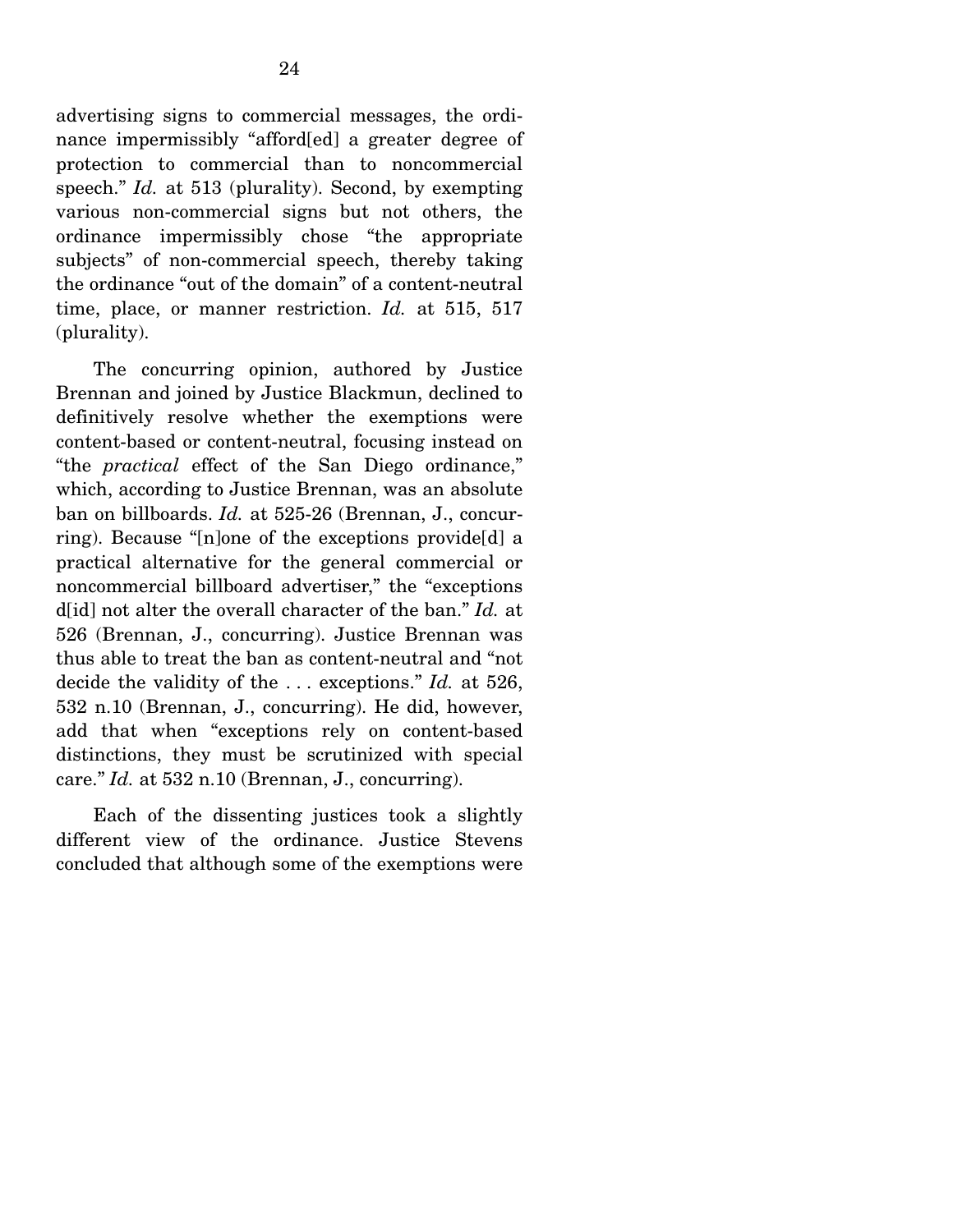"based . . . on the subject matter of the signs at issue," *id.* at 554 n.25 (Stevens, J., dissenting), they were nonetheless content-neutral because "there [wa]s not even a hint of bias or censorship in the city's actions," and there was "no suggestion on the face of the ordinance that San Diego [wa]s attempting to influence public opinion," "limit public debate on particular issues," or "impose its viewpoint on the public," *id.* at 552, 553, 554 (Stevens, J., dissenting). Chief Justice Burger suggested the ordinance was "essentially neutral," but opined that "[i]t [wa]s not really relevant whether the . . . ordinance [wa]s viewed as a regulation regarding time, place, and manner, or as a total prohibition on a medium with some exceptions defined, in part, by content." *Id.* at 557, 561 (Burger, C.J., dissenting). Although the exemptions "allowed some subjects while forbidding others," he considered the exemptions to be "few in number" and "essentially negligible," or "*de minimis*": the subjects allowed were "noncontroversial" and the city "ha[d] not preferred any viewpoint." *Id.* at 562, 564, 565 (Burger, C.J., dissenting). Finally, Justice Rehnquist did not squarely address the question of content neutrality but opined that the exemptions were not "the types which render this statute unconstitutional." *Id.* at 570 (Rehnquist, J., dissenting).

 In short, *Metromedia* yielded no clear holding as to whether the exemptions at issue were contentbased or content-neutral. As the Third Circuit later explained in an opinion joined by then-Judge Alito, "the plurality and the concurrence took such markedly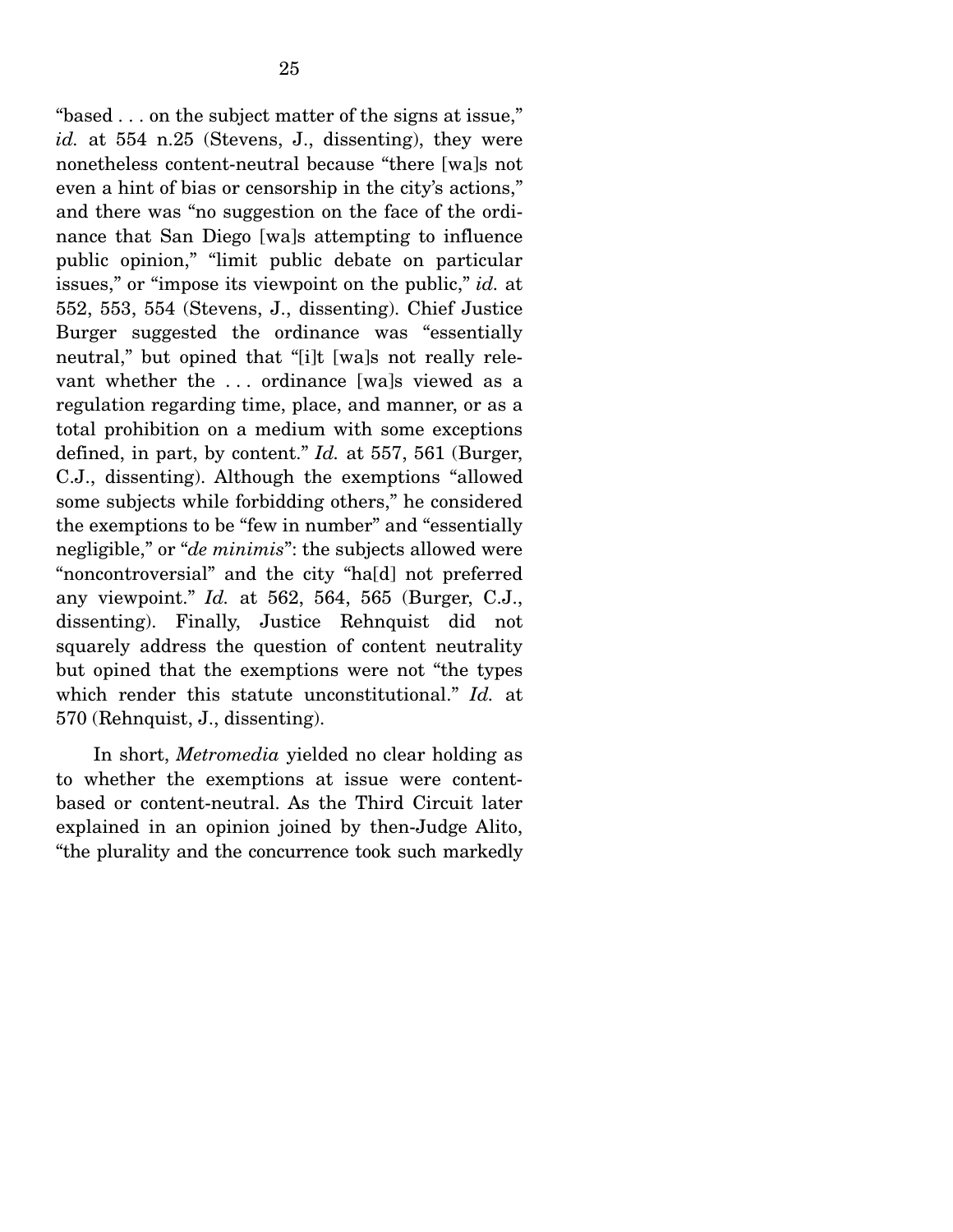different approaches to the San Diego ordinance that there is no common denominator between them." *Rappa*, 18 F.3d at 1058. The confusion caused by the fractured outcome has been widely recognized:

 The main hindrance to the development of clear rules to govern the intersection of free speech and zoning power involved with signs and billboards is the decision in *Metromedia* itself: a badly fractured opinion that produced no majority. The justices failed to agree even on the framing of the issue, the standard of review, or the impact of the San Diego ordinance at issue. Because of the disunity among the Court, *Metromedia* yielded only limited definitive principles to guide lower courts and municipalities, especially with regard to restrictions on noncommercial speech.

Jason R. Burt, Comment, *Speech Interests Inherent in the Location of Billboards and Signs: A Method for Unweaving the Tangled Web of Metromedia, Inc. v. City of San Diego*, 2006 BYU L. Rev. 473, 475 (2006) (internal quotation marks and footnotes omitted); *see also* Mark Cordes, *Sign Regulation After Ladue: Examining the Evolving Limits of First Amendment Protection*, 74 Neb. L. Rev. 36, 40 (1995) ("In seeking to apply the limited principles of *Metromedia* and other cases to a vast array of possible regulations, courts have often reached conflicting results on similar issues. This is true regarding certain types of content-neutral restrictions and particularly any content-related regulation." (footnotes omitted));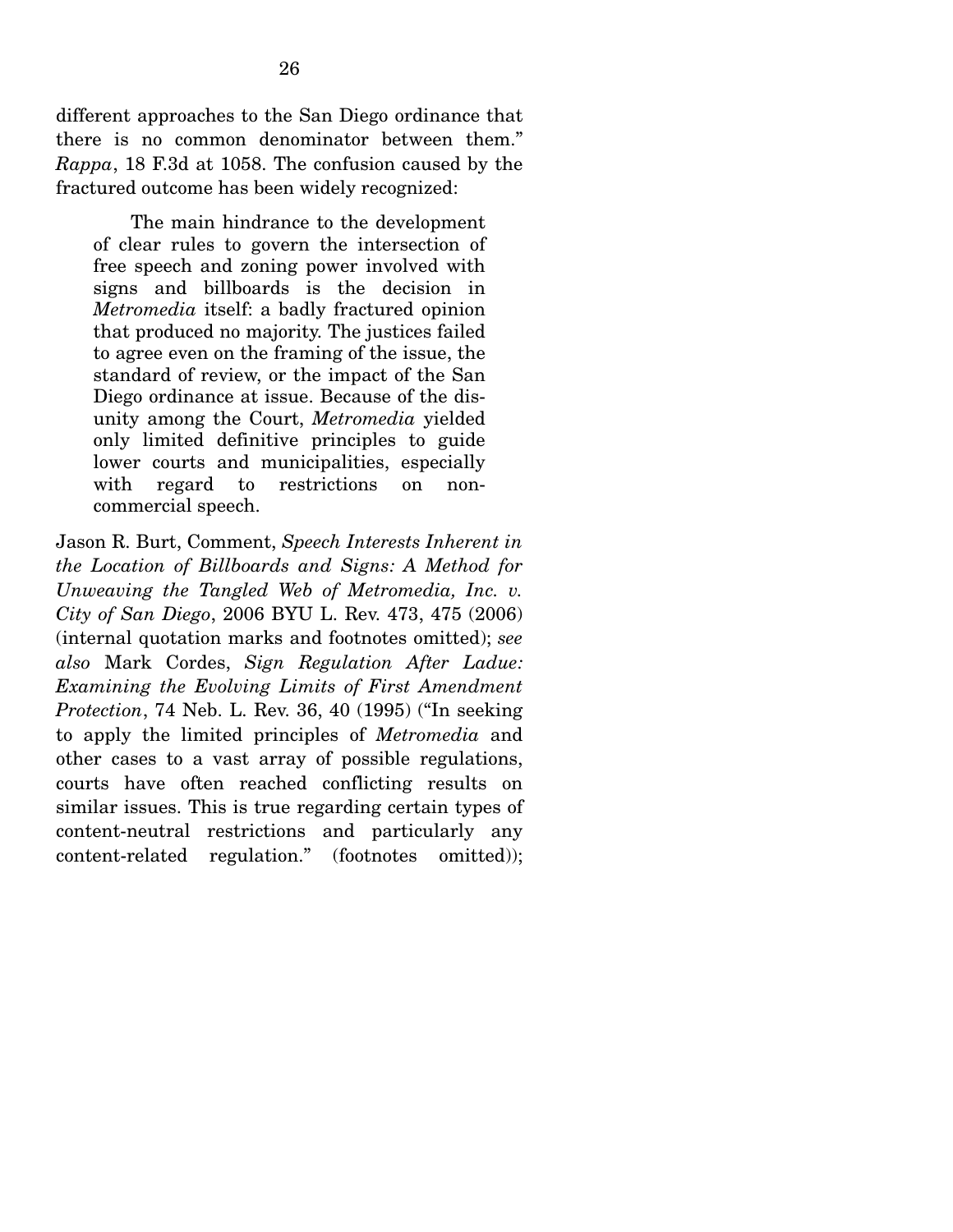James Lynch, Comment, *The Federal Highway Beautification Act After Metromedia*, 35 Emory L.J. 419, 420-22 (1986) (arguing that *Metromedia* "left many issues unsettled," "created as many problems as it purported to resolve," "cannot produce a workable formula for evaluating the[ ] conflicting values" of freedom of speech and aesthetics, and failed to provide clear guidance as to how "laws could be rewritten in order to conform with the Court's holding and avoid trammeling protected first amendment rights").

 This Court had the opportunity to provide some clarity in *City of Ladue v. Gilleo*, 512 U.S. 43 (1994). Similar to the ordinance at issue in *Metromedia*, the ordinance in *Ladue* exempted some ten categories of signs, defined by subject matter.<sup>10</sup> The Court, however, declined to assess the content-neutral or content-based nature of the exemptions. Because the underlying ordinance imposed a "near-total prohibition of residential signs" that was constitutionally problematic with or without the exemptions, the Court "set to one side the content discrimination

 $10$  The exempted categories, many of which resembled the exemptions at issue in *Metromedia* and the present case, included: municipal signs; subdivision and residence identification signs; road signs and driveway signs for danger, direction, or identification; health inspection signs; signs for churches, religious institutions, and schools; identification signs for other not-for-profit organizations; signs identifying the location of public transportation stops; ground signs advertising the sale or rental of real property; commercial signs in commercially zoned or industrial zoned districts; and signs identifying safety hazards. *Ladue*, 512 U.S. at 46-47 & n.6.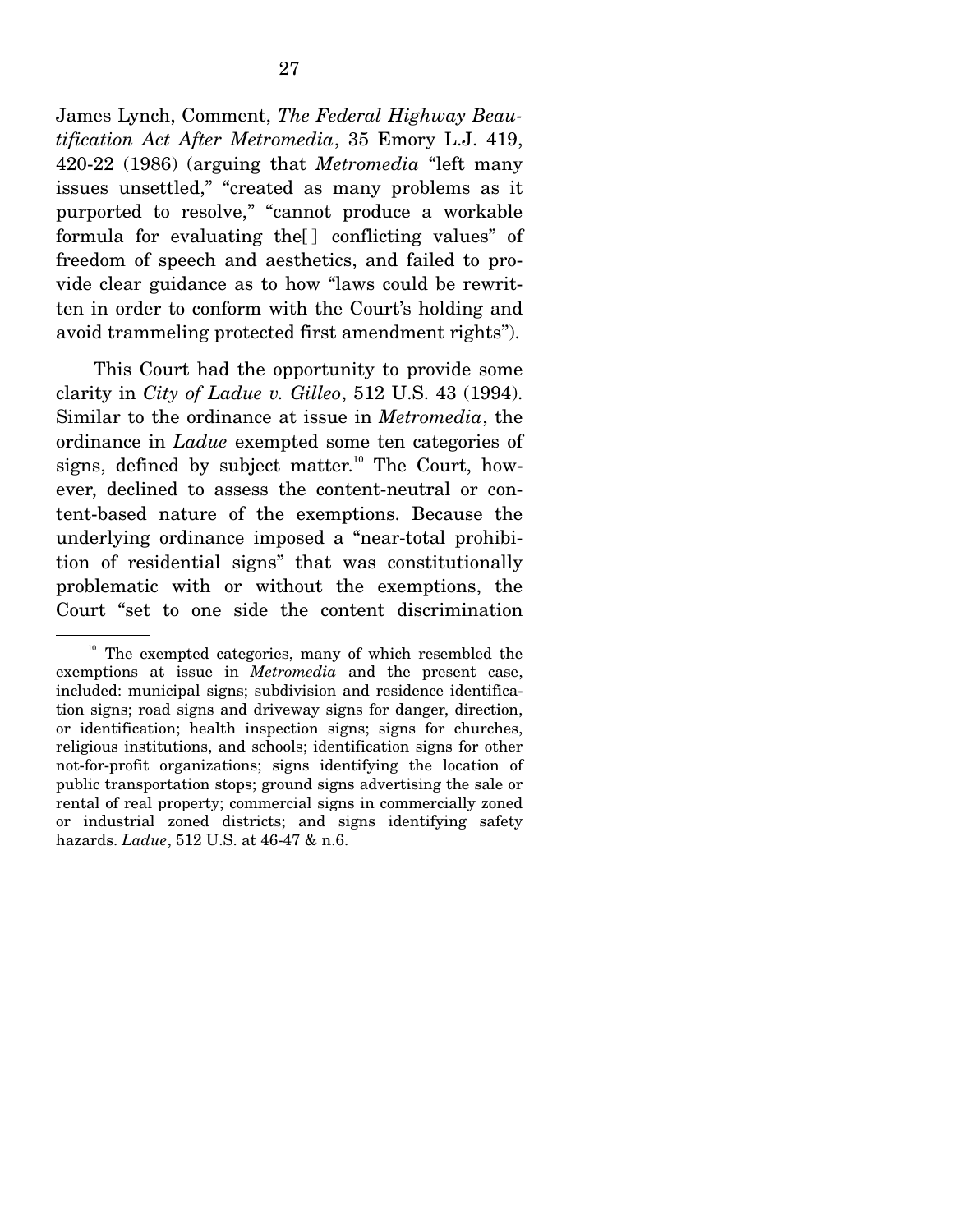question" and "assume[d], *arguendo*, . . . that the various exemptions" in the case were "free of impermissible content or viewpoint discrimination." *Id.* at 53. In her concurring opinion, Justice O'Connor noted that it was "unusual for [the Court], when faced with a regulation that on its face draws content distinctions, to 'assume, *arguendo*, . . . that the various exemptions are free of impermissible content or viewpoint discrimination." *Id.* at 59 (O'Connor, J., concurring). She "would have preferred to apply [the Court's] normal analytical structure," which might have led the Court "to confront some of the difficulties" in its jurisprudence. *Id.* at 60 (O'Connor, J., concurring).

 The consequence of the fractured outcome in *Metromedia* and the Court's "set[ting] to one side the content discrimination question" in *Ladue* has been widespread confusion in the lower courts, which have struggled to determine whether sign ordinances like those in *Metromedia*, *Ladue*, and this case are contentbased or content-neutral.

 2. Unfortunately, *Metromedia* has not been the only source of confusion. Two seemingly conflicting lines of cases have developed in this Court's jurisprudence governing the examination of speech regulations for content discrimination. The apparently contradictory language in these cases has only compounded the confusion and conflict that arose among the circuits after *Metromedia*.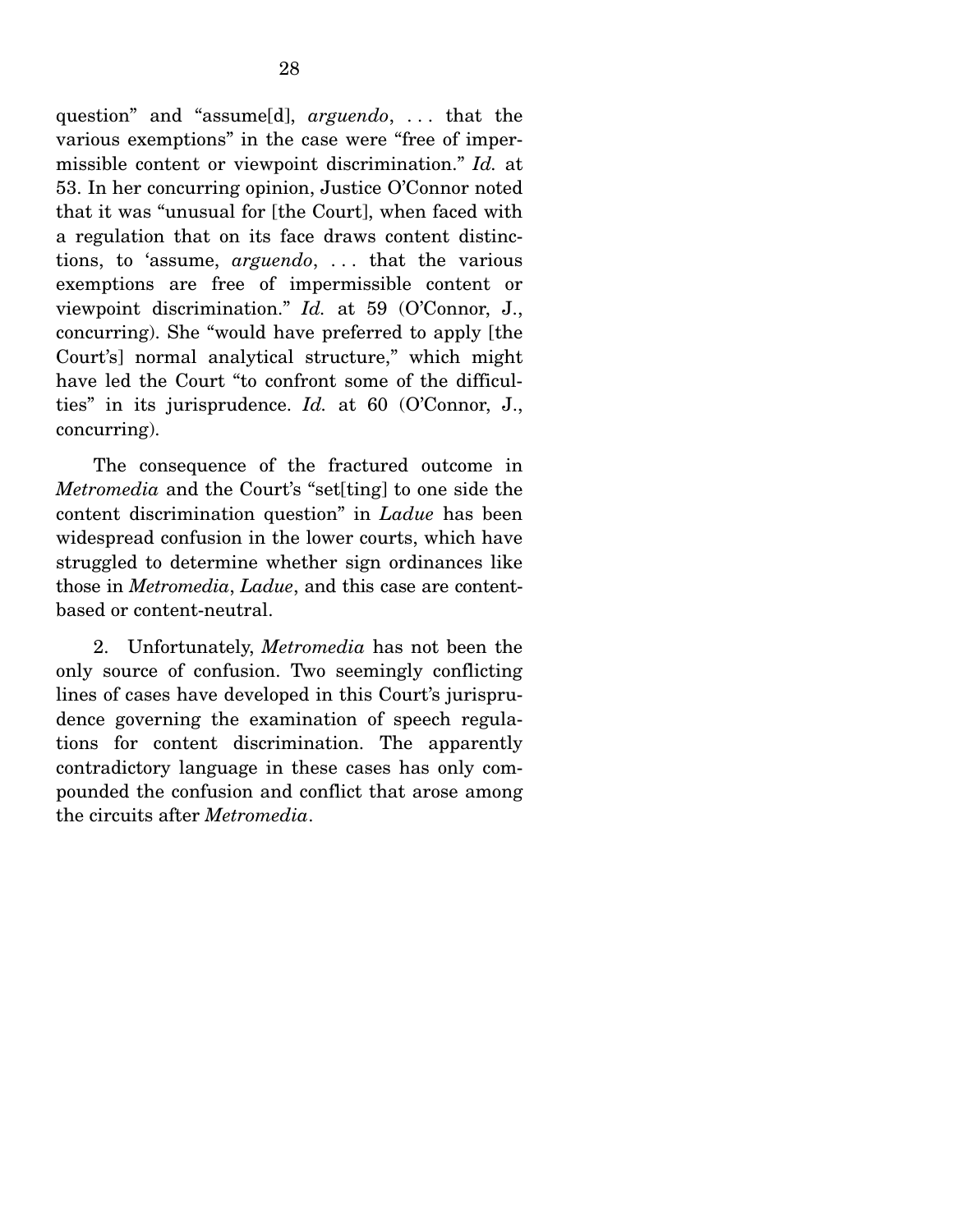In one line of cases, this Court has suggested that the search for content discrimination should focus on the government's motive and justification for the speech regulation at issue. *Ward v. Rock Against Racism* provides the most commonly cited and succinct summation of this view:

 The principal inquiry in determining content neutrality, in speech cases generally and in time, place, or manner cases in particular, is whether the government has adopted a regulation of speech because of disagreement with the message it conveys. The government's purpose is the controlling consideration. A regulation that serves purposes unrelated to the content of expression is deemed neutral, even if it has an incidental effect on some speakers or messages but not others. Government regulation of expressive activity is content neutral so long as it is "*justified* without reference to the content of the regulated speech."

*Ward*, 491 U.S. at 791 (citations omitted; quoting *Clark v. Commn'ty for Creative Non-Violence*, 468 U.S. 288, 293 (1984)). In *Hill v. Colorado*, 530 U.S. 703 (2000), this Court cited this passage in applying what it called the *Ward* "test" for assessing content neutrality. *Id.* at 719-20 (internal quotation marks omitted).

 The passage from *Ward,* particularly as interpreted in some circuits, is at loggerheads with another line of this Court's free speech cases, most notably *City of Cincinnati v. Discovery Network*. Unlike *Ward*,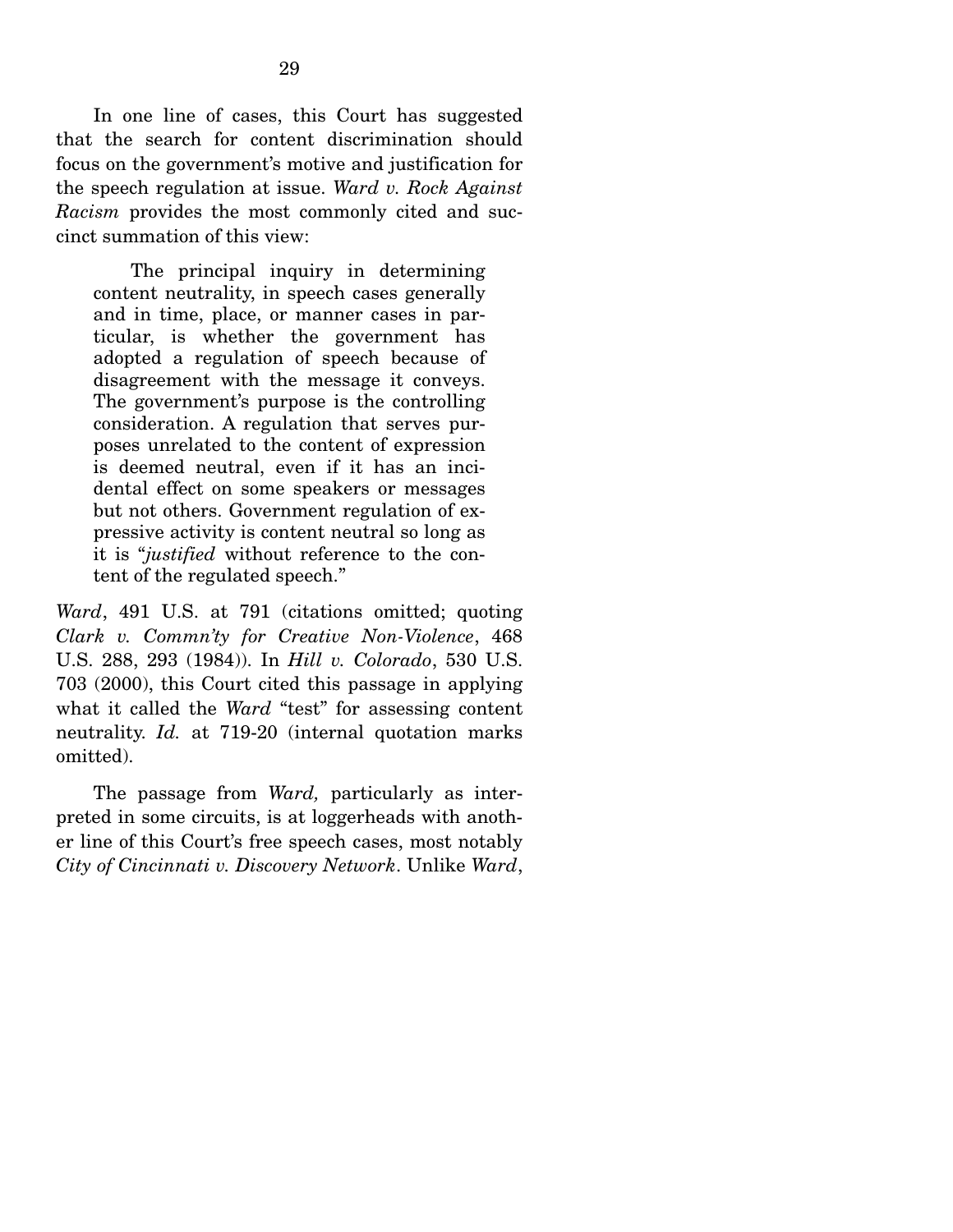*Discovery Network* focused the search for contentdiscrimination on the text of the ordinance. The Court held that "the *mens rea* of the [government]" is irrelevant when "the very basis for the regulation is the difference in content between" the permitted and restricted speech. *Discovery Network*, 507 U.S. at 429; *see also id.* ("[W]e [have] expressly rejected the argument that discriminatory . . . treatment is suspect under the First Amendment only when the legislature intends to suppress certain ideas." (omission in original; internal quotation marks and citation omitted)). The Court further held that even if the government asserts a justification that is content-neutral in the abstract (*e.g.*, "safety and esthetics"), the regulation is still content-based if its applicability "is determined by the content of" the speech at issue. *Id.* Just sixth months ago, in *Sorrell v. IMS Health Inc.*, U.S.  $\qquad$ , 131 S. Ct. 2653 (June 23, 2011), this Court reaffirmed the principle that a law may be content-based "on its face" because of its text. *Id.* at 2663.

 In short, "[t]he Court's definition of content-based regulations has varied," Tushnet, *supra*, at 883 n.6, and, fairly or not, scholars have noted "the Court's apparent waffling on whether subject-matter regulations receive full content-discrimination scrutiny." Susan H. Williams, *Content Discrimination and the First Amendment*, 139 U. Pa. L. Rev. 615, 655 (1991); *see also* Martin H. Redish, *The Content Distinction in First Amendment Analysis*, 34 Stanford L. Rev. 113, 116-17 (1981) ("Another ambiguity of the content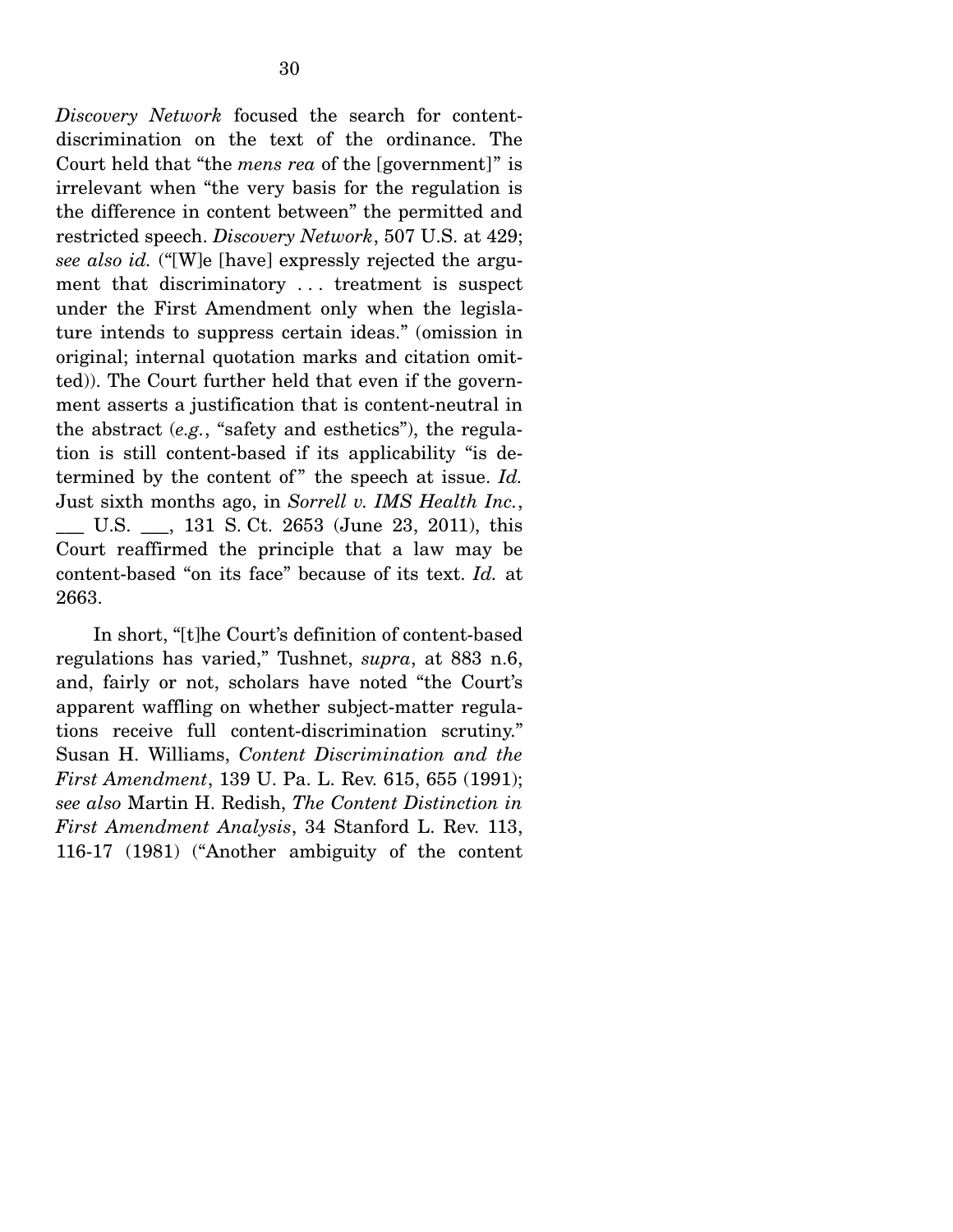distinction concerns the degree to which it applies to subject matter categorizations," as opposed to the "classic content-based regulation . . . that prohibits the expression of a particular point of view." (footnotes omitted)).

### **C. Lower Courts Have Struggled To Apply**  *Metromedia***,** *Ward***, And** *Discovery Network*

 The lower courts have struggled to make sense of *Metromedia* and to reconcile the seemingly contradictory passages in *Ward* and *Discovery Network*. That struggle is on display in this case: the district court, following *Ward*, concluded the sign code provisions are content-neutral, while the Eighth Circuit, following *Discovery Network*, concluded they are contentbased. The fact is, courts "have made little progress in sorting out the respective roles of an examination of the text of the speech regulation and of broaderranging attempts to ascertain legislative intent in distinguishing between [content-based] and [contentneutral] regulations." R. George Wright, *Content-Based and Confidential-Neutral Regulation of Speech: The Limitations of a Common Distinction*, 60 U. Miami L. Rev. 333, 339 (2006) (footnotes omitted).

 As noted above, a clear circuit split has resulted. The approach each circuit adopts depends largely on which *Metromedia* opinion the circuit chooses to credit and which line of cases – *Ward* or *Discovery Network* – the circuit finds more persuasive.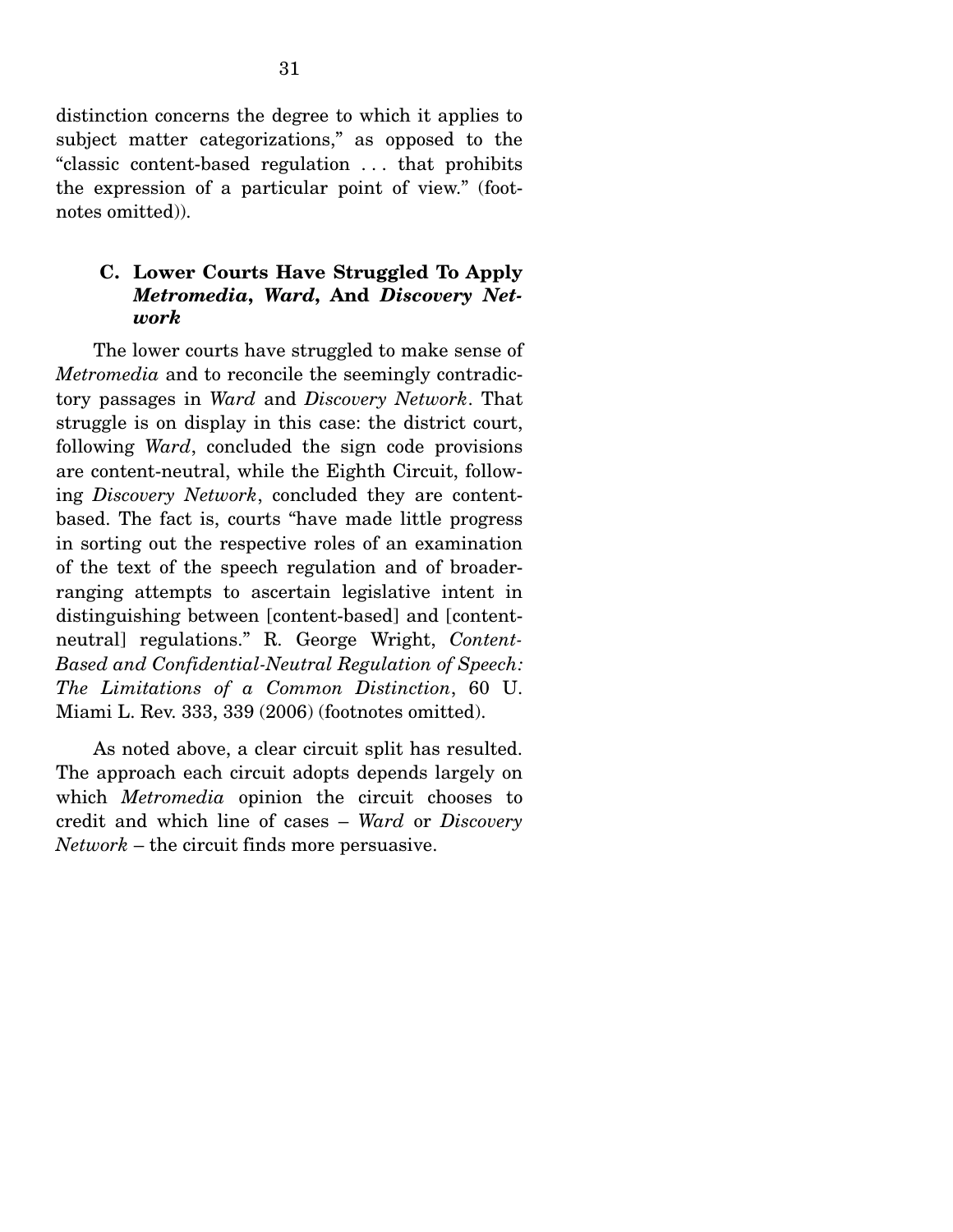In this case, the Eighth Circuit joined the First, Second, and Eleventh Circuits in holding that a sign ordinance with subject-matter exemptions is contentbased, regardless of governmental motive and proffered justification. Relying on *Discovery Network*, the court held that a sign restriction is content-based if "the message conveyed determines whether the speech is subject to the restriction" – that is, if it makes "distinctions based *solely* on the content or message conveyed by the sign." Pet'rs' App. 16a (internal quotation marks and citations omitted). The court acknowledged the language from the *Ward* line of cases that a regulation is content-neutral "so long as it is justified without reference to the content of the regulated speech," but the court held that "we still must ask whether the regulation *accomplishes* the stated purpose in a content-neutral manner." Pet'rs' App. 15a, 17a (internal quotation marks and citation omitted). Applying these principles, the court held the St. Louis regulations content-based (and impermissibly so).

 The other circuits following this approach have employed similar reasoning. For example, in *Solantic*, the Eleventh Circuit cited *Discovery Network* for the proposition that this Court has "receded from [the *Ward*] formulation, returning to its focus on the law's own terms, rather than its justification." 410 F.3d at 1259 n.8. *Solantic* also discussed *Metromedia* and, recognizing there was "no controlling opinion" on the relevant issues, expressly adopted the approach of the plurality opinion, which it deemed "the prevailing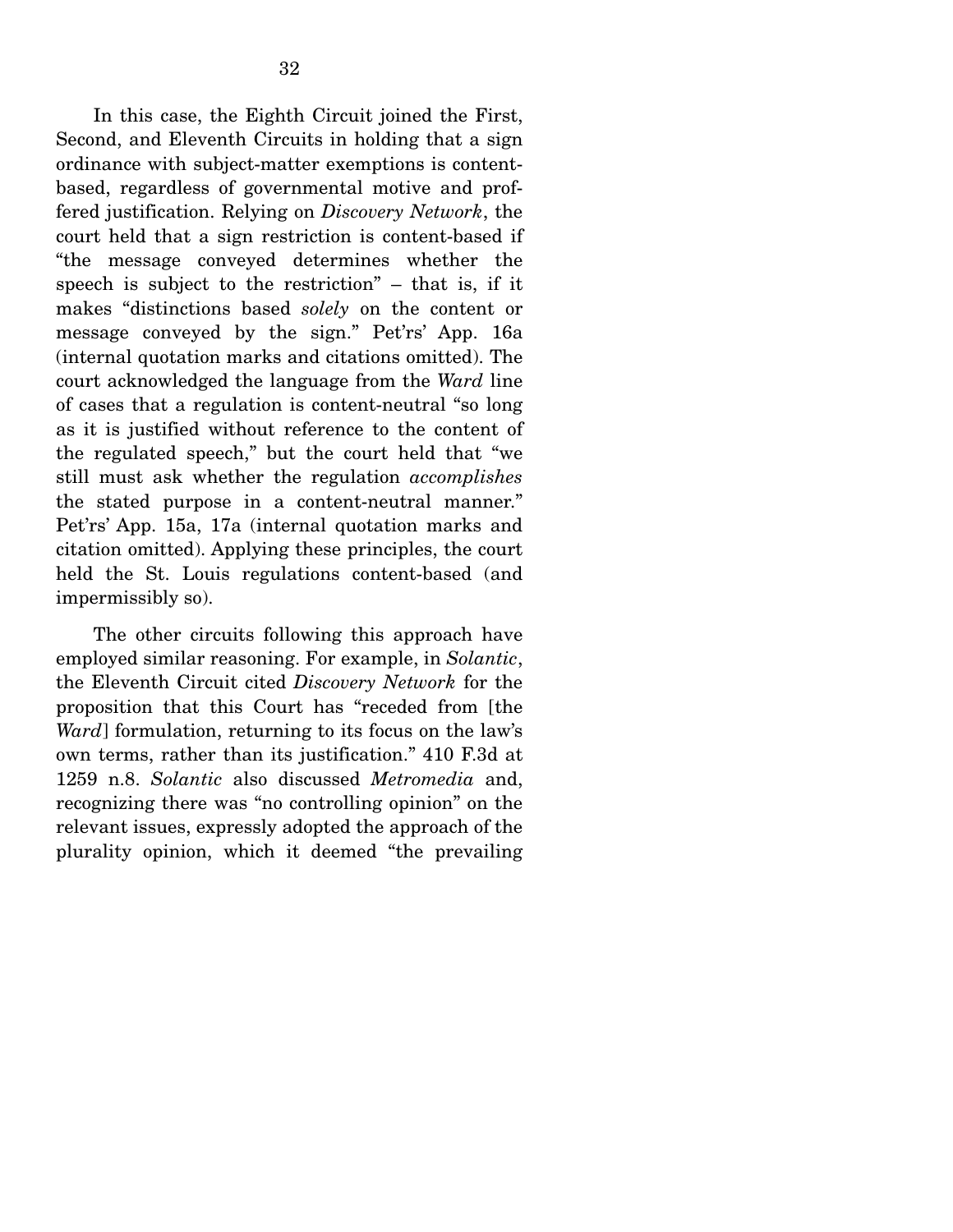approach among other circuits." *Id*. at 1261-62 & nn.10, 11. The First and Second Circuits had already done the same. *See Matthews*, 764 F.2d at 60-61; *Nat'l Adver. Co. v. Town of Niagara*, 942 F.2d at 147.<sup>11</sup>

 The Fourth, Sixth, and Seventh Circuits, on the other hand, have placed heavy emphasis on either the *Ward*/*Hill* line of cases or the *Metromedia* concurrence and dissents. For example, after discussing *Ward* and *Hill* extensively in *Covenant Media of South Carolina*, the Fourth Circuit held the sign code at issue there was content-neutral because it was "not [adopted] to stymie any particular message" and the city's "interests in regulating signs were completely unrelated to the messages displayed." 493 F.3d at 434. The court "recognize[d] that distinguishing between different types of signs and where those signs may be located may also in effect distinguish where certain content may be displayed," but it dismissed that concern by invoking *Ward*'s statement that a " 'regulation that serves purposes unrelated to the content of expression is deemed neutral, even if it has an incidental effect on some speakers or messages but not others.'" *Id.* (quoting *Ward*, 491 U.S. at 791).

 The Sixth Circuit placed similarly heavy emphasis on *Ward* and *Hill* in *H.D.V.-Greektown,* 568 F.3d at

<sup>&</sup>lt;sup>11</sup> The Eighth Circuit expressly adopted the *Metromedia* plurality in *City of Ladue v. Gilleo*, 986 F.2d 1180, 1182 (8th Cir. 1993), but, as noted above, this Court affirmed on other grounds.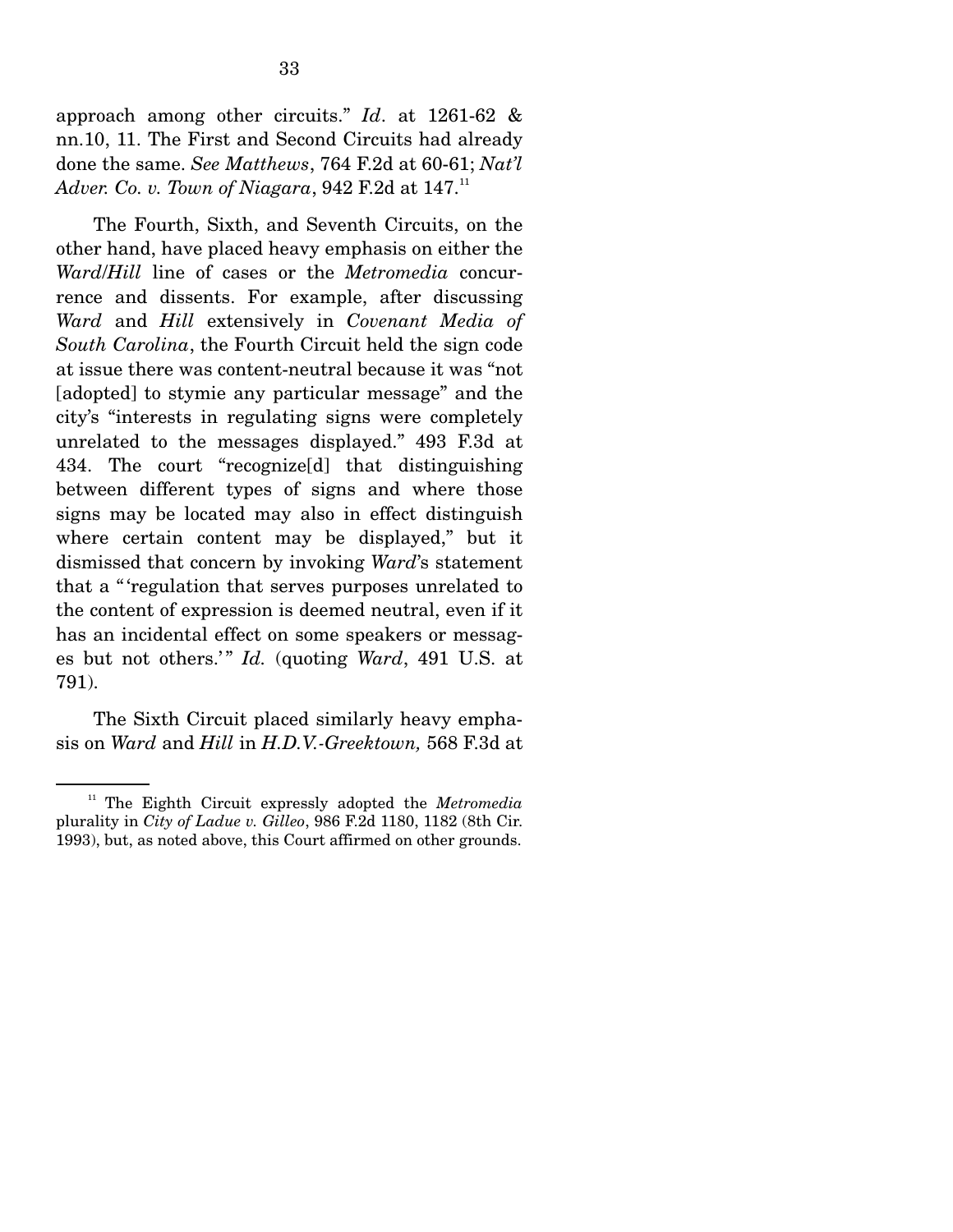621-23. Recognizing the conflict between the approach it adopted and that employed by the Eleventh Circuit in *Solantic*, the court criticized the Eleventh Circuit's approach as "inconsistent with *Hill*" and "an overly narrow conception of the definition of contentneutral speech." *Id.* at 622, 623. *See also Scadron*, 734 F. Supp. at 1445-46 (purporting to adopt *Metromedia* concurrence and dissents), *aff 'd*, 1993 WL 64838, at \*2 (7th Cir. Mar. 8, 1993) (unreported).

 In forging its own *sui generis* approach, the Ninth Circuit followed the *Metromedia* plurality insofar as it prohibits "a municipality . . . from favoring commercial over noncommercial speech," or "favor[ing] certain noncommercial speech over other noncommercial speech without facing stricter review." *Reed*, 587 F.3d at 982. But the court then made special allowances for "speaker-based" or "event-based" exemptions. *Id.* at 976. According to the court, such exemptions do not "distinguish favored speech from disfavored speech on the basis of the ideas or views expressed," nor do they "limit the substance of ... speech in any way." *Id.* at 977 (internal quotation marks and citations omitted). They "merely encompass[ ] the elements of 'who' is speaking and 'what event' is occurring, . . . without regard for the actual substance of the message." *Id.* at 977-78.

 Finally, in *Rappa*, the Third Circuit embarked on what is perhaps the most ambitious effort to synthesize the various *Metromedia* opinions and seemingly conflicting guidance from this Court. It reviewed a statute that "indisputably distinguishe[d] between,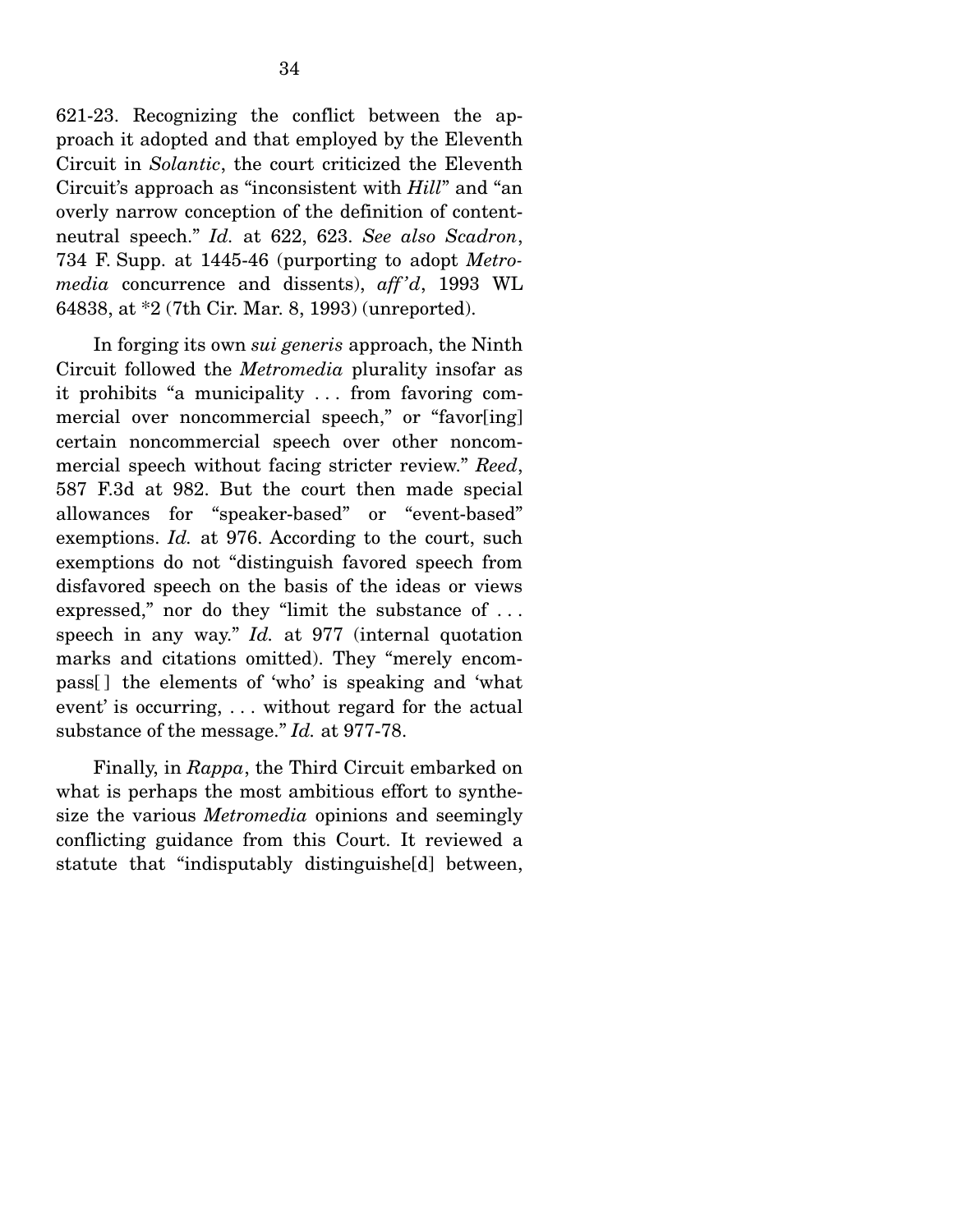and allow[ed] the posting of certain signs based on the subject matter the sign conveys." 18 F.3d at 1054. The court recognized that under the *Metromedia* plurality, the statute was content-based, *id.* at 1054, 1056, but it "[n]onetheless . . . [found] this is a hard case, because the concurrence and dissents in *Metromedia* call into question whether the specific reasoning of the plurality is the governing law with respect to First Amendment analysis of sign prohibitions." *Id.* at 1056-57. After concluding it was "unable to derive a governing standard from the splintered opinions in *Metromedia*," *id.* at 1061, the court conceived its own test, drawing from various aspects of the different *Metromedia* opinions:

[W]hen there is a significant relationship between the content of particular speech and a specific location or its use, the state can exempt from a general ban speech having that content so long as the state did not make the distinction in an attempt to censor certain viewpoints or to control what issues are appropriate for public debate and so long as . . . the exception is substantially related to advancing an important state interest that is at least as important as the interests advanced by the underlying regulation, . . . the exception is no broader than necessary to advance the special goal, and . . . the exception is narrowly drawn so as to impinge as little as possible on the overall goal.

*Id.* at 1065.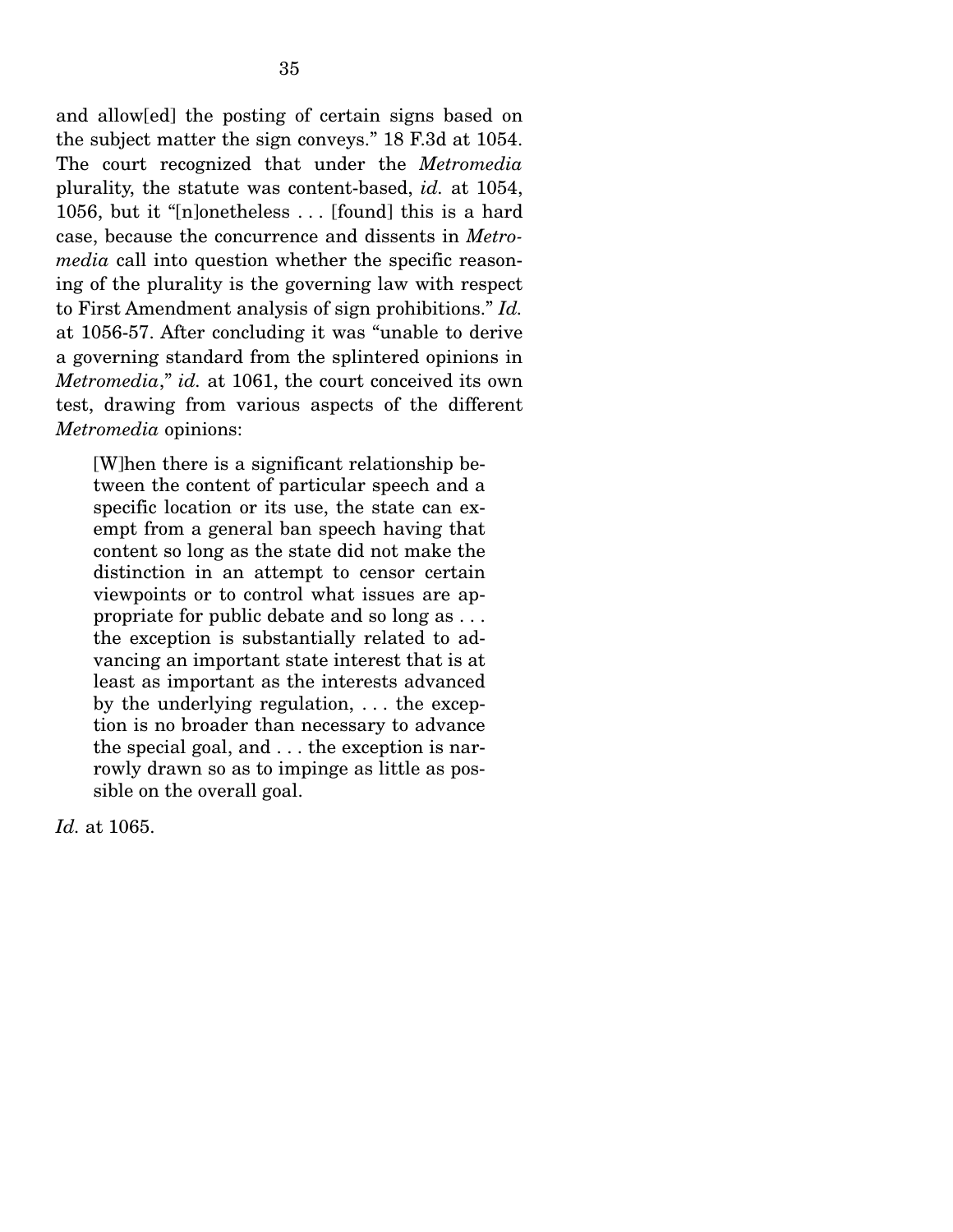Then-Judge Alito concurred but noted that he "would, if sitting alone, employ a method of analysis somewhat different from that used by the court." *Id.*  at 1079 (Alito, J., concurring). He briefly set forth his "preferred method of analysis," under which some of the exemptions at issue would have "survive[d] the test for a content-based restriction on speech" and others would have been deemed "truly *de minimis*" and, therefore, "insignificant." *Id.* at 1079-80 (Alito, J., concurring). But two specific exemptions – "for sale" signs and signs relating to on-site activities – proved especially troubling, and the "question remain[ed]" whether they were content-based. *Id.* at 1080 (Alito, J., concurring). Judge Alito concluded: "There is no easy answer to this question. Until the Supreme Court provides further guidance concerning the constitutionality of sign laws, I endorse the test set out in the court's opinion." *Id.* (citations omitted).

 The consequence of these varying approaches is well illustrated by the vastly differing ways in which the circuits have treated virtually identical subjectmatter-based sign ordinance provisions – for example, exemptions for real estate signs. The First and Eighth Circuits, which have either expressly adopted the *Metromedia* plurality or placed heavy emphasis on *Discovery Networks*, have held such provisions content-based and unconstitutional. *See Matthews*, 764 F.2d at 59, 60; Pet'rs' App. 16a, 30a.<sup>12</sup> The Sixth

 $12$  The Second Circuit, which falls in the same category, has held such provisions content-based but constitutional, reasoning (Continued on following page)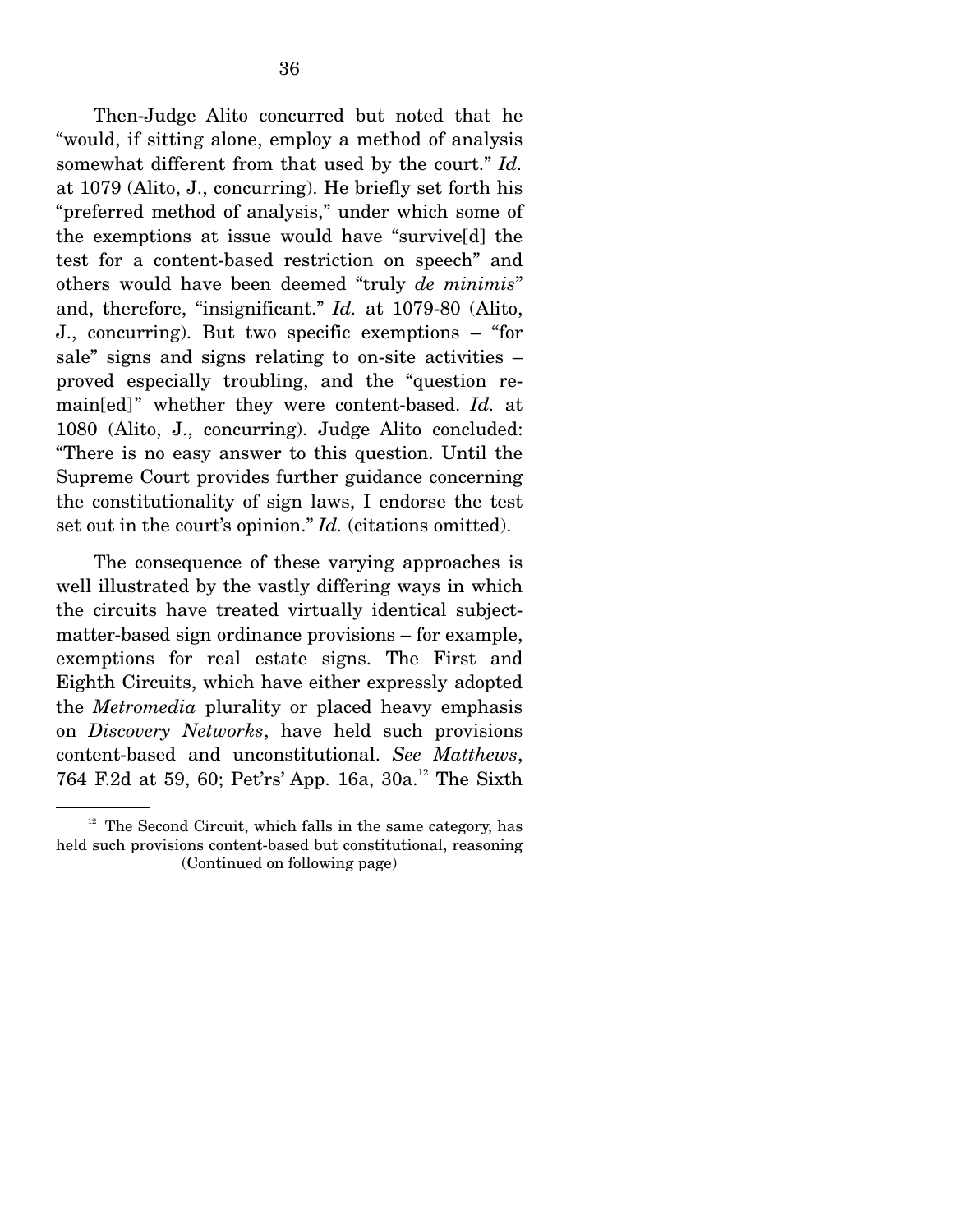and Seventh Circuits, which have either expressly rejected the *Metromedia* plurality or placed heavy emphasis on *Ward*, have held such provisions content-neutral and constitutional. *See H.D.V.- Greektown*, 568 F.3d at 622; *Scadron*, 734 F. Supp. at 1440 & n.6, 1446-47, *aff 'd*, 1993 WL 64838, at \*2 (unreported). The Third Circuit, which has adopted its own unique approach, has held such provisions content-based but "probably ... constitutional." *Rappa*, 18 F.3d at 1068. And the Ninth Circuit, which likewise follows a *sui generis* approach, has held that, although an exemption for real estate signs is content-based and unconstitutional, *Foti v. City of Menlo Park*, 146 F.3d 629, 636-37 (9th Cir. 1998), an exemption for temporary signs posted during the time a piece of property is for sale is content-neutral and constitutional, so long as the exemption does not restrict the words on the temporary sign – that is, so long as it does not require the temporary sign to actually advertise the property for sale. *G.K. Ltd. Travel v. City of Lake Oswego*, 436 F.3d 1064, 1077-78, 1081 (9th Cir. 2006).

 This Court should accept review of this case in order to end such disparity and ensure a uniform approach to assessing the constitutionality of sign ordinances.

that this Court's decision in *Linmark Associates v. Township of Willingboro*, 431 U.S. 85 (1977), which struck down restrictions upon the posting of "for sale" or "sold" signs, requires an exemption for such signs. *See Town of Babylon*, 900 F.2d at 557.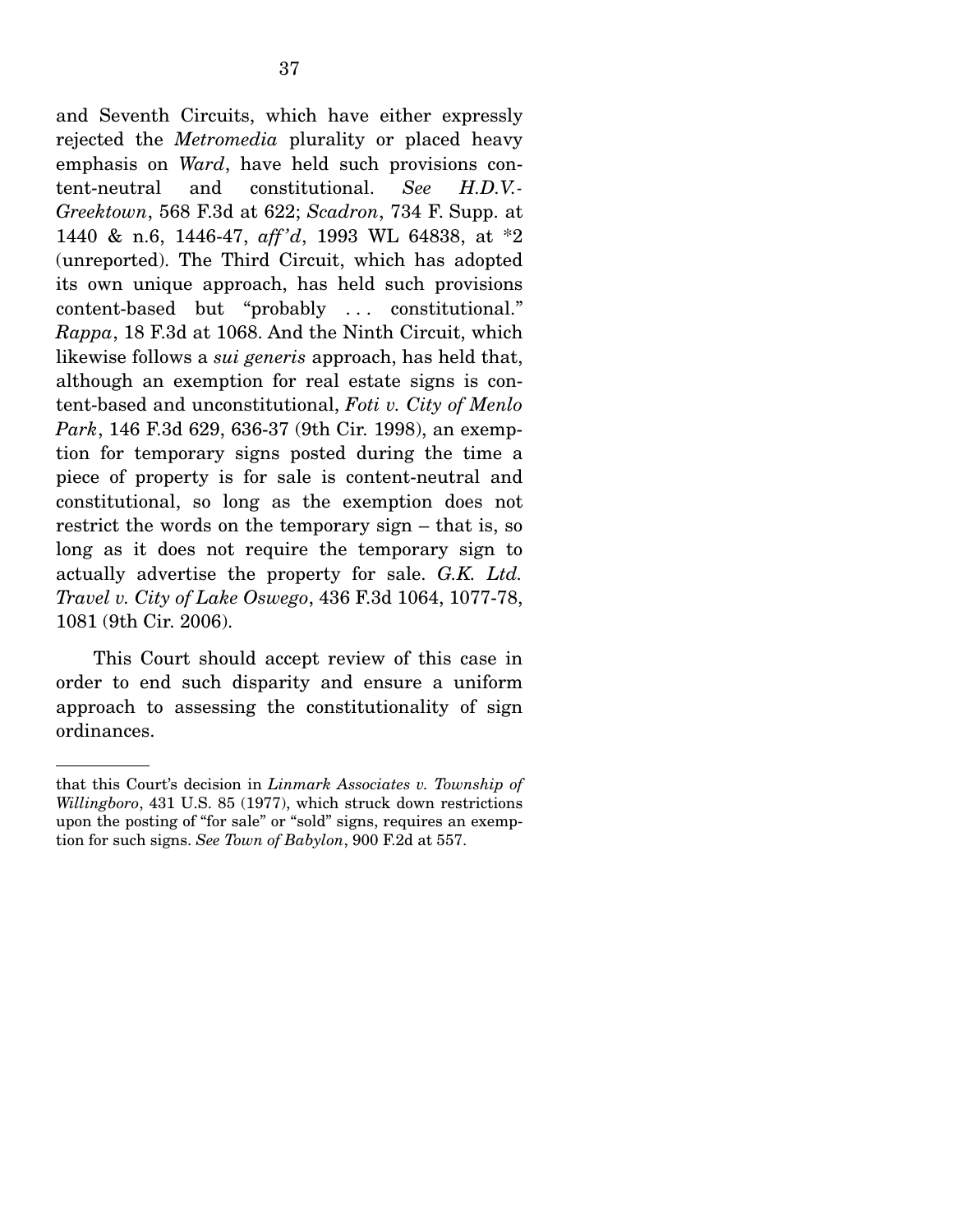## **II. The Issue Presented Is Recurring And Of Great Public Importance, And This Case Presents An Ideal Opportunity To Resolve It**

 The issue in this case is one of great public importance. Because of the conflict in the lower courts concerning the nature of subject-matter-based sign ordinance provisions, virtually identical provisions are receiving wildly varying scrutiny, and meeting wildly different fates, depending solely on the judicial circuit in which the municipality happens to lay. The flip – and more troubling – side of this fact is that the free speech rights of the citizens of those municipalities are also meeting wildly different fates. In light of the Eighth Circuit's decision in this case, for example, St. Louis may no longer restrict display of the Gadsen flag, or a flag with the "Occupy" fist symbol, when it allows the free display of its own flag or that of the United States. But a municipality in the Sixth Circuit may do exactly that. *Compare* Pet'rs' App. 16a-17a, 23a, *with H.D.V.-Greektown*, 568 F.3d at 622-23. Such disparity in free speech protections is not acceptable and should be resolved.

 Municipalities would presumably welcome clarification, for litigation over this issue is frequently recurring. Even before *Metromedia* was decided, constitutional litigation over municipal sign ordinances was common, as Justice Rehnquist noted in his *Metromedia* dissent. *See Metromedia*, 453 U.S. at 569 (Rehnquist, J., dissenting) ("[C]ity planning commissions and zoning boards must regularly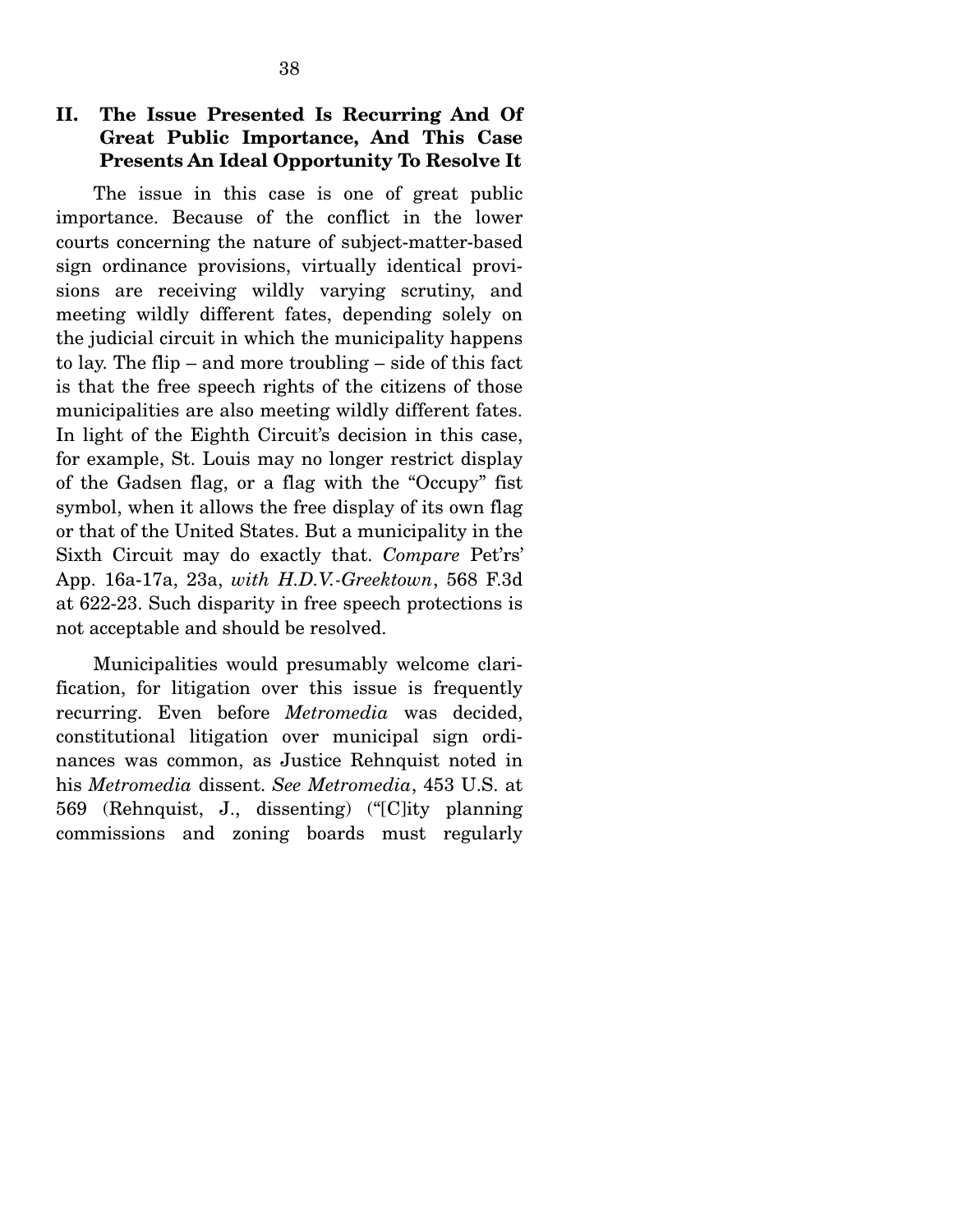confront constitutional claims of this sort . . . ."). After *Metromedia* – and largely because of it – litigation in this area exploded:

 In recent years there have been a large number of state and federal decisions attempting to sort out the parameters of permissible regulation. This significant amount of litigation is due not only to the uncertainty surrounding Supreme Court decisions, but also because of the numerous regulatory approaches a municipality might use to balance the communicative and aesthetic concerns inevitably involved in billboard and sign regulation. In seeking to apply the limited principles of *Metromedia* and other cases to a vast array of possible regulations, courts have often reached conflicting results on similar issues. This is true regarding certain types of content-neutral restrictions and particularly any content-related regulation.

#### Cordes, *supra*, at 39-40 (footnotes omitted).

 This case presents the perfect vehicle for providing much needed guidance to citizens, municipalities, and the lower courts. Petitioners and Respondents both agree that a writ of certiorari is appropriate. The case was litigated on stipulated facts and a very slender administrative record. Moreover, there are no thorny evidentiary issues – in fact, the City and Board have conceded they have no "reports, studies, memoranda, or other documents underlying, concerning, or supporting the regulation of outdoor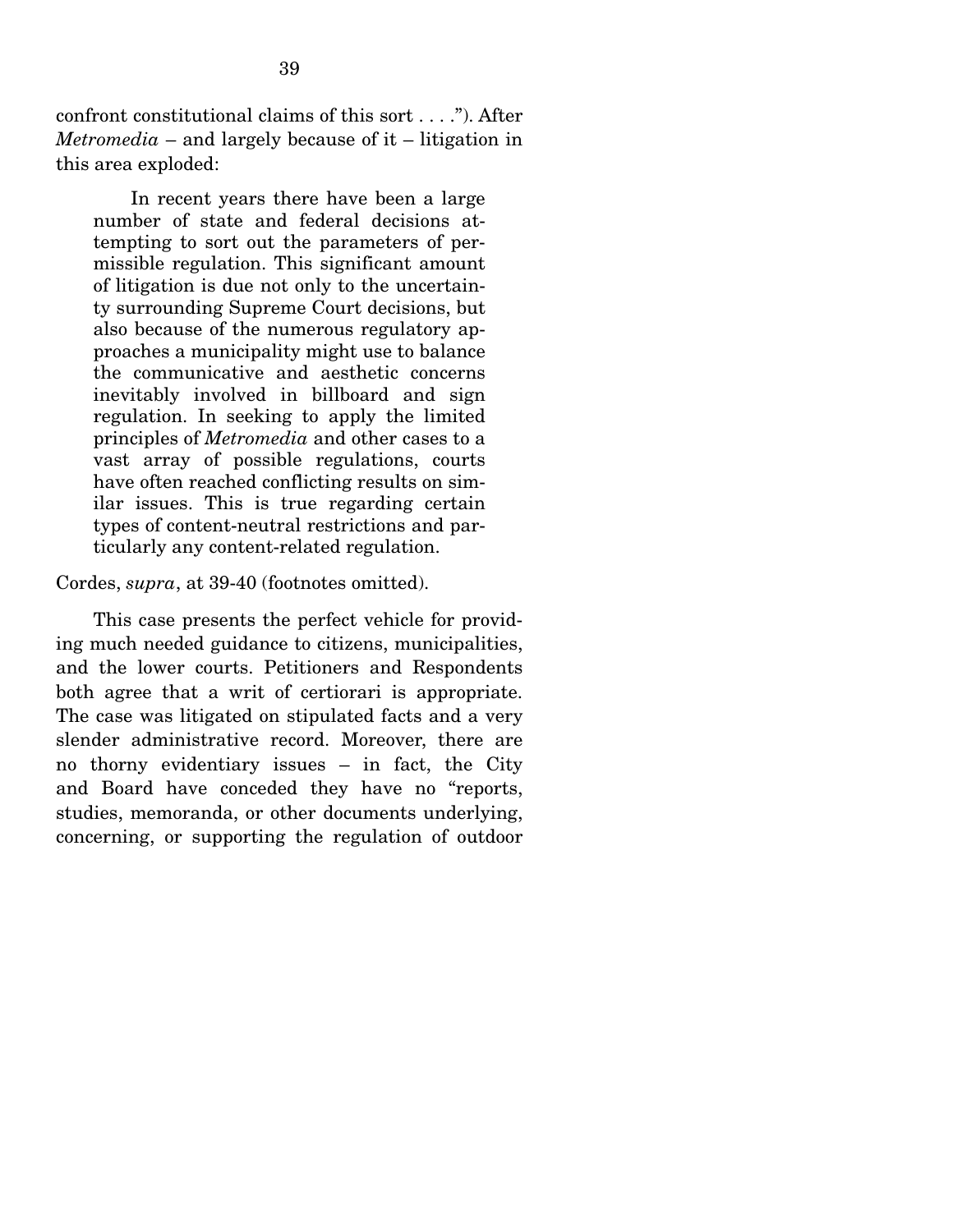signs in Chapter 26.68." Resp'ts' App. 22a; Pet'rs' App. 6a.

 This case also brings in to sharp focus the trouble with subject-matter distinctions in municipal sign codes. As the Eighth Circuit noted, "an object of the same dimensions as Sanctuary's 'End Eminent Domain Abuse' sign/mural would not be subject to regulation if it were a '[n]ational, state, religious, fraternal, professional and civic symbol[ ] or crest[ ], or on site ground based measure display device used to show time and subject matter of religious services.'" Pet'rs' App. 16a. In other words, Sanctuary's mural would have been perfectly permissible if, rather than protesting governmental policy, it depicted a governmental crest – or, for that matter, the Masonic crest, Papal coat of arms, American Bar Association symbol, or a "work of art." Resp'ts' App. 9a.

 Finally, the speech involved in this case is core political speech on a matter of great public importance: the propriety of using eminent domain for private development. Although this Court's decision in *Kelo v. New London*, 545 U.S. 469 (2005), upheld such use of the eminent domain power, it also recognized that the necessity and wisdom of the practice are "matters of legitimate public debate." *Id.* at 489. With their mural, Respondents have simply attempted to participate in that debate. Their right to engage in such speech on terms equal to those applicable to speech regarding other subjects should be firmly and uniformly established once and for all.

--------------------------------- ♦ ---------------------------------